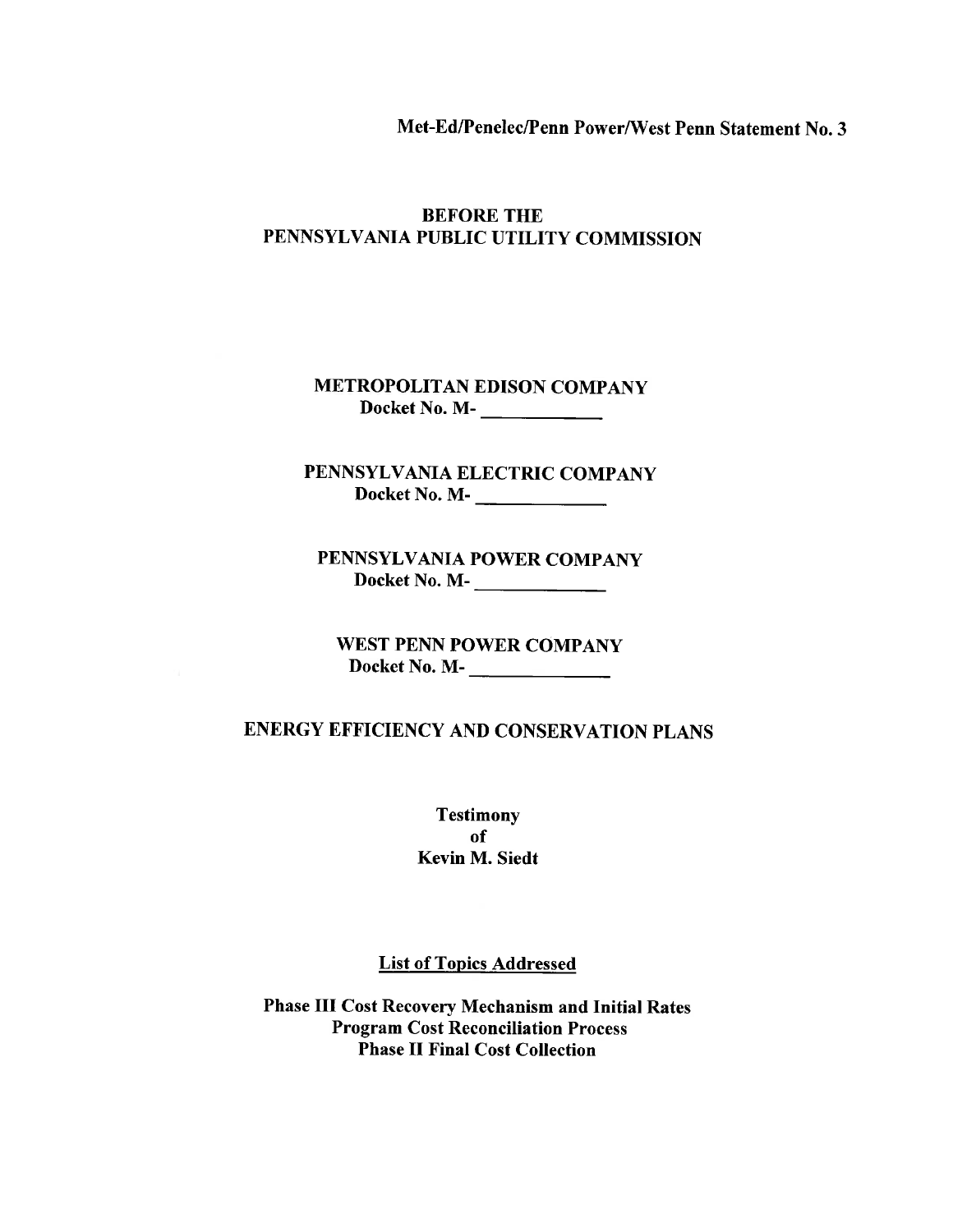$\Delta$ 

 $\mathbf{1}$ 

L.

# **INTRODUCTION AND BACKGROUND**

| $\frac{2}{3}$            | Q. | PLEASE STATE YOUR NAME AND BUSINESS ADDRESS.                                                |
|--------------------------|----|---------------------------------------------------------------------------------------------|
| $\overline{\mathbf{4}}$  | A. | My name is Kevin M. Siedt. My business address is 2800 Pottsville Pike, Reading             |
| 5                        |    | Pennsylvania 19612.                                                                         |
| 6                        |    |                                                                                             |
| $\overline{\mathcal{L}}$ | Q. | BY WHOM ARE YOU EMPLOYED AND IN WHAT CAPACITY?                                              |
| 8                        | A. | I am employed by FirstEnergy Service Company as a Consultant in the Rates and               |
| 9                        |    | Regulatory Affairs Department - Pennsylvania.                                               |
| 10                       |    |                                                                                             |
| 11                       | Q. | WHAT ARE YOUR RESPONSIBILITIES AS A CONSULTANT IN THE PA                                    |
| 12                       |    | <b>RATES AND REGULATORY AFFAIRS DEPARTMENT?</b>                                             |
| 13                       | A. | Generally, the PA Rates and Regulatory Affairs Department provides regulatory support       |
| 14                       |    | for Metropolitan Edison Company ("Met-Ed"), Pennsylvania Electric Company                   |
| 15                       |    | ("Penelec"), Pennsylvania Power Company ("Penn Power"), and West Penn Power                 |
| 16                       |    | Company ("West Penn") (collectively the "Companies"). I support the development,            |
| 17                       |    | preparation, and presentation of the Companies' retail electric rates and related rules and |
| 18                       |    | regulations, ensuring uniform administration and interpretation in all their rate-related   |
| 19                       |    | matters before the Pennsylvania Public Utility Commission ("Commission"). I also            |
| 20                       |    | address issues such as non-utility generation costs, regulatory program cost recovery and   |
| 21                       |    | other financial matters.                                                                    |

 $\overline{2}$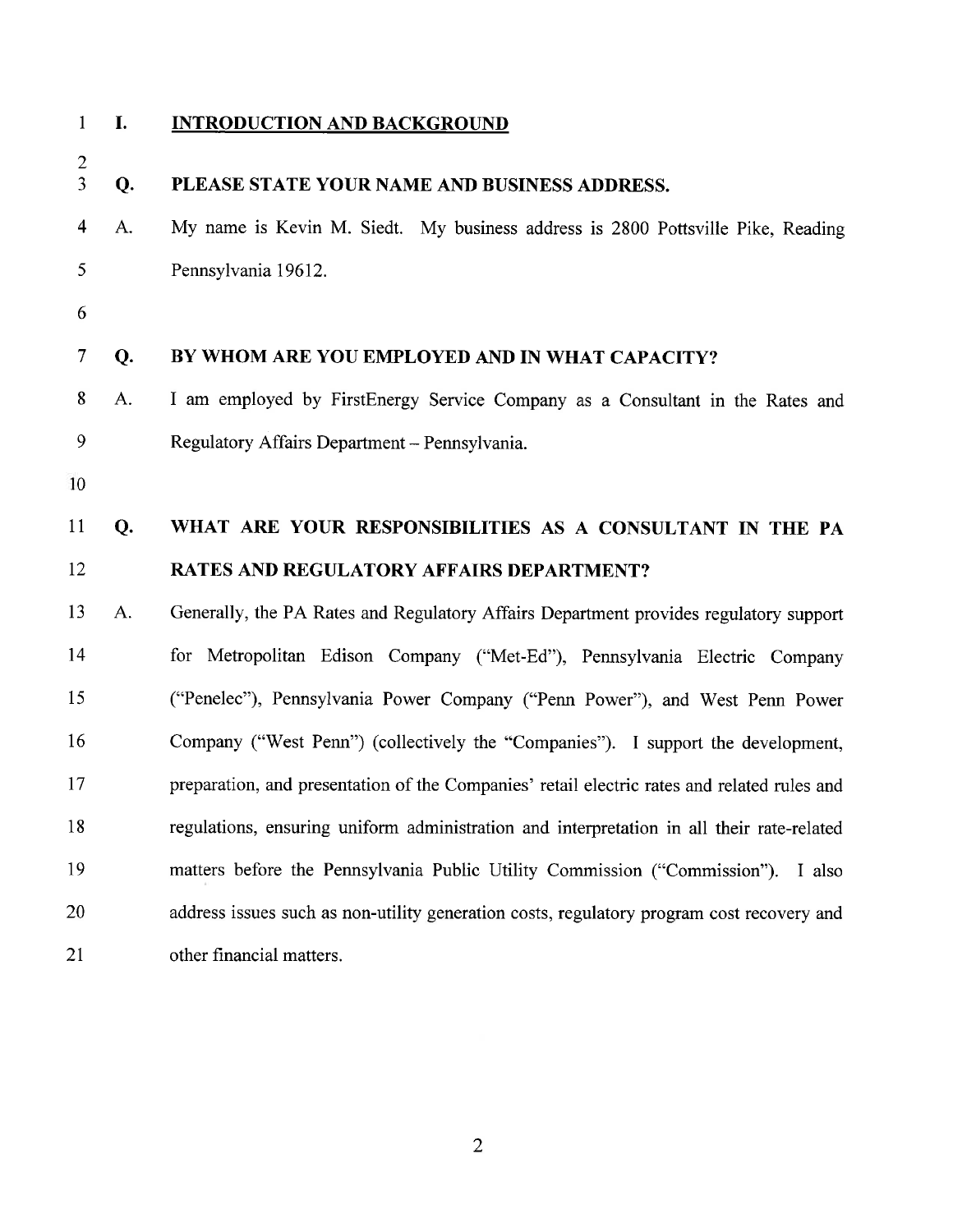| $\mathbf{1}$            | Q. | WHAT IS YOUR EDUCATIONAL BACKGROUND?                                                          |
|-------------------------|----|-----------------------------------------------------------------------------------------------|
| $\overline{2}$          | A. | I obtained a Masters Degree in Business Administration from Moravian College in 1994.         |
| 3                       |    | I am also a graduate of Rowan University where I received a Bachelor of Science Degree        |
| $\overline{\mathbf{4}}$ |    | with a major in Accounting and Finance in 1984. My work experience is more fully              |
| 5                       |    | described in Appendix A.                                                                      |
| 6                       |    |                                                                                               |
| $\tau$                  | Q. | ON WHOSE BEHALF ARE YOU TESTIFYING IN THIS PROCEEDING?                                        |
| 8                       | A. | I am testifying on behalf of Met-Ed, Penelec, Penn Power and West Penn. My testimony          |
| 9                       |    | equally applies to all of the Companies, unless otherwise stated. Further, rather than        |
| 10                      |    | reiterating what is included in the Companies' Phase III Plans in my testimony, any           |
| 11                      |    | references to sections of those plans are incorporated as if fully rewritten herein.          |
| 12                      |    |                                                                                               |
| 13                      | Q. | WHAT IS THE PURPOSE OF YOUR DIRECT TESTIMONY?                                                 |
| 14                      | A. | The purpose of my testimony is to introduce and explain the Companies' proposed cost          |
| 15                      |    | recovery mechanism that will be used to recover the costs incurred by the Companies           |
| 16                      |    | during the planning and implementation of their respective Phase III Energy Efficiency        |
| 17                      |    | and Conservation Plans ("Phase III Plans") which are required by Act 129 <sup>1</sup> and the |
| 18                      |    | Commission's 2015 Implementation Order. <sup>2</sup> I will also be explaining how the rates  |
| 19                      |    | being proposed in this proceeding for the first year of the Phase III Plans were              |
| 20                      |    | determined and how the Companies will recover final costs incurred under their Energy         |

<sup>&</sup>lt;sup>1</sup> Act 129 of 2008, 66 Pa C.S. § 2806.1 ("Act 129")<br><sup>2</sup> Energy Efficiency and Conservation Programs, Docket No. M-2014-2424864, Implementation Order (entered June 19, 2015) ("2015 Implementation Order").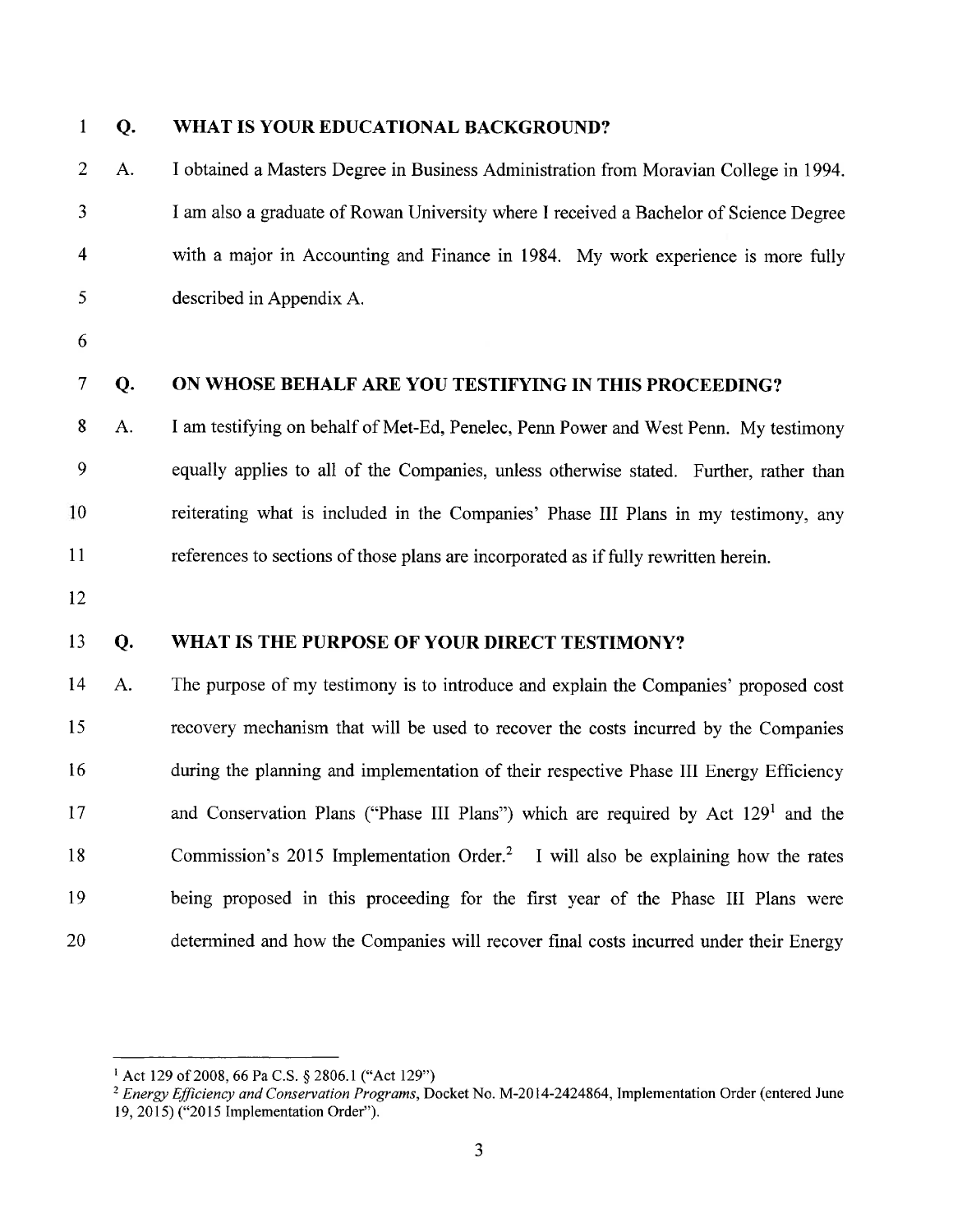| $\mathbf{1}$   |    |               | Efficiency and Conservation ("EE&C") Plans that are currently in effect during Phase $II3$ |
|----------------|----|---------------|--------------------------------------------------------------------------------------------|
| $\overline{2}$ |    |               | of the Commission's EE&C Program ("Phase II Plans"). <sup>4</sup>                          |
| 3              |    |               |                                                                                            |
| 4              | Q. |               | HAVE YOU PREPARED EXHIBITS TO ACCOMPANY YOUR TESTIMONY?                                    |
| 5              | A. |               | Yes. I have attached the following Met-Ed/Penelec/Penn Power/West Penn Exhibits to         |
| 6              |    | my testimony: |                                                                                            |
| $\overline{7}$ |    | $KMS-1$ :     | Met-Ed Phase III EE&C-C Rider                                                              |
| 8              |    | $KMS-2$ :     | Penelec Phase III EE&C-C Rider                                                             |
| 9              |    | $KMS-3$ :     | Penn Power Phase III EE&C-C Rider                                                          |
| 10             |    | $KMS-4$ :     | West Penn Phase III EE&C-C Rider                                                           |
| 11             |    | $KMS-5$ :     | West Penn Tariff 38 Phase III EE&C-C Rider                                                 |
| 12             |    | <b>KMS-6:</b> | Spreadsheet demonstrating how the rates included in each of the riders                     |
| 13             |    |               | were determined.                                                                           |
| 14             |    |               | Each of these exhibits was prepared by me or under my supervision and is described in      |
| 15             |    |               | detail later in my testimony.                                                              |

<sup>&</sup>lt;sup>3</sup> Phase II of the Commission's EE&C Program is in effect for the three year period starting on June 1, 2013 and ending on May 31, 2016 ("Phase II Period").

<sup>&</sup>lt;sup>4</sup> Phase II EE&C Plans were required by Act 129 and the Commission's order issued in *Energy Efficiency and* Conservation Programs, Docket Nos. M-2012-2289411 and M-2008-2069887, Implementation Order (entered August 3, 2012).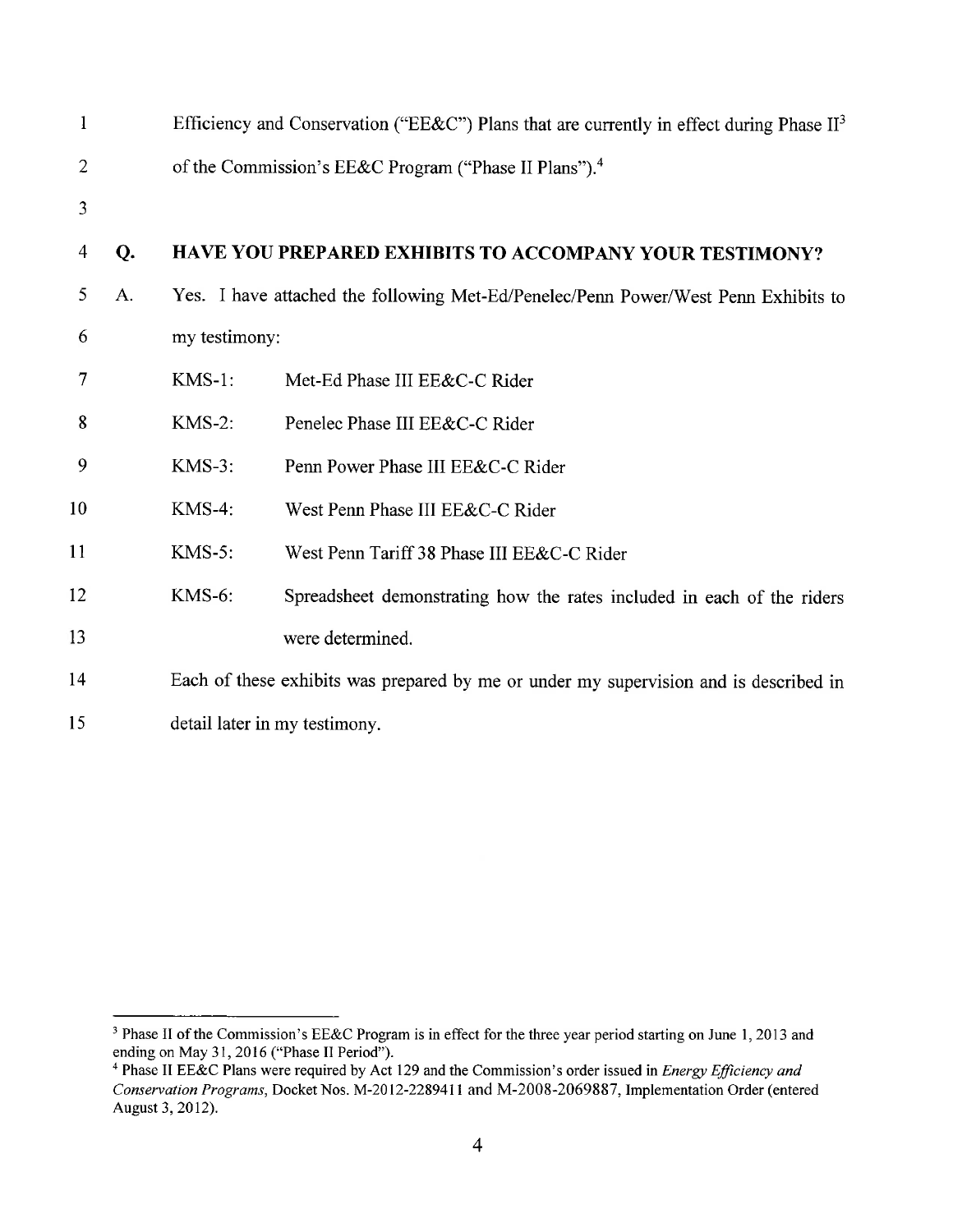$\mathbf{1}$ 

#### II. PHASE II RIDER COST RECOVERY

 $\overline{2}$ 

#### $\overline{\mathbf{3}}$  $Q<sub>r</sub>$ HOW ARE THE COMPANIES RECOVERING COSTS INCURRED UNDER  $\overline{4}$ THEIR RESPECTIVE PHASE II PLANS?

- 5 A. The costs associated with the development and implementation of the Phase II Plans are 6 currently being recovered through each Company's Phase II EE&C-C Riders -- recovery  $\overline{7}$ mechanisms that were approved by the Commission in Docket Nos. M-2012-2334387 (Met-Ed), M-2012-2334392 (Penelec), M-2012-2334395 (Penn Power), and M-2012-8 9 2334398 (West Penn).
- 10

#### $11$ DO THE COMPANIES PLAN TO MAINTAIN THE EXISTING PHASE II **O.** 12 EE&C-C RIDERS BEYOND THE END OF THE PHASE II PERIOD?

13 No, the Companies plan to terminate the Phase II EE&C-C Riders at the end of the Phase A. 14 II Period, which ends on May 31, 2016. Notwithstanding, a process must be put into 15 place to allow for the full recovery of Phase II costs. Since certain Phase II costs will 16 either not be known by May 31, 2016 or will continue to accrue after Phase II comes to 17 an end, the Companies are proposing that an additional adjustment be included in their 18 Phase III recovery mechanism to account for these remaining Phase II costs. I discuss 19 this adjustment for Phase II costs in more detail later in my testimony.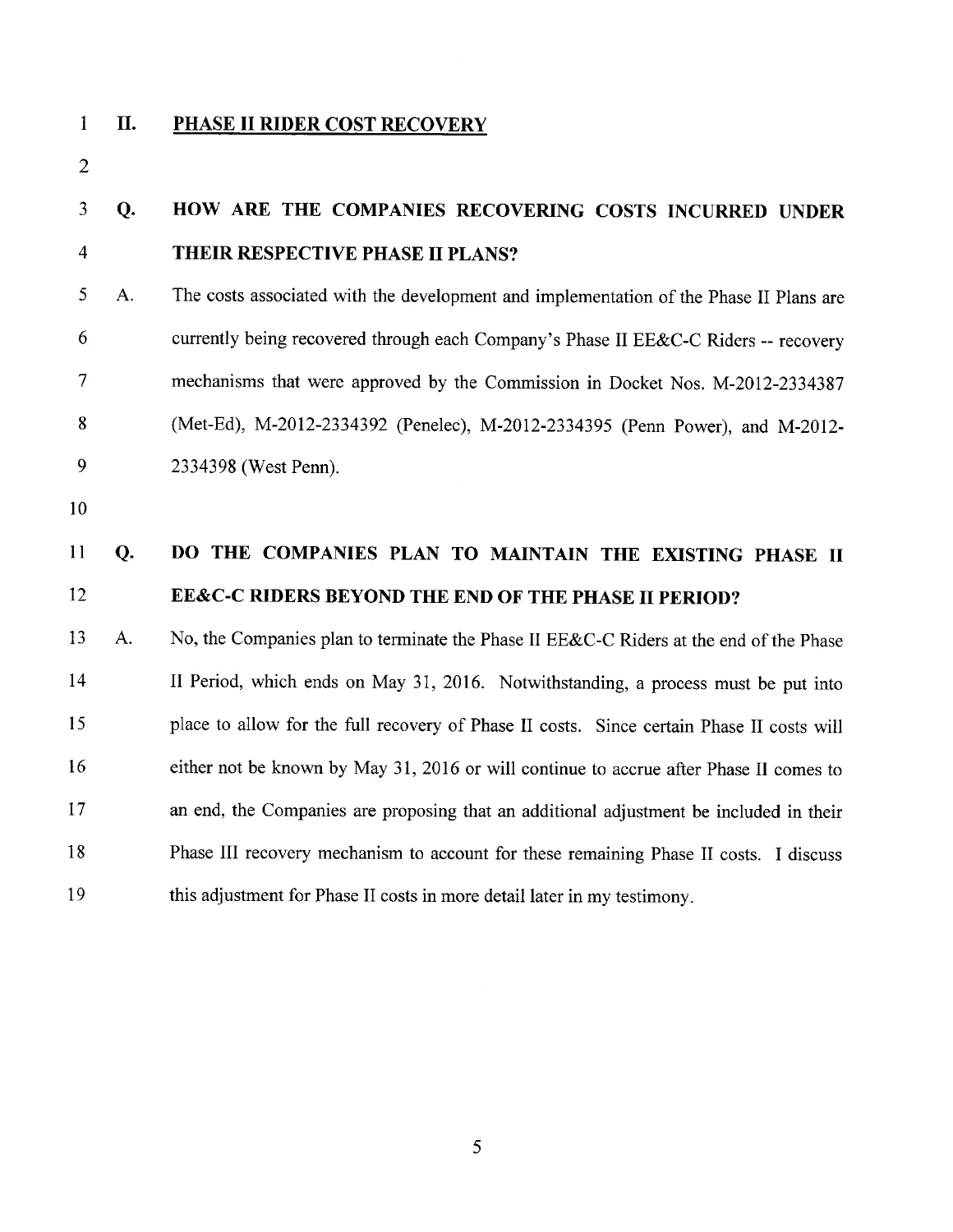#### $\mathbf{1}$ Q. PLEASE PROVIDE EXAMPLES OF THE TYPES OF PHASE II COSTS THAT  $\overline{2}$ WILL CONTINUE TO ACCRUE POST PHASE II.

 $\overline{3}$ A. Even though the Phase II programs will end on May 31, 2016, the Companies must still  $\overline{4}$ account for and report the results from these programs. Therefore, the Companies will 5 incur a variety of Phase II related costs post Phase II, including costs for evaluation, 6 measurement and verification ("EM&V") of program results, consulting costs related to  $\overline{7}$ EM&V analysis, and the development of final reports to the Commission.

8

10

#### 9 Ш. PHASE III COST RECOVERY MECHANISM

#### 11 Q. **PLEASE DESCRIBE THE RECOVERY MECHANISM THAT THE** 12 COMPANIES ARE PROPOSING BE USED TO RECOVER THE PHASE III 13 **EE&C PROGRAM COSTS.**

As permitted by Act 129 and 66 Pa.C.S. § 1307, the Companies are proposing to 14  $A<sub>1</sub>$ 15 implement EE&C-C Riders to recover Phase III related costs ("Phase III EE&C-C 16 Riders") which, with two exceptions, are virtually identical to the Phase II EE&C-C 17 Riders that are currently in effect to recover costs incurred under the Phase II Plans. 18 Copies of the Phase III EE&C-C Riders for Met-Ed, Penelec, Penn Power, and West 19 Penn are attached to my testimony as Met-Ed/Penelec/Penn Power/West Penn Exhibits 20 KMS-1 through KMS-5 respectively. Met-Ed/Penelec/Penn Power/West Penn Exhibit 21 KMS-6, which is also attached, sets forth the specific calculation of the rates included in 22 each Phase III EE&C-C Rider. Further, each Company's Phase III EE&C Rider(s), is 23 included in Appendix F of the respective Company's Phase III Plans.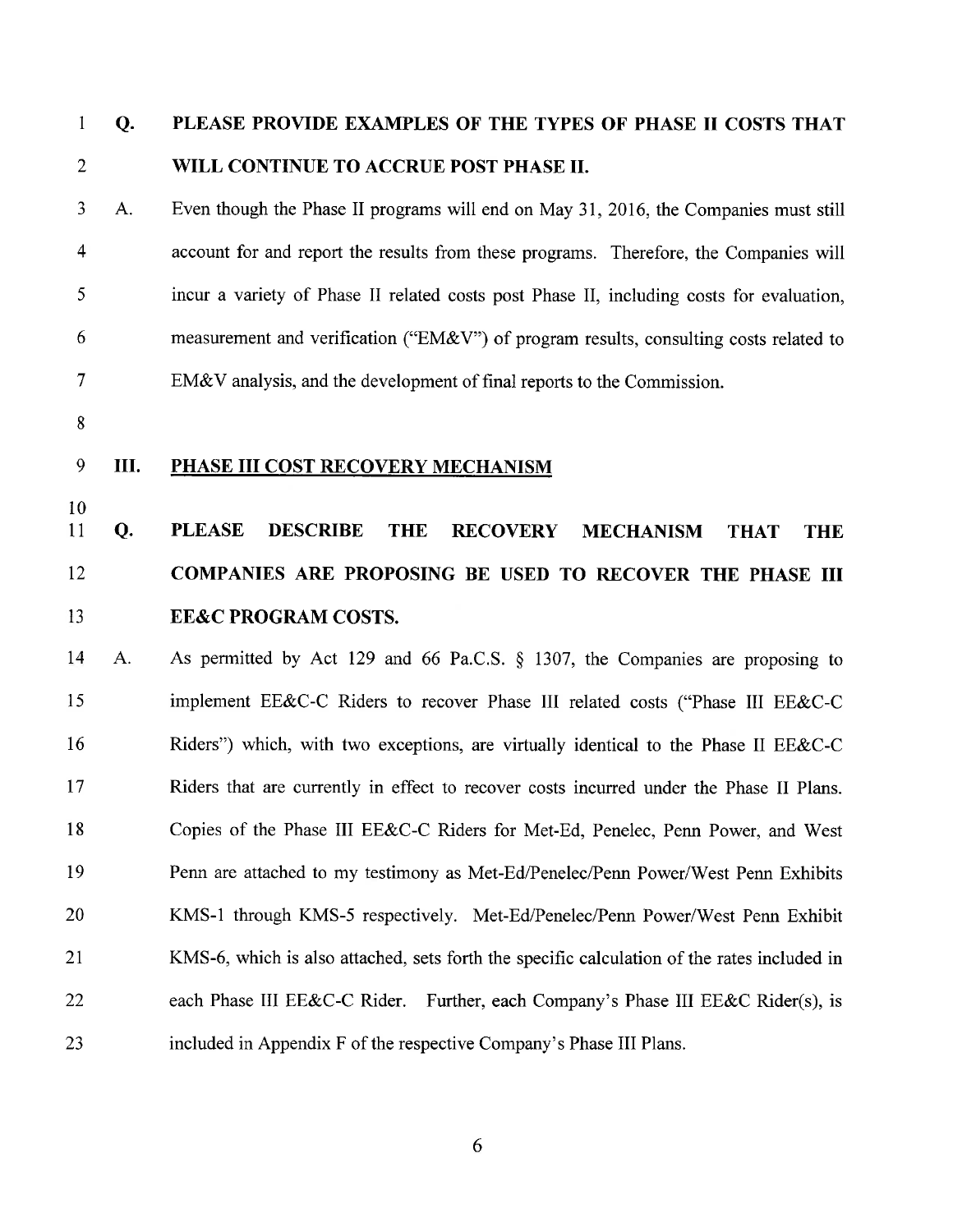#### $\mathbf{1}$  $Q<sub>r</sub>$ HOW DO THE PROPOSED PHASE III EE&C-C RIDERS DIFFER FROM THE  $\overline{2}$ **PHASE II EE&C-C RIDERS?**

 $\overline{3}$ As I mentioned, there are two significant differences between the Phase II and Phase III  $\mathbf{A}$ .  $\overline{4}$ EE&C-C Rider designs. First, in the Phase II Plans, the Companies calculated the 5 EE&C-C Rider rate based on the statutory  $2\%$  budget cap for the specific Annual In subsequent Annual Computational Periods, the same 6 Computational Period.<sup>5</sup>  $\overline{7}$ calculation was done based on that specific period, with the addition of a reconciliation 8 factor based on the actual experience from the prior Computational Period. Pursuant to 9 the 2015 Implementation Order (at page 149), the Phase III EE&C-C rates will be 10 computed annually with the initial period commencing on June 1, 2016 and ending on 11 May 31, 2017 ("Initial Computational Period"), and will utilize the annual projected 12 *program cost estimate* instead of the *total approved budget* amount (2% budget cap) as 13 was done during Phase II. The use of the projected program costs should reduce the 14 amount of reconciliation necessary during the Phase III EE&C-C rate period.

15

16 The second significant difference is the method by which the final costs related to the 17 Phase II Plan are reconciled and collected. In the Phase II Plans, the Companies sought 18 to extend the Phase I recovery mechanism into the Phase II Period until December 31, 19 2013 in order to collect Phase II related costs that were either not known at the end of 20 Phase II or were incurred thereafter. Rather than maintaining two recovery mechanisms 21 for a period of time during the Phase III Period, the Companies, instead, are including a second reconciliation factor in the Phase III EE&C-C Riders to collect any Phase II 22

<sup>&</sup>lt;sup>5</sup> The Annual Computational Period commences on June 1 of each year and ends on the next May 31st.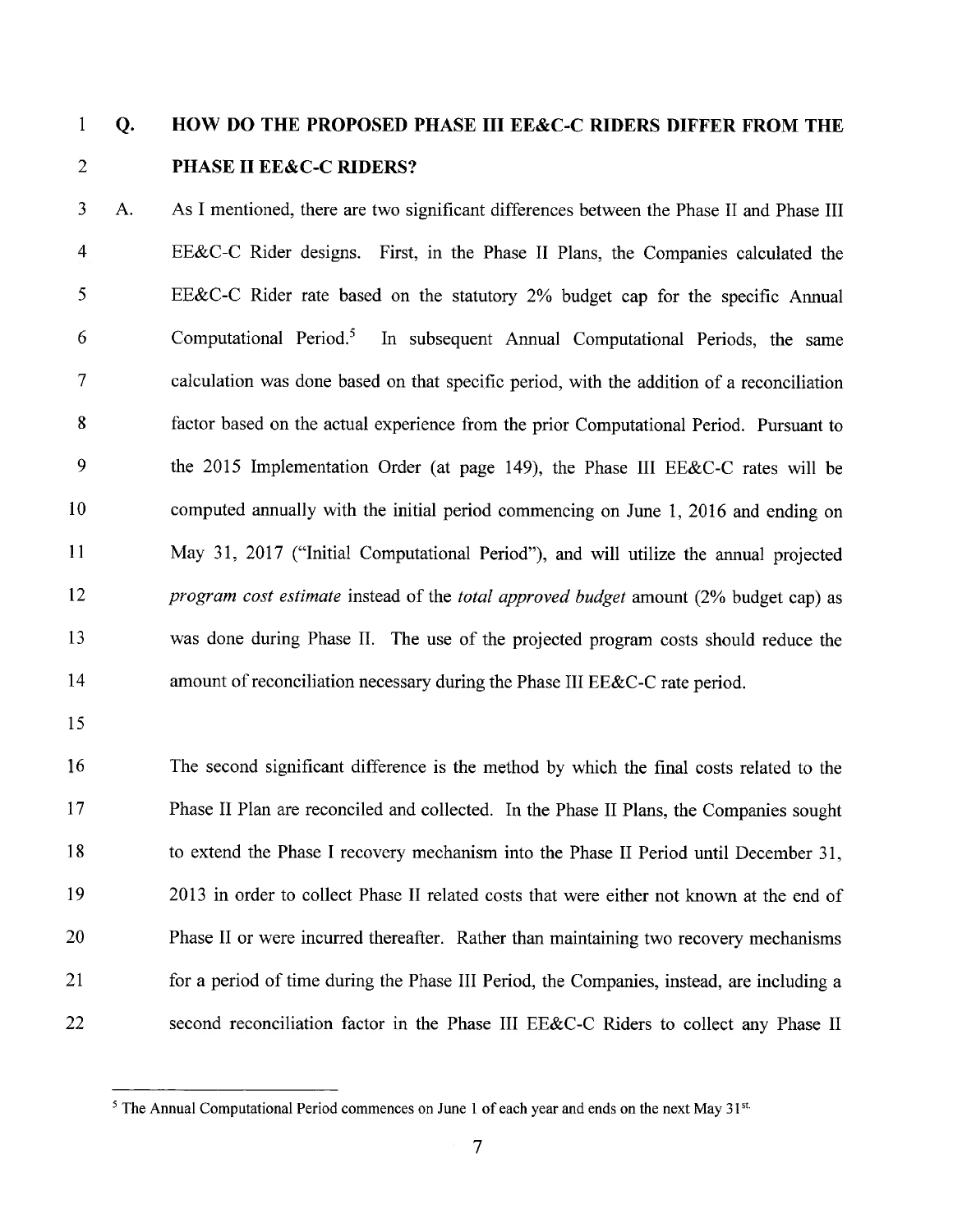$\mathbf{1}$  $\overline{2}$ 

related costs that were not collected prior to the end of the Phase II Period. This reconciliation factor will be eliminated from the Phase III EE&C Rider rate calculations after the Phase III EE&C Rider rates to be effective June 1, 2017 are implemented.

 $\overline{\mathbf{4}}$ 

3

#### 5 Q. ARE THERE ANY OTHER ADJUSTMENTS TO THE PHASE III EE&C-C 6 RATE CALCULATIONS THAT WILL ONLY BE MADE FOR A PORTION OF  $\overline{7}$ THE PHASE III PERIOD?

8  $\mathbf{A}$ . Yes, but only for Met-Ed. Pursuant to the Commission's Order at Docket No. M-2009-9 2092222 ("IDER Order"), Met-Ed's residential class budget for Phase I was increased by 10 \$3,984,171 to account for estimated costs to remove at a customer's request the 11 Integrated Distributed Energy Resources ("IDER") equipment used in a discontinued 12 residential direct load control program – costs that had not been anticipated at the time the Phase I Plan was approved.<sup>6</sup> Consistent with the Commission's IDER Order, the 13 14 Company has and will continue to utilize the IDER equipment removal budget for 15 removal of the devices until the earlier of (i) the end of the Phase II Period (May 31, 16 2016); or the point at which the Company no longer anticipates any more customer 17 removal requests. As of the date of the filing of this plan, the Company expects to utilize 18 the IDER removal budget through May 31, 2016. Accordingly, the Company will 19 perform a reconciliation of the total budget to the actual removal expenditures, and 20 include any remaining credit as part of Met-Ed's Phase II final reconciliation for the Residential class. This one time reconciliation will occur during Program Year 1 and will 21 be reflected in the Phase III EE&C-C rates to be effective June 1, 2017. 22

<sup>&</sup>lt;sup>6</sup> This increase did not cause Met-Ed to exceed its 2% spending cap.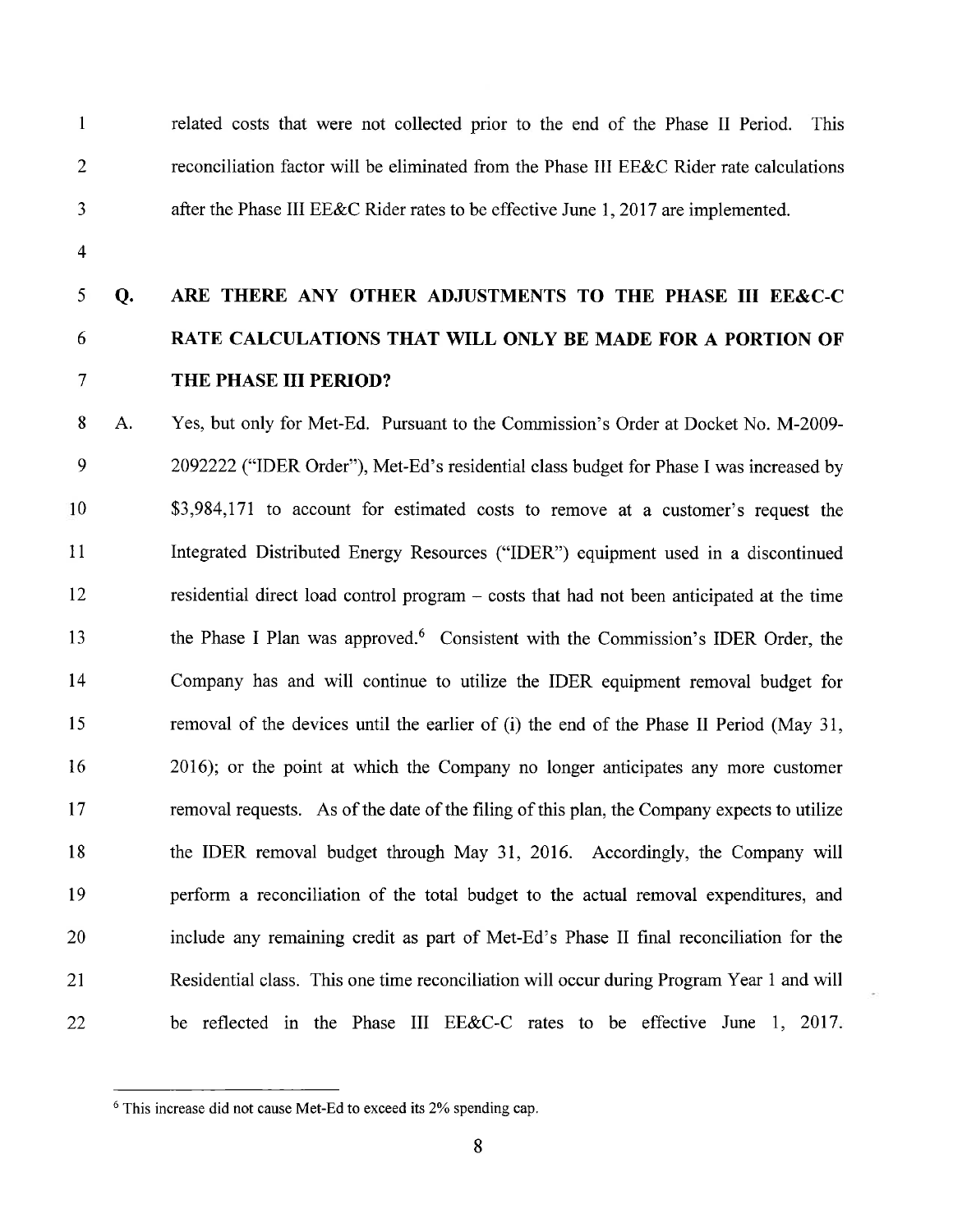$\mathbf{1}$ 

**Q.** 

### PLEASE DESCRIBE THE PHASE III EE&C-C RIDERS.

 $\overline{2}$ In the Phase III EE&C-C Riders, the Phase III EE&C-C rates are expressed as a price per  $\mathbf{A}$ 3 kWh for the residential, non-profit, commercial and street lighting classes. The industrial  $\overline{4}$ class will be billed based upon the individual customer's Peak Load Contribution 5 The Phase III EE&C-C rates will be calculated separately for the ("PLC")  $kW$ . 6 residential, non-profit, commercial, street lighting and industrial customer classes. As  $\overline{7}$ previously indicated, Met-Ed/Penelec/Penn Power/West Penn Exhibits KMS-1 through 8 KMS-5 are copies of the proposed Phase III EE&C-C Riders for Met-Ed, Penelec, Penn 9 Power, and West Penn, respectively. The first page of each rider sets forth the Phase III 10 EE&C-C rates, as well as the rate schedules that comprise the residential, non-profit, 11 commercial, street lighting and industrial customer classes. The remaining pages of each 12 rider set forth (i) the rate formula that is used to calculate the rates; (ii) a description of how the Phase III EE&C-C rates are developed; and (iii) a description of how revenues 13 14 billed under the Phase III EE&C-C Riders will be reconciled to actual costs as they are 15 incurred.

16

#### 17 PLEASE LIST THE RATE SCHEDULES THAT ARE INCLUDED IN EACH **O.** 18 **CUSTOMER CLASS.**

19

20

A. The residential customer class rate schedules for each of the Companies are as follows:

- 21 Met-Ed, Penelec, Penn Power - RS
- 22 West Penn - 10.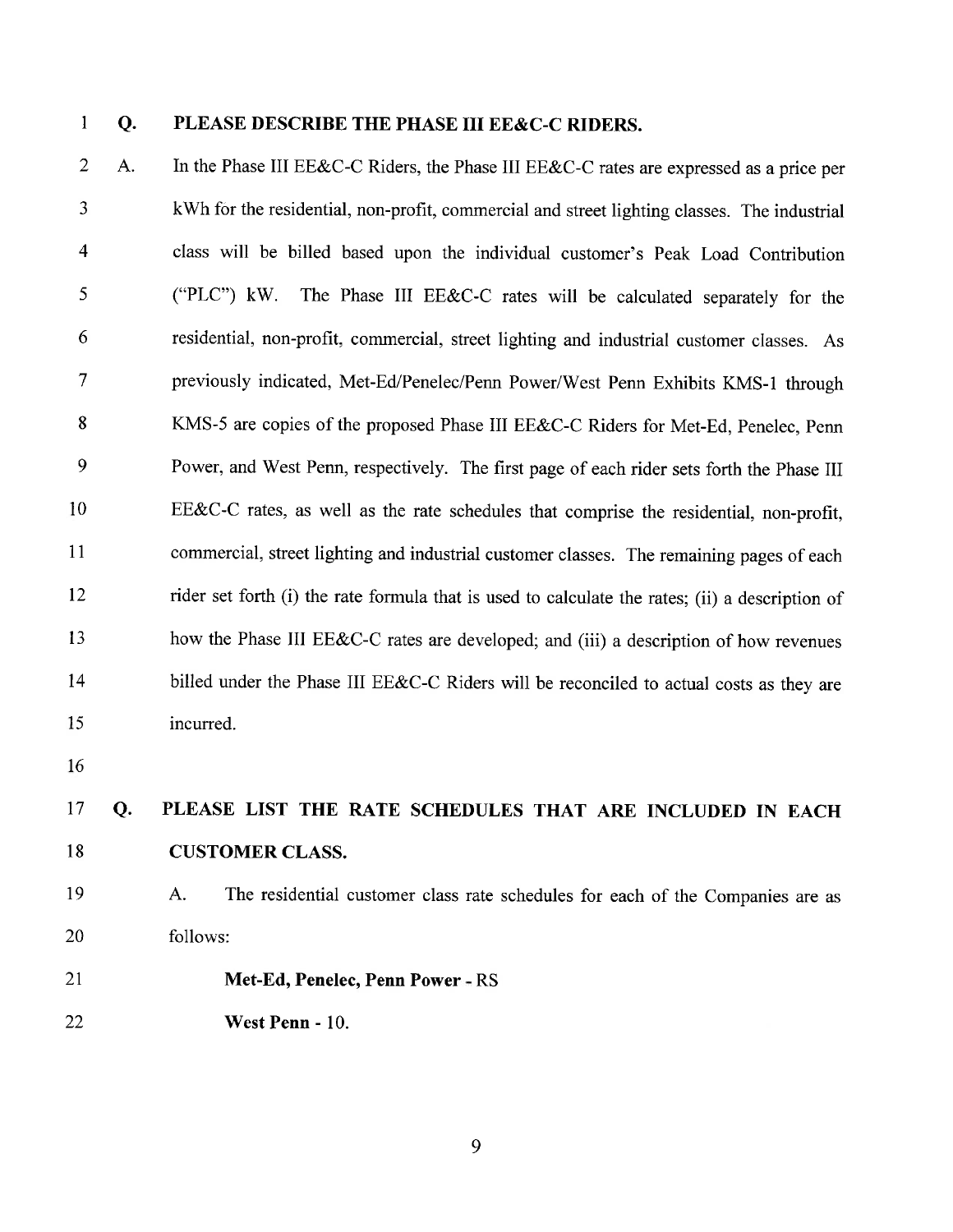| $\mathbf{1}$   | The rate schedules for the commercial customer class for each of the Companies are as |
|----------------|---------------------------------------------------------------------------------------|
| 2              | follows:                                                                              |
| 3              | $Met-Ed - GS-Small$ , $GS-Medium$ , and Outdoor Lighting Service                      |
| $\overline{4}$ | Penelec – GS-Small, GS-Medium, and Outdoor Lighting Service                           |
| 5              | Penn Power - GS, GS Special Rule GSDS, GM, PLS,                                       |
| 6              | West Penn – Rate Schedules 20 and 30                                                  |
| 7              |                                                                                       |
| 8              | The rate schedules for the non-profit customer class for each of the Companies are as |
| 9              | follows:                                                                              |
| 10             | Met-Ed - GS - Volunteer Fire Company and Non-Profit Ambulance Service,                |
| 11             | Rescue Squad and Senior Center Service Rate and MS                                    |
| 12             | Penelec - GS - Volunteer Fire Company and Non-Profit Ambulance Service,               |
| 13             | Rescue Squad and Senior Center Service Rate and H                                     |
| 14             | Penn Power - GS Special Provision for Volunteer Fire Companies, Non-Profit            |
| 15             | Senior Citizen Centers, Non-Profit Rescue Squads, and Non-Profit Ambulance            |
| 16             | Services; and PNP                                                                     |
| 17             | West Penn $-20$ (special provision for volunteer fire companies, non-profit senior    |
| 18             | citizen centers, non-profit rescue squads, and non-profit ambulance services)         |
| 19             |                                                                                       |
| 20             | The rate schedules for the industrial customer class for each of the Companies are as |
| 21             | follows:                                                                              |
| 22             | $Met-Ed - GS-Large, GP, and TP$                                                       |
| 23             | <b>Penelec</b> – GS-Large, GP, and LP                                                 |

 $\overline{10}$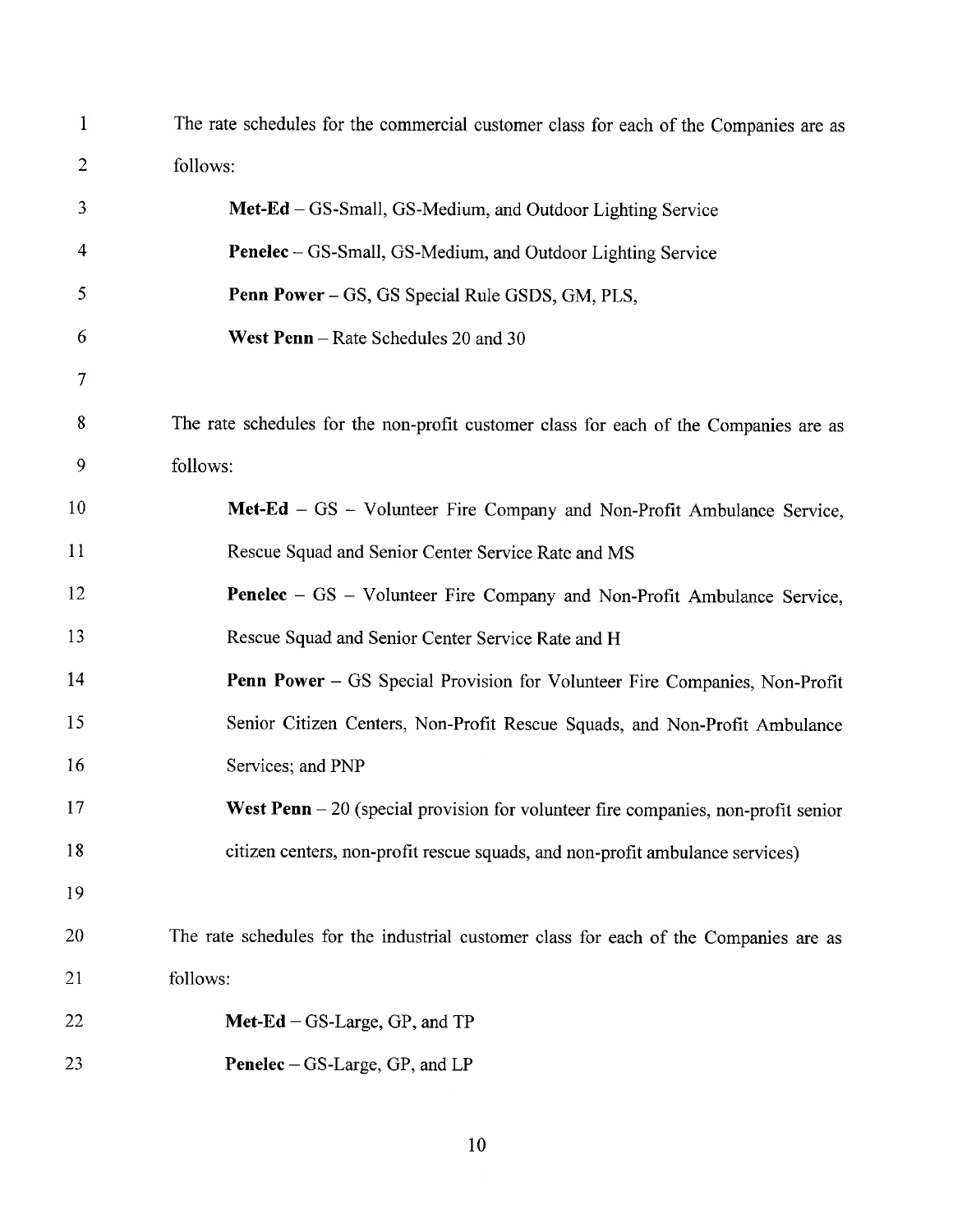| $\mathbf{1}$   |    | <b>Penn Power</b> – GS-Large, GP and GT                                                    |
|----------------|----|--------------------------------------------------------------------------------------------|
| $\overline{2}$ |    | West Penn $-35$ , 40, 44, 46 in Tariff No. 39 and Tariff No. 37 (Pennsylvania              |
| $\mathfrak{Z}$ |    | State University).                                                                         |
| 4              |    |                                                                                            |
| 5              |    | The rate schedules for the street lighting customer class for each of the Companies are as |
| 6              |    | follows:                                                                                   |
| 7              |    | Met-Ed - Street Lighting Service, Ornamental Street Lighting Service, and LED              |
| 8              |    | Street Lighting Service.                                                                   |
| 9              |    | Penelec - High Pressure Sodium Vapor Street Lighting Service, Municipal Street             |
| 10             |    | Lighting Service, and LED Street Lighting Service                                          |
| 11             |    | <b>Penn Power</b> – SV, SVD, SM, and LED                                                   |
| 12             |    | West Penn $-51$ through 58, 71, 72                                                         |
| 13             |    |                                                                                            |
| 14             | Q. | ARE THERE ANY CUSTOMERS WHO WILL NOT PAY THE PHASE III                                     |
| 15             |    | <b>EE&amp;C-C RIDER RATES?</b>                                                             |
| 16             | A. | Yes, customers taking service under Met-Ed's or Penelec's Borderline Service rate          |
| 17             |    | schedule will not pay the Phase III EE&C-C Rider charge. These rate schedules are only     |
| 18             |    | available to public utility companies for resale in adjacent service territories under     |
| 19             |    | reciprocal agreements between either Met-Ed or Penelec and the other public utilities.     |
| 20             |    | These public utilities are not eligible for any of the energy efficiency or peak demand    |
| 21             |    | reduction programs being proposed in either Met-Ed's or Penelec's Phase III EE&C           |
| 22             |    | Therefore, no EE&C-C rate will be applied to Borderline Service customers.<br>Plans.       |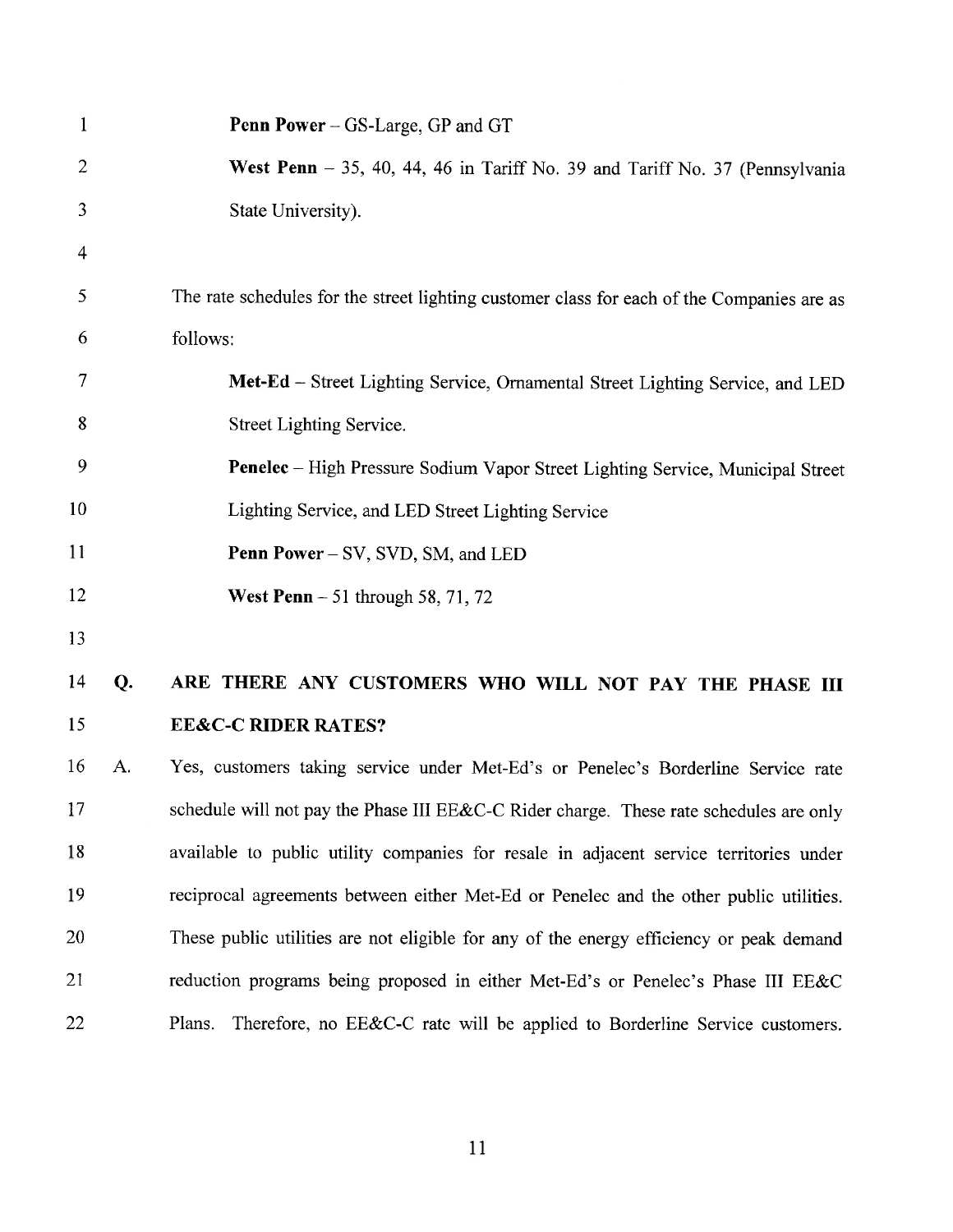#### $\mathbf{1}$  $Q<sub>r</sub>$ WHAT WAS THE BASIS FOR DETERMINING THE RATE SCHEDULES THAT  $\overline{2}$ WOULD BE INCLUDED WITHIN EACH OF THE COMPANIES' CUSTOMER **CLASSES?** 3

- $\overline{4}$  $A<sub>1</sub>$ The Phase III EE&C-C Rate Schedule groupings by residential, non-profit, commercial, 5 street lighting and industrial customer classes are essentially the same as the customer 6 class groupings that are currently in place in the Companies' Phase II EE&C-C Riders in  $\overline{7}$ their respective Commission-approved tariffs. Minor adjustments were made to the 8 customer class groupings as a result of the tariff revisions that were approved by the 9 Commission and implemented through the Companies' 2014 Base Rate Case 10 proceedings.<sup>7</sup> These revisions became effective on May 19, 2015.
- 11

#### FOR WHAT PERIOD OF TIME WOULD THE PHASE III EE&C-C RIDERS 12 **Q.** 13 FOR EACH COMPANY BE EFFECTIVE?

14 A. The Companies are proposing that their respective Phase III EE&C-C Riders become 15 effective for service rendered on or after June 1, 2016, and continue through May 31, 16  $2021.$ 

17

#### 18 HOW DO THE COMPANIES INTEND TO COLLECT PHASE III RELATED **O.**

#### 19 **COSTS THAT WILL NOT BE COLLECTED BY MAY 31, 2021?**

20 If the Commission concludes that additional cost effective energy efficiency and/or  $A_{\cdot}$ 21 demand reduction can be attained post Phase III, the Companies currently anticipate

<sup>7 2014</sup> General Base Rate Case; Met-Ed (Docket No. R-2014-2428745, Penelec (Docket No. R-2014-2428743), Penn Power (Docket No. R-2014-2428744), West Penn (Docket No. R-2014-2428742).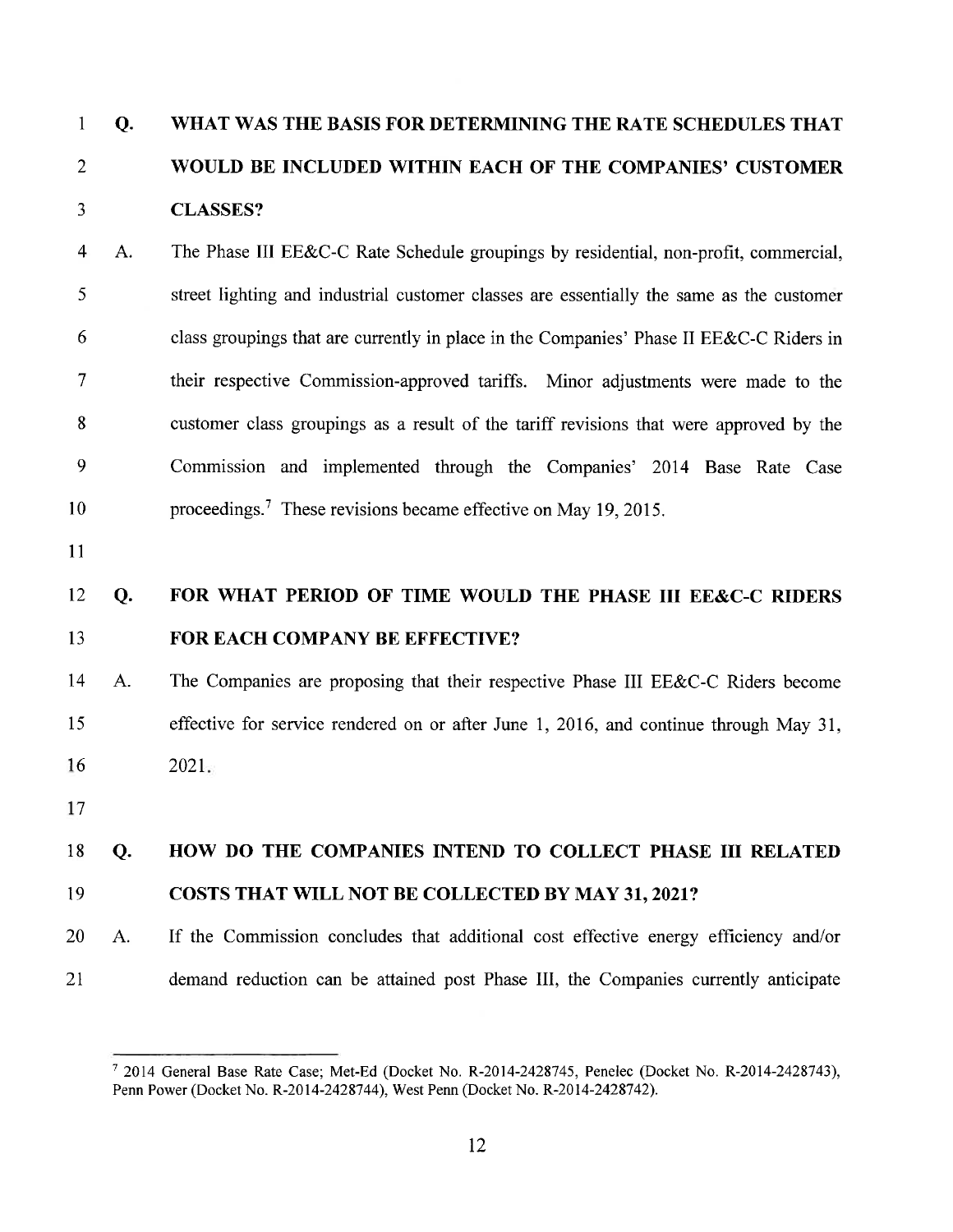$\mathbf{1}$ recovering any Phase III costs not recovered by the end of Phase III through a Phase IV  $\overline{2}$ cost recovery mechanism. Should there be no Phase IV of the Commission's EE&C 3 Program, the Companies reserve the right herein to request, through a separate filing.  $\overline{4}$ approval from the Commission to extend the Phase III EE&C-C Rider beyond the end of 5 Phase III in order to collect any remaining Phase III costs.

6

#### $\overline{7}$ Q. WILL THE PHASE III EE&C-C RIDERS AND THE ASSOCIATED PHASE III 8 EE&C-C RATES BE BY-PASSABLE FOR CUSTOMERS WHO OBTAIN 9 GENERATION SERVICE FROM A SUPPLIER OTHER THAN **THE** 10 **COMPANIES?**

11 No. Except for the Met-Ed and Penelec Borderline Service customers that I previously  $A.$ discussed, all customers will pay the Phase III EE&C-C Rider rates, regardless of the 12 13 source of the customer's generation service. The Phase III EE&C-C Riders and 14 applicable EE&C-C rates will be applied to each kWh (or PLC kW for the industrial 15 customer class) delivered during a billing month to customers served under the Rate 16 Schedules identified as part of either the residential, non-profit, commercial, street 17 lighting or industrial classes.

18

#### 19 HOW ARE THE PHASE III EE&C-C RIDER RATES STRUCTURED? Q.

20 Section 7 of each of the Companies' Phase III Plans describes the structure and  $\mathbf{A}$ . 21 mechanics of the Phase III EE&C-C Riders. Generally, the Phase III EE&C-C Rider 22 rates to be billed to the residential, non-profit, commercial, street lighting and industrial 23 classes consist of three principal components. The first, is the  $\text{EEC}_C$  or "current cost"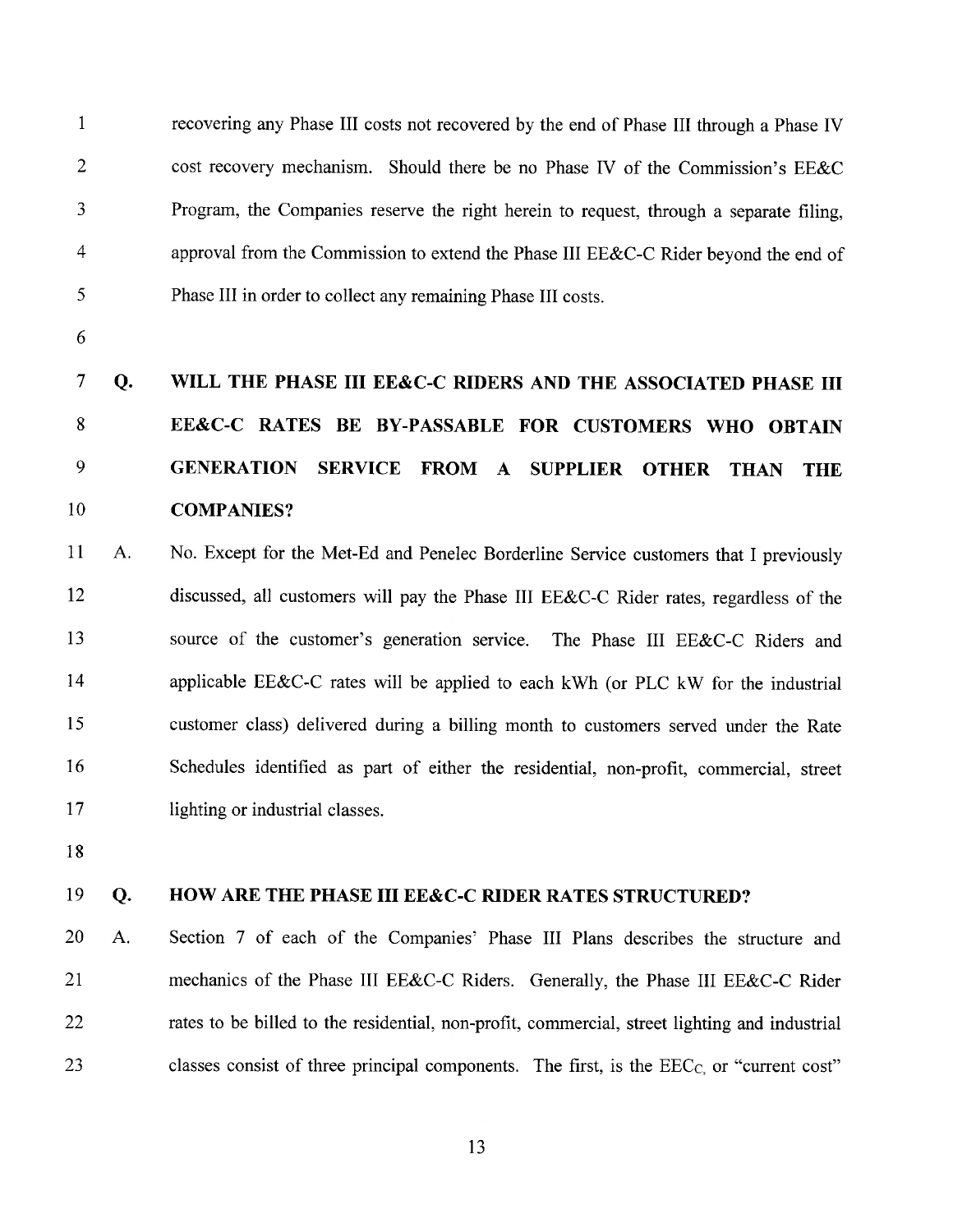| $\mathbf{1}$   |    | component; the second, the reconciliation component, or "E" factor for Phase III costs                                                         |
|----------------|----|------------------------------------------------------------------------------------------------------------------------------------------------|
| $\overline{2}$ |    | and the third, a second "E" Factor $(E_2)$ for collection of Phase II related costs remaining                                                  |
| 3              |    | to be collected after May 31, 2016.                                                                                                            |
| $\overline{4}$ |    |                                                                                                                                                |
| 5              | Q. | PLEASE DESCRIBE THE EEC <sub>C</sub> COMPONENT.                                                                                                |
| 6              | A. | The $\text{EEC}_C$ component represents the recovery of estimated costs to be incurred during the                                              |
| 7              |    | Annual Computation Period or "Computational Period" in which the Phase III EE&C-C                                                              |
| 8              |    | rates will be in effect for each customer class. As shown on the second and third pages of                                                     |
| 9              |    | Met-Ed/Penelec/Penn Power/West Penn Exhibits KMS-1 through KMS-5, the EEC <sub>C</sub>                                                         |
| 10             |    | component is customer class specific. The costs included in each customer class' EEC <sub>C</sub>                                              |
| 11             |    | rate are identified as $\text{EEC}_{\text{Exp1}}$ , $\text{EEC}_{\text{Exp2}}$ , $\text{EEC}_{\text{Exp3}}$ , and $\text{EEC}_{\text{Exp4}}$ . |
| 12             |    |                                                                                                                                                |
| 13             |    | $\text{EEC}_{\text{Expl}}$ represents customer class specific costs that will be associated with the customer                                  |
| 14             |    | class specific EE&C programs as approved by the Commission. These costs will also                                                              |
| 15             |    | include an allocated portion of any indirect costs, such as marketing costs, that will be                                                      |
| 16             |    | incurred by the Companies.                                                                                                                     |
| 17             |    |                                                                                                                                                |
| 18             |    | $\text{EEC}_{\text{Exp2}}$ represents an allocated portion of administrative start-up costs incurred by the                                    |
| 19             |    | Companies in connection with the development of each Company's Phase III EE&C                                                                  |
| 20             |    | Plans and related programs in response to the Commission's orders and guidance in its                                                          |
| 21             |    | 2015 Implementation Order. These costs are incurred to design, create, and obtain                                                              |
| 22             |    | Commission approval of the Companies' respective Phase III EE&C Plans, and include,                                                            |
| 23             |    | but are not limited to, consultant costs, outside legal fees, and other direct and indirect                                                    |
|                |    |                                                                                                                                                |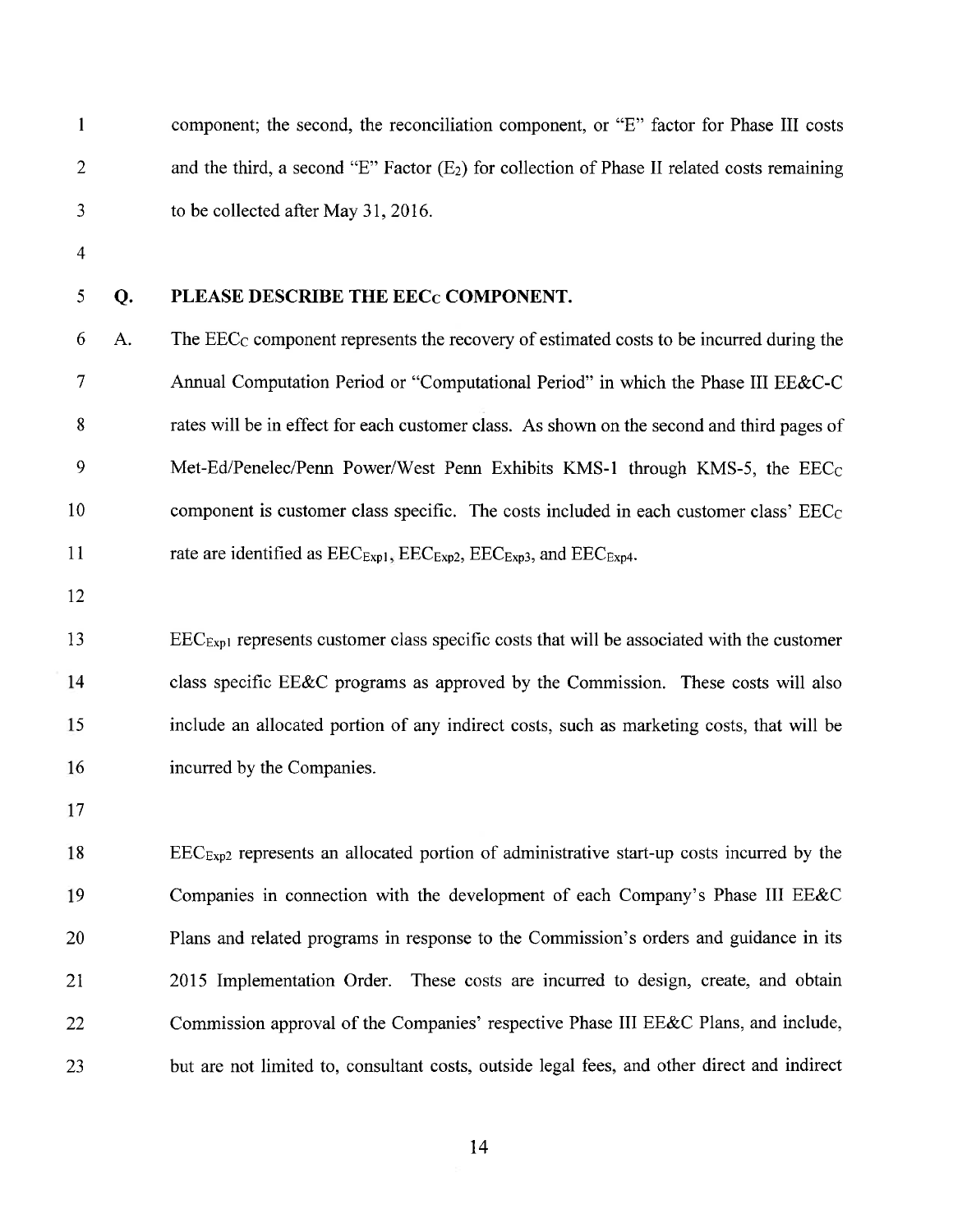| $\mathbf{1}$             |    | costs associated with the development and implementation of the Companies' Phase III       |
|--------------------------|----|--------------------------------------------------------------------------------------------|
| $\overline{2}$           |    | EE&C Plans in compliance with the Commission directives.                                   |
| 3                        |    |                                                                                            |
| 4                        |    | EEC <sub>Exp3</sub> represents the costs allocated to the Companies for the funding of the |
| 5                        |    | Commission's statewide evaluator contract. These costs are not subject to the 2%           |
| 6                        |    | spending cap imposed by Act 129.8                                                          |
| $\overline{\mathcal{L}}$ |    |                                                                                            |
| $\boldsymbol{8}$         | Q. | PLEASE DESCRIBE THE E-FACTOR COMPONENT OF THE PHASE III                                    |
| 9                        |    | <b>EE&amp;C-C RATES.</b>                                                                   |
| 10                       | A. | The E-factor component of each Company's residential, non-profit, commercial, street       |
| 11                       |    | lighting and industrial class specific Phase III EE&C-C rates represents a reconciliation  |
| 12                       |    | of actual Phase III EE&C program costs incurred by customer class to actual Phase III      |
| 13                       |    | EE&C revenues billed by customer class on a monthly basis. <sup>9</sup> For each of the    |
| 14                       |    | Companies, this monthly reconciliation by specific customer class will result in either an |
| 15                       |    | over-collection of costs by customer class (revenues billed, excluding Pennsylvania        |
| 16                       |    | Gross Receipts Tax ("GRT"), greater than actual costs) or an under-collection by           |
| 17                       |    | customer class (revenues billed, excluding GRT, less than actual costs). The E-factor      |
| 18                       |    | component will be applied on a customer class specific basis.                              |

<sup>&</sup>lt;sup>8</sup> 2015 Implementation Order, p. 95.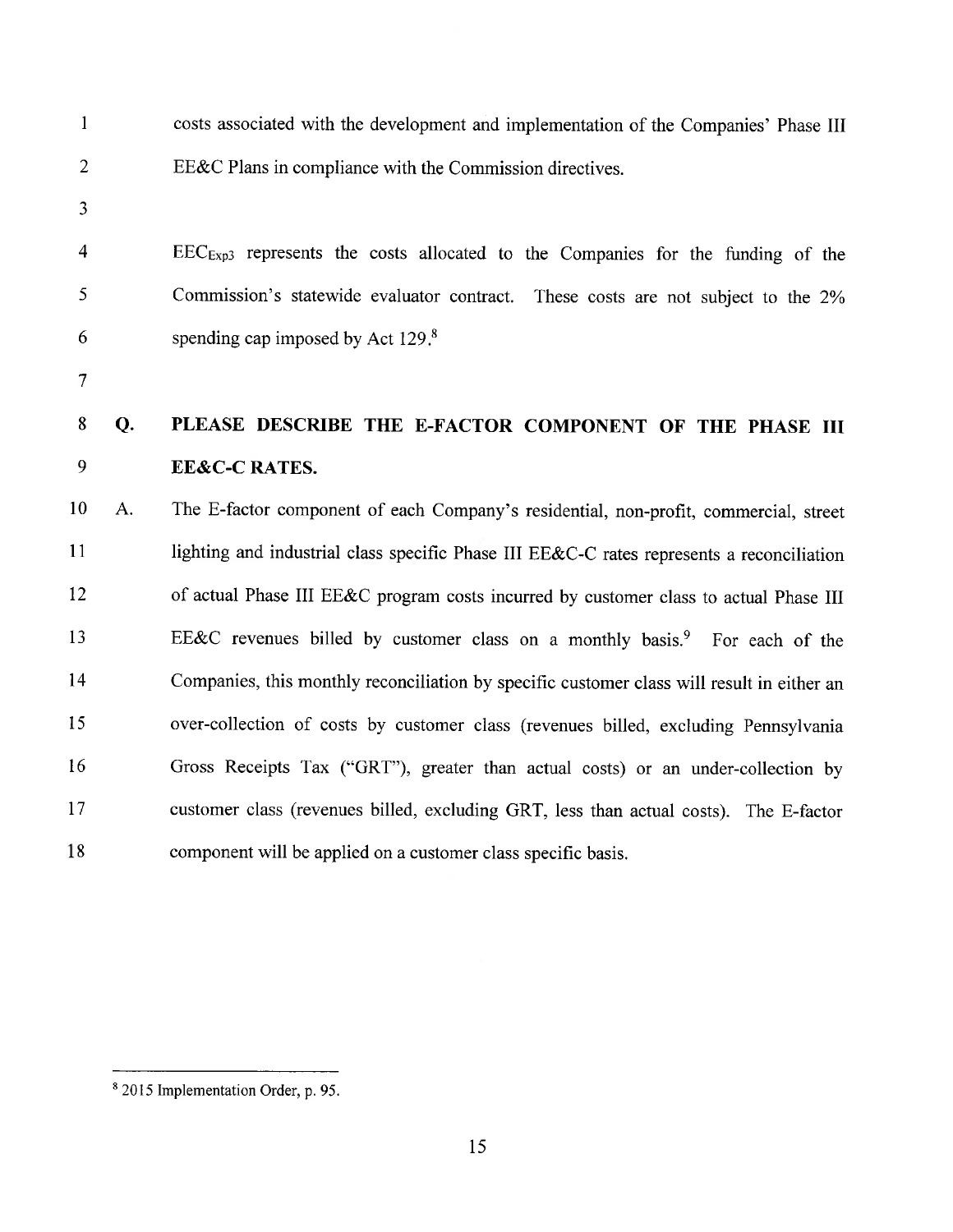#### $\mathbf{1}$ Q. WILL THE INITIAL PHASE III EE&C-C RATES BY CUSTOMER CLASS  $\overline{2}$ **INCLUDE A RECONCILIATION OR E-FACTOR COMPONENT?**

3 A. No. Because this is a new rider, the initial Phase III EE&C-C rates will not include an  $\overline{4}$ initial Phase III E-factor component. The first time the Phase III E-factor component will 5 be included as part of the determination of the Phase III EE&C-C Rider rates will be in 6 the Companies' annual filing that will be submitted to the Commission by May 1, 2017  $\overline{7}$ for rates to be effective June 1, 2017, and will be included in each subsequent Phase III 8  $EE&C-C$  Rider filing.

9

#### 10 **Q.** PLEASE DESCRIBE THE SECOND E-FACTOR (E2).

11  $\mathbf{A}$ . The second E-factor component  $(E_2)$ , is a reconciliation adjustment for the collection of 12 Phase II-related costs that were not collected by the end of Phase II. Because of timing. 13 this adjustment will be made for purposes of determining both the Phase III EE&C-C 14 Rider rates that are being proposed as part of this plan to be effective on June 1, 2016, 15 and the subsequent Program Year rider rate that will be effective June 1, 2017.

16

#### 17 Q. PLEASE DESCRIBE HOW THE RECONCILIATION OF FINAL PHASE II 18 **COSTS WILL BE PERFORMED.**

Because the Rider filings are generally filed with the Commission on May 1st of each 19  $A<sub>1</sub>$ 20 year to be in effect on June 1<sup>st</sup> of that same year, the Phase II costs will be reconciled in 21 two distinct steps. The first step, will reconcile the total actual recoverable Phase II Plan 22 expenditures incurred through March 31, 2016 to the actual Phase II Plan revenues collected through March 31, 2016. Since the Phase II Riders will end on May 31, 2016, 23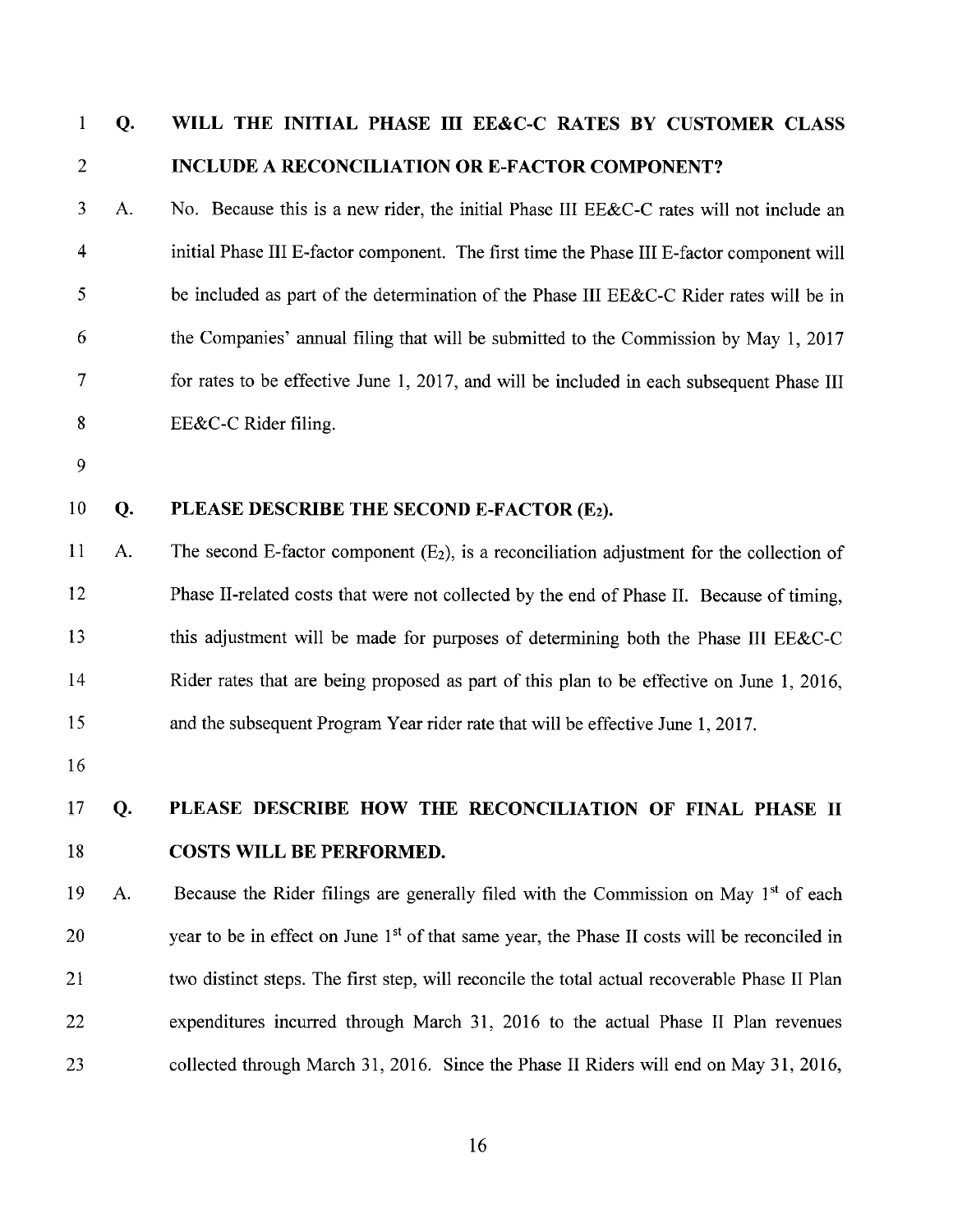| $\mathbf{1}$            |    | the result of the Phase II reconciliation through March 31, 2016 will appear as a separate   |
|-------------------------|----|----------------------------------------------------------------------------------------------|
| $\overline{2}$          |    | line item in the Phase III EE&C-C Rider, which will go into effect on June 1, 2016. The      |
| 3                       |    | second step will account for all actual Phase II revenues and expenses that are realized     |
| $\overline{\mathbf{4}}$ |    | during the period April 1, 2016 through March 31, 2017 in a final reconciliation. The        |
| 5                       |    | final over/under collection that results from this reconciliation will also be included as a |
| 6                       |    | separate line item in the Phase III EE&C-C rate calculation that will be effective on June   |
| $\overline{7}$          |    | 1,2017.                                                                                      |
| 8                       |    |                                                                                              |
| 9                       | Q. | HOW WILL THE COMPANIES INCLUDE ACTUAL COSTS INCURRED                                         |
| 10                      |    | THROUGH MARCH 31, 2016 IN THIS PROCEEDING WHEN THE PROPOSED                                  |
| 11                      |    | RATES INCLUDED IN THIS PROCEEDING WERE FILED IN NOVEMBER                                     |
| 12                      |    | 2015?                                                                                        |
| 13                      | A. | Since the Companies do not have the actual data available through March 31, 2016 at the      |
| 14                      |    | time of this filing, an update to the reconciliation will be done when the Companies file    |
| 15                      |    | their compliance filing on May 1, 2016 for rates to be effective on June 1, 2016.            |
| 16                      |    |                                                                                              |
| 17                      | Q. | HOW OFTEN WILL THE PHASE III EE&C-C RATES BY CUSTOMER CLASS                                  |
| 18                      |    | <b>BE CHANGED?</b>                                                                           |
| 19                      | A. | The Companies anticipate that the Phase III EE&C-C rates will be changed annually, on        |
| 20                      |    | June 1 of each year. However, each of the riders includes a provision that allows the        |
| 21                      |    | Companies to seek interim revisions to the Phase III EE&C-C rates, should the                |
| 22                      |    | Companies determine that the rates, if left unchanged, would result in material over- or     |

 $17\,$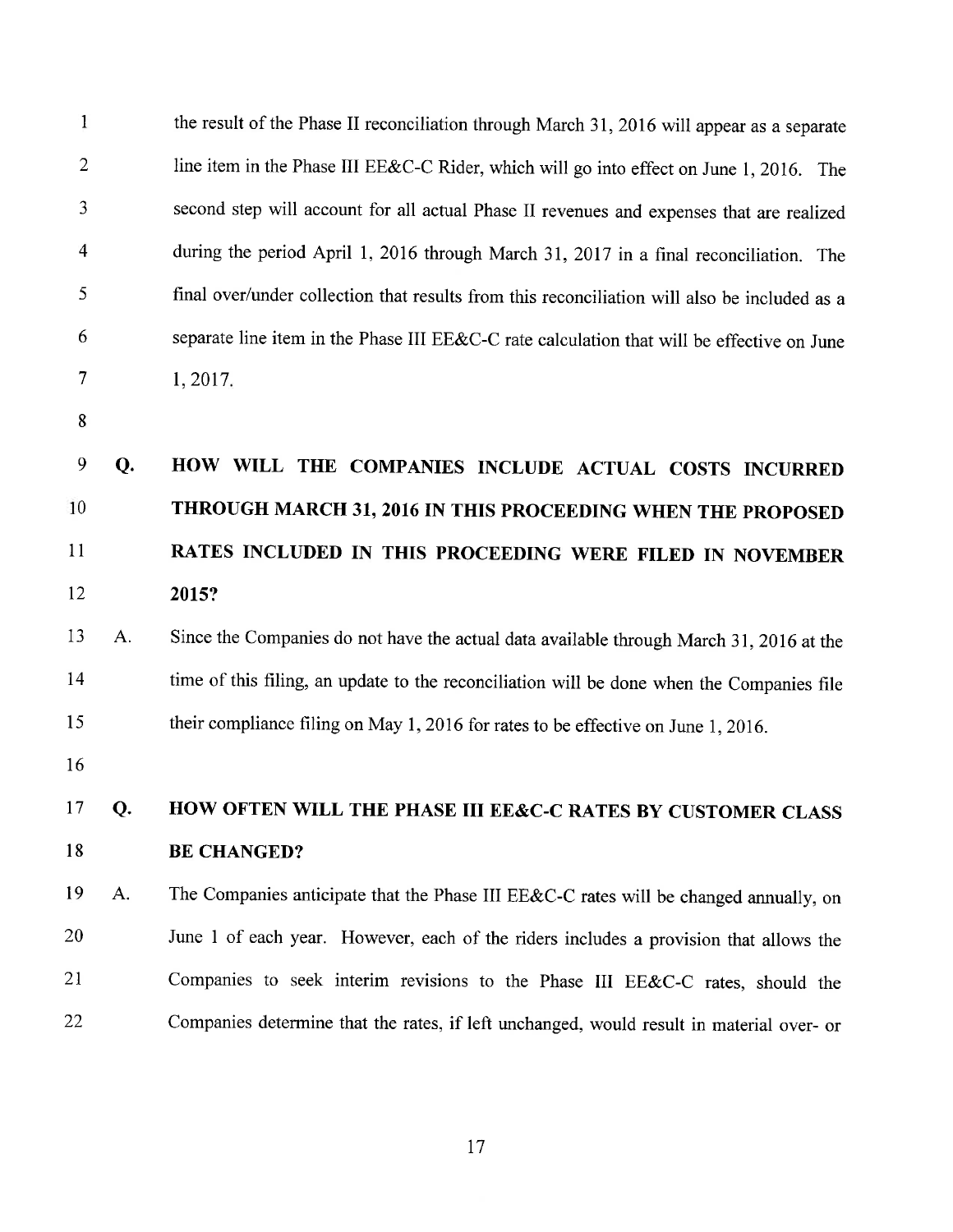$\mathbf{1}$  $\overline{2}$  under-collection of all recoverable costs incurred or expected to be incurred by customer class.

3

#### $\overline{4}$ **O.** WHAT INFORMATION WILL THE COMPANIES PROVIDE WHEN SEEKING 5 TO CHANGE THE PHASE III EE&C-C RATE?

6 A. In these annual submissions to the Commission, the Companies will provide the  $\overline{7}$ following information in the derivation of the calculated Phase III EE&C-C Rider rates:

8 1. A reconciliation between actual Phase III EE&C-C revenues and actual Phase III 9 EE&C-C costs for the Phase III EE&C-C Reconciliation Period, as adjusted for 10 removal of gross receipts tax Because this is a new rider, this information is not 11 being provided in support of the Phase III EE&C-C Rider rates being proposed 12 through this plan for the period June 1, 2016 through May 31, 2017. Such 13 reconciliations will be provided starting in Program Year 2 for rates to be effective  $14$ June 1, 2017.

15

16 2. Any adjustment to the forecasted Phase III EE&C-C revenues anticipated to be 17 billed during April and May of the applicable program year, as adjusted for the 18 removal of GRT. Because this is a new rider, this information is not being 19 provided in support of the Phase III EE&C-C Rider rates being proposed through 20 this plan for the period June 1, 2016 through May 31, 2017. Such adjustments will 21 be provided starting in Program Year 2.

22 3. The Phase III EE&C budget estimate for the forthcoming Phase III EE&C-C 23 Computational Period by rate class.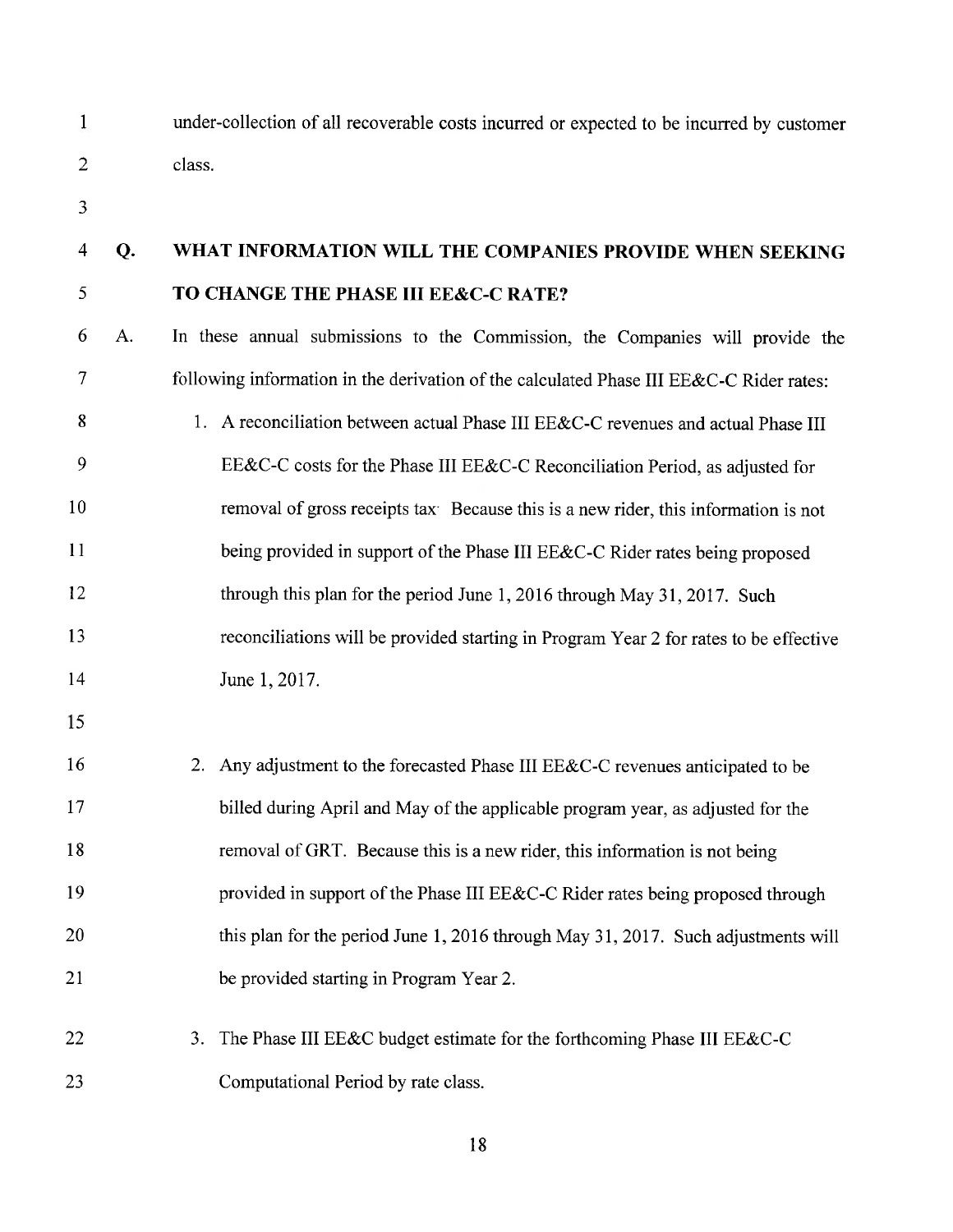| 1              |     | 4. A reconciliation adjustment for any remaining Phase II EE&C costs that were not                 |
|----------------|-----|----------------------------------------------------------------------------------------------------|
| $\overline{2}$ |     | collected by the end of the Phase II Period. This adjustment will only be included                 |
| 3              |     | in the initial EE&C-C rate that will become effective on June 1, 2016 and will be                  |
| 4              |     | approved as part of this plan, and the subsequent EE&C-C rate that will be in                      |
| 5              |     | effect for the period June 1, 2017 through May 31, 2018.                                           |
| 6              |     | 5. And, for Met-Ed only, the Phase II final reconciliation of the Integrated                       |
| 7              |     | Distributed Energy Resources ("IDER") budget that I discussed earlier in my                        |
| 8              |     | testimony.                                                                                         |
| 9              |     |                                                                                                    |
| 10             | Q.  | WILL THE COMPANIES FILE ANY REPORTS RELATED TO THE PHASE III                                       |
| 11             |     | EE&C-C RIDERS WITH THE COMMISSION?                                                                 |
| 12             | A.  | Yes. As stated in each of the Companies' Phase III EE&C-C Riders, an annual report                 |
| 13             |     | that sets forth the actual revenues collected and costs incurred will be filed with the            |
| 14             |     | Commission by June 30 <sup>th</sup> of each year. These reports will be provided by customer class |
| 15             |     | and will be subject to annual review and audit by the Commission.                                  |
| 16             |     |                                                                                                    |
| 17             | IV. | <b>INITIAL PHASE III EE&amp;C-C RIDER RATES</b>                                                    |
| 18             | Q.  | ARE THE COMPANIES PROPOSING SPECIFIC EE&C-C RIDER RATES IN                                         |
| 19             |     | THIS PROCEEDING?                                                                                   |
| 20             | A.  | Yes. The first page of Met-Ed/Penelec/Penn Power/West Penn Exhibits KMS-1, KMS-2,                  |
| 21             |     | KMS-3, KMS-4, and KMS-5 have the applicable residential, non-profit, commercial,                   |
| 22             |     | street lighting and industrial Phase III EE&C-C rates that would become effective June 1,          |
| 23             |     | 2016. These rates are based on the budgeted costs by customer class for the period June            |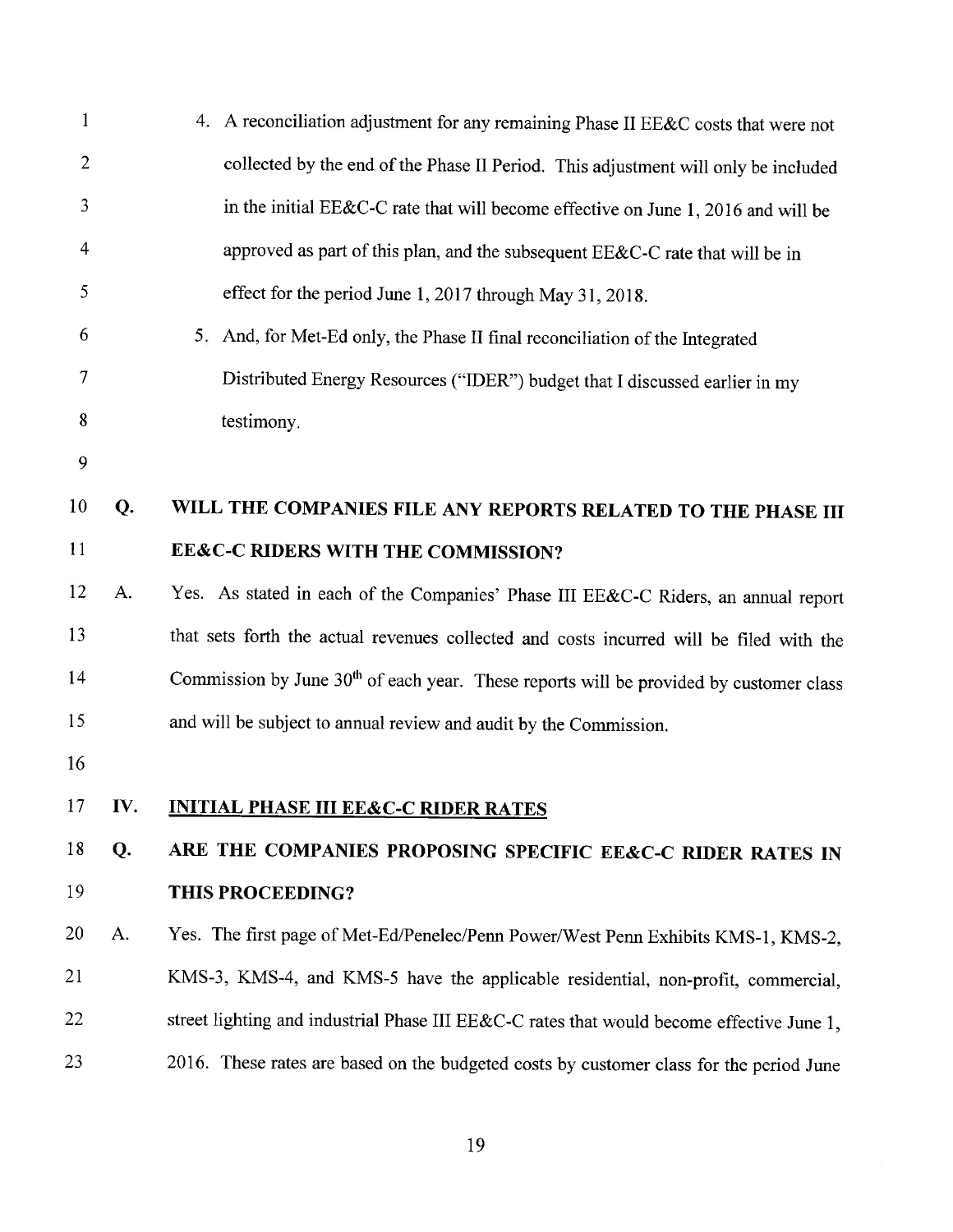| $\mathbf{1}$   |    | 1, 2016 through May 31, 2017 – costs that are subject to review and approval in this  |
|----------------|----|---------------------------------------------------------------------------------------|
| $\overline{2}$ |    | proceeding. The specific calculation of the Phase III EE&C-C rates for each of the    |
| $\overline{3}$ |    | Companies is set forth in Met-Ed/Penelec/Penn Power/West Penn Exhibit KMS-6.          |
| $\overline{4}$ |    |                                                                                       |
| 5              | Q. | ARE ANY OF THE PROJECTED COSTS INCLUDED IN THE INTITIAL                               |
| 6              |    | EE&C-C RATES BEING RECOVERED THROUGH BASE RATES?                                      |
| $\overline{7}$ | A. | No.                                                                                   |
| 8              |    |                                                                                       |
| 9              | V. | <b>CONCLUSIONS</b>                                                                    |
| 10             | Q. | ARE YOU FAMILIAR WITH THE REQUIRMENTS FOR RECONCILABLE                                |
| 11             |    | ADJUSTMENT CLAUSES AS SET FORTH IN 66 PA.C.S. § 1307?                                 |
| 12             | A. | Yes, I am.                                                                            |
| 13             |    |                                                                                       |
| 14             | Q. | IN YOUR OPINION, DO THE COMPANIES' PHASE III EE&C-C RIDERS AS                         |
| 15             |    | DESCRIBED IN YOUR TESTIMONY MEET THE REQUIREMENTS FOR A                               |
| 16             |    | RECONCILABLE ADJUSTMENT CLAUSE TARIFF MECHANISM AS SET                                |
| 17             |    | <b>FORTH IN 66 PA.C.S. § 1307?</b>                                                    |
| 18             | A. | Yes, they do meet the requirements of 66 Pa.C.S. $\S$ 1307, as well as the provisions |
| 19             |    | included in the Commission's 2015 Implementation Order and Act 129.                   |
| 20             |    |                                                                                       |
| 21             | Q. | MR. SIEDT, DOES THIS COMPLETE YOUR DIRECT TESTIMONY?                                  |
| 22             | A. | Yes, it does.                                                                         |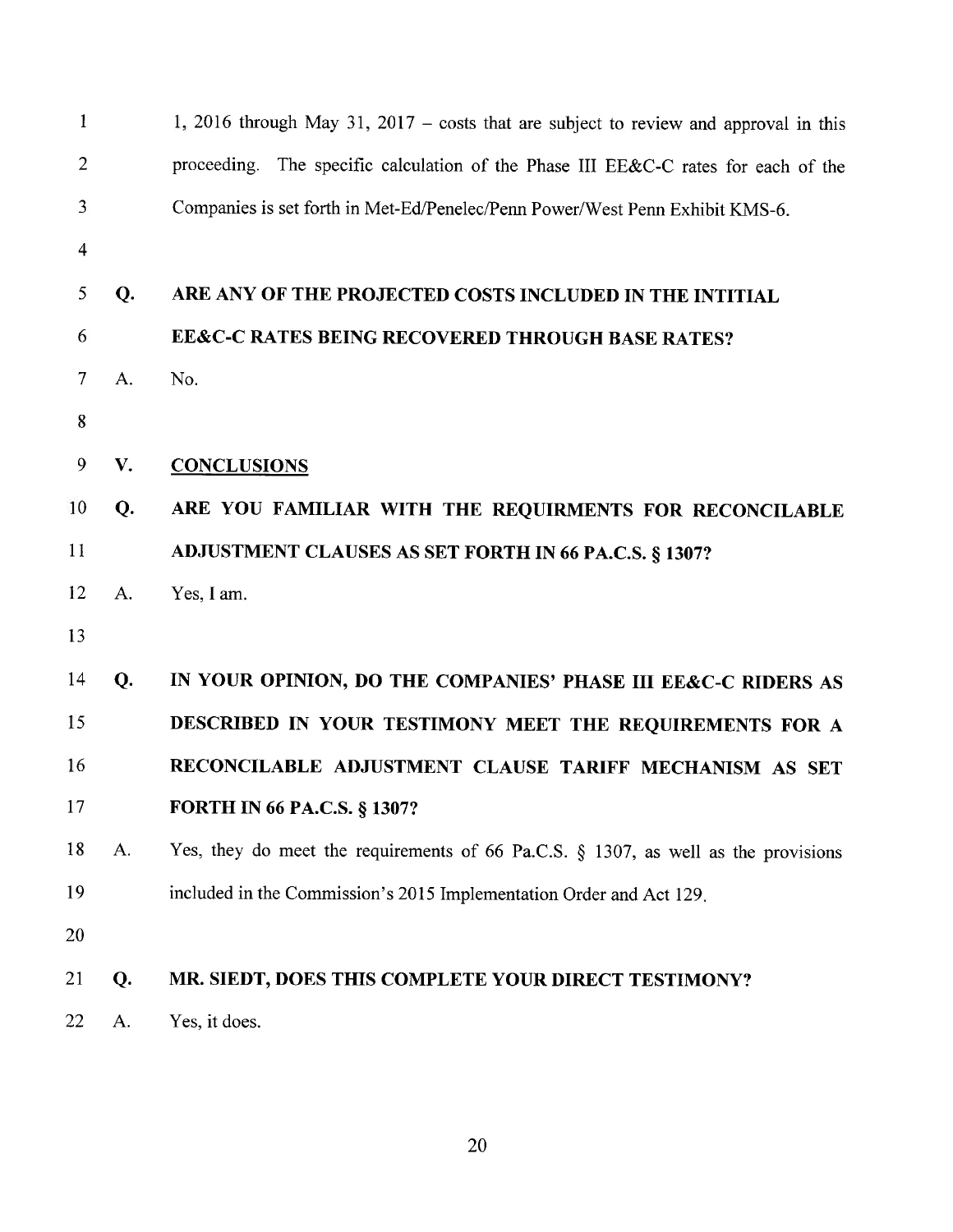#### RIDER xxxxx

### PHASE III ENERGY EFFICIENCY AND CONSERVATION CHARGE RIDER

An Energy Efficiency and Conservation ("EEC") Charge ("Phase III EE&C-C") shall be applied to each Billing Unit during a billing month to Customers served under this Tariff, with the exception of those served under Borderline Service rates. Billing Units are defined as follows:

| Residential, Non-profit, Commercial, and |            |  |  |  |
|------------------------------------------|------------|--|--|--|
| <b>Street Lighting Customer Classes:</b> | Per kWh    |  |  |  |
| <b>Industrial Customer Class:</b>        | Per kW PLC |  |  |  |

Residential, Non-profit, Commercial, and Street Lighting Customer Class rates will be calculated to the nearest one-thousandth of a cent per kWh. Industrial Customer Class rates will be calculated to the nearest one-hundredth of a dollar per kW PLC. The Phase III EEC-C rates shall be calculated separately for each customer class according to the provisions of this rider.

For service rendered June 1, 2016 through May 31, 2017 the Phase III EE&C-C rates billed by customer class are as follows:

Residential Customer Class (Rate RS):

0.198 cents per kWh.

Non-profit Customer Class (Rate GS – Volunteer Fire Company, and Non-Profit Ambulance Service, Rescue Squad and Senior Center Service Rate and Rate MS):

1.775 cents per kWh.

Commercial Customer Class (Rate GS-Small, Rate GS-Medium, and Outdoor Lighting Service):

0.126 cents per kWh.

Street Lighting Customer Class (Street Lighting Service, Ornamental Street Lighting Service, and LED Lighting Service):

(0.072) cents per kWh.

Industrial Customer Class (Rate GS-Large, Rate GP, and Rate TP):

\$ 0.23 per kW PLC.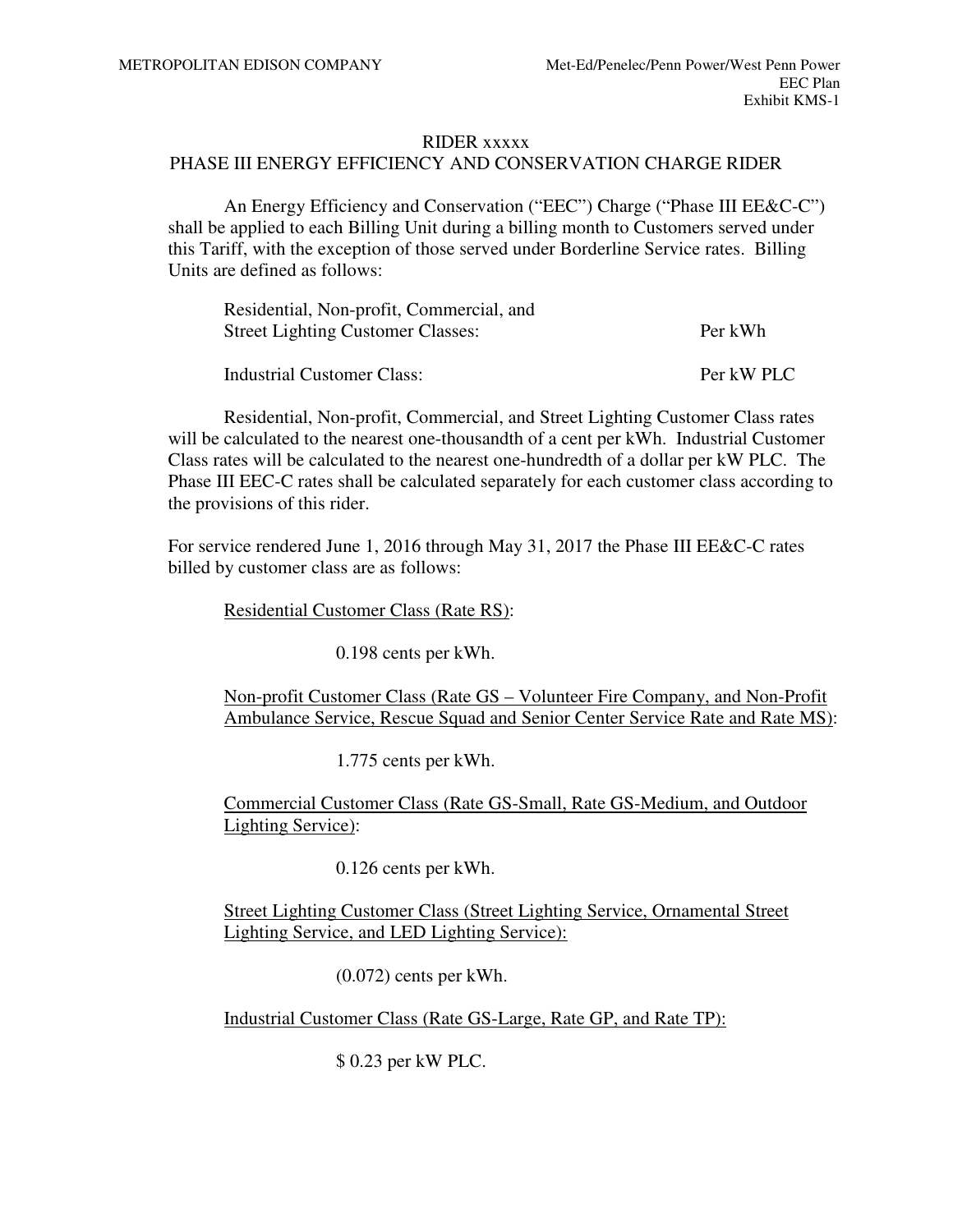Rider xxx (continued)

The Phase III EE&C-C rates by customer class shall be calculated in accordance with the formula set forth below:

 $\text{EEC-C} = \left[ (\text{EEC}_{\text{C}} - \text{E} - \text{E}^2) / S \right] X \left[ 1 / (1 - T) \right]$ 

 $\text{EEC}_C = \text{EEC}_{\text{Exp1}} + \text{EEC}_{\text{Exp2}} + \text{EEC}_{\text{Exp3}}$ 

Where:

- $\text{EEC-C} =$  The charge in cents or dollar per Billing Unit by customer class as defined by this rider applied to each Billing Unit for the Rate Schedules identified in this rider.
- $\text{EEC}_\text{C}$  = The Energy Efficiency and Conservation Costs by customer class incurred and projected to be incurred by the Company for the EEC-C Computational Period calculated in accordance with the formula shown above.
- $\text{EEC}_{\text{Exp1}} =$  Costs incurred and projected to be incurred associated with the customer class specific EEC Programs as approved by the Commission for the Phase III EEC-C Computational Period by customer class. These costs also include an allocated portion of any indirect costs incurred associated with all the Company's EEC Programs for the Phase III EEC-C Computational Period.
- $\text{EEC}_{\text{Exp2}} =$  An allocated portion of incremental administrative start-up costs incurred by the Company through May 31, 2016 in connection with the development of the Company's Phase III EEC Programs in response to the Commission's orders and guidance at Docket Nos. M-2012-2289411 and M-2008-2069887. These costs to design, create, and obtain Commission approval for the Company's Phase III EEC Programs include, but are not limited to, consultant costs, legal fees, and other direct and indirect costs associated with the development and implementation of the Company's Phase III EEC Programs in compliance with Commission directives.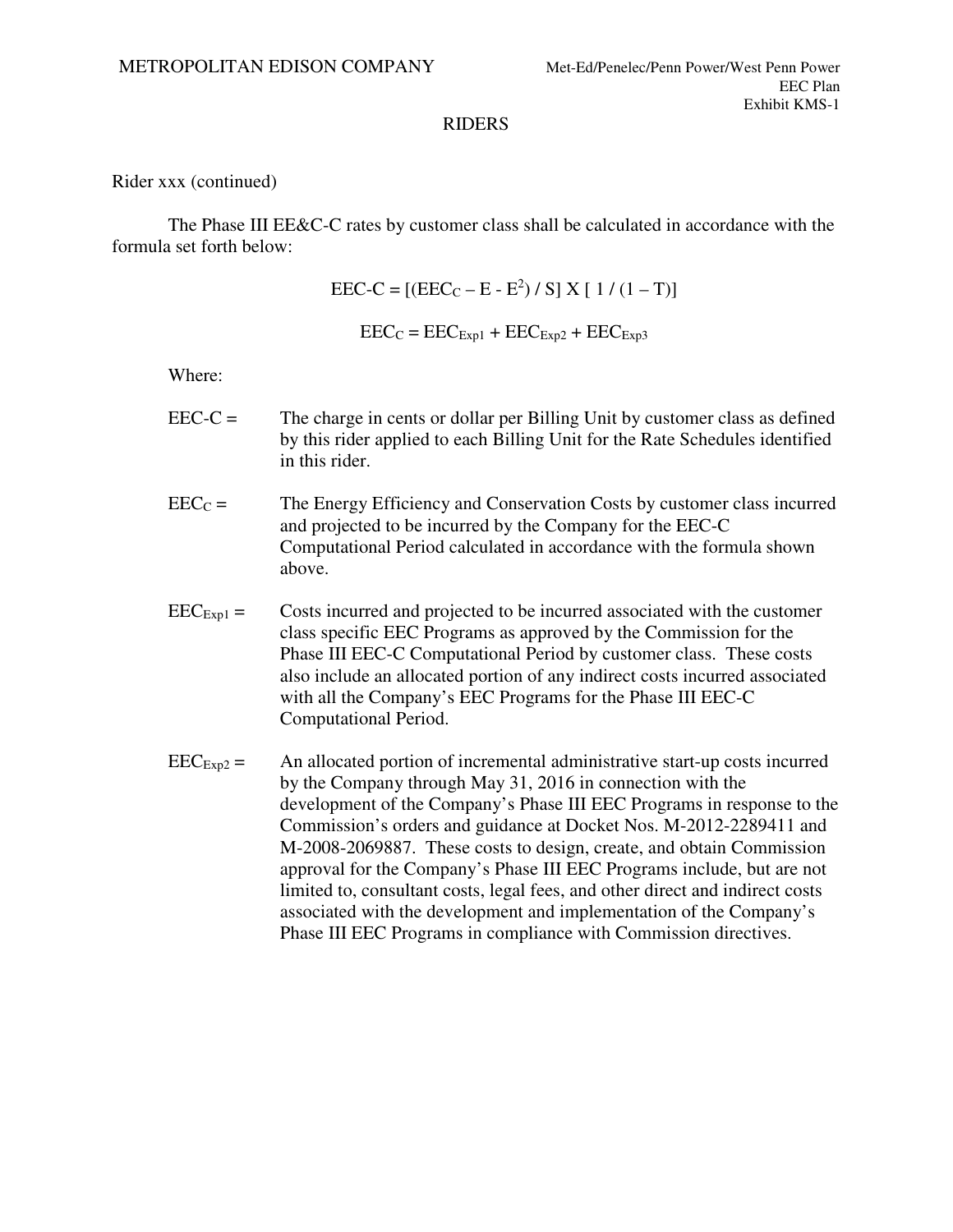### Rider xxxx (continued)

- $\text{EEC}_{\text{Exp3}}$  = An allocated portion of the costs the Company incurs and projects to incur to fund the Commission's statewide evaluator contract which shall be excluded in the final determination of the Act 129 limitation on the Company's Phase III EEC Programs costs.
- $E =$  The cumulative over or under-collection of EEC costs by customer class that results from the billing of the Phase III EEC-C rates (an overcollection is denoted by a positive E and an under-collection by a negative E).
- $E^2 =$ Phase II  $E\&C$  final reconciliation over or under-collection of EEC costs by customer class that results from the billing of the Phase II EEC-C rates and remaining Phase II EEC costs incurred after March 31, 2016 (an overcollection is denoted by a positive E and an under-collection by a negative E).
- S = The Company's projected Billing Units (kWh sales delivered to all Customers in the Residential, Non-profit, Commercial, and Street Lighting Customer Classes or kW PLC demand for the Industrial Customer Class).
- $T =$  The Pennsylvania gross receipts tax rate in effect during the billing month expressed in decimal form as reflected in the Company's base rates.

All capitalized terms not otherwise defined in this rider shall have the definitions specified in the Definitions of Terms section of this tariff. For the purpose of this rider, the following additional definitions shall apply: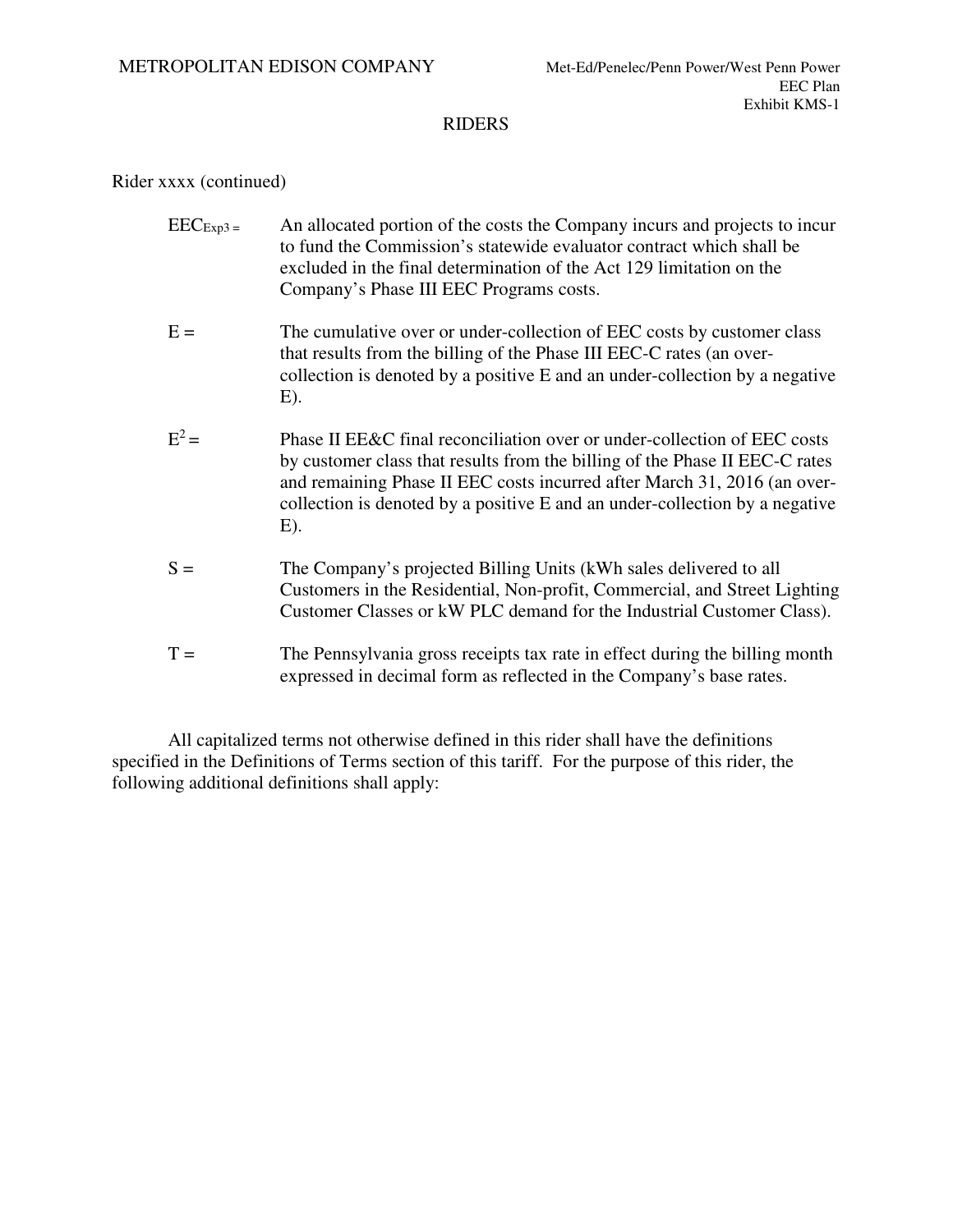Rider xxxx (continued)

- 1. Phase III EE&C-C Computational Period The 12-month period from June 1 through May 31.
- 2. Phase III EE&C-C Initial Reconciliation Period June 1, 2016 through March 31, 2017 for the initial period of the rider,
- 3. Phase III EE&C-C Reconciliation Period The 12-month period ending March 31 each year thereafter, except for the Initial Reconciliation Period, for the duration of this rider.
- 4. Peak Load Contribution ("PLC") A Customer's contribution to the Company's transmission zone normalized summer peak load, as estimated by the Company in accordance with PJM rules and requirements.
- 5. Phase II EE&C The energy efficiency plan that terminates on May 31, 2016. Revenues and EE&C Costs will continue to accrue past the termination date. A final reconciliation of the remaining balance will be included in the June 1, 2017 Phase III EE&C-C rate calculation.

The Company will submit to the Commission by May 1 of each year starting May 1, 2017: (1) a reconciliation between actual Phase III EE&C-C revenues and actual Phase III EE&C-C costs for the Phase III EE&C-C Reconciliation Period, except for the Phase III EE&C-C Initial Reconciliation Period, as adjusted for removal of gross receipts tax; (2) any adjustment to the forecasted Phase III EE&C-C revenues anticipated to be billed during April through May of that year, as adjusted for removal of gross receipts tax; (3) the Phase III EE&C program cost estimate for the forthcoming Phase III EE&C-C Computational Period by customer class; and (4) Phase II EE&C final reconciliation over or under-collection of EEC costs by customer class that results from the billing of the Phase II EEC-C rates and remaining Phase II EEC costs incurred after March 31, 2016. There shall also be a final reconciliation of amounts to be collected or refunded after May 31, 2021.

Upon determination that the Phase III EE&C-C rates, if left unchanged, would result in material over or under-collection of all recoverable costs incurred or expected to be incurred by customer class, the Company may request that the Commission approve one or more interim revisions to the Phase III EE&C-C rates to become effective thirty (30) days from the date of filing, unless otherwise ordered by the Commission.

The Company shall file an annual report of collections under this rider by June 30th of each year starting June 30, 2017 until the conclusion of this rider.

At the conclusion of the duration of this rider, the Company is authorized to recover or refund any remaining amounts not reconciled at that time under such mechanism as approved by the Commission.

Application of the Phase III EE&C-C rates shall be subject to annual review and audit by the Commission.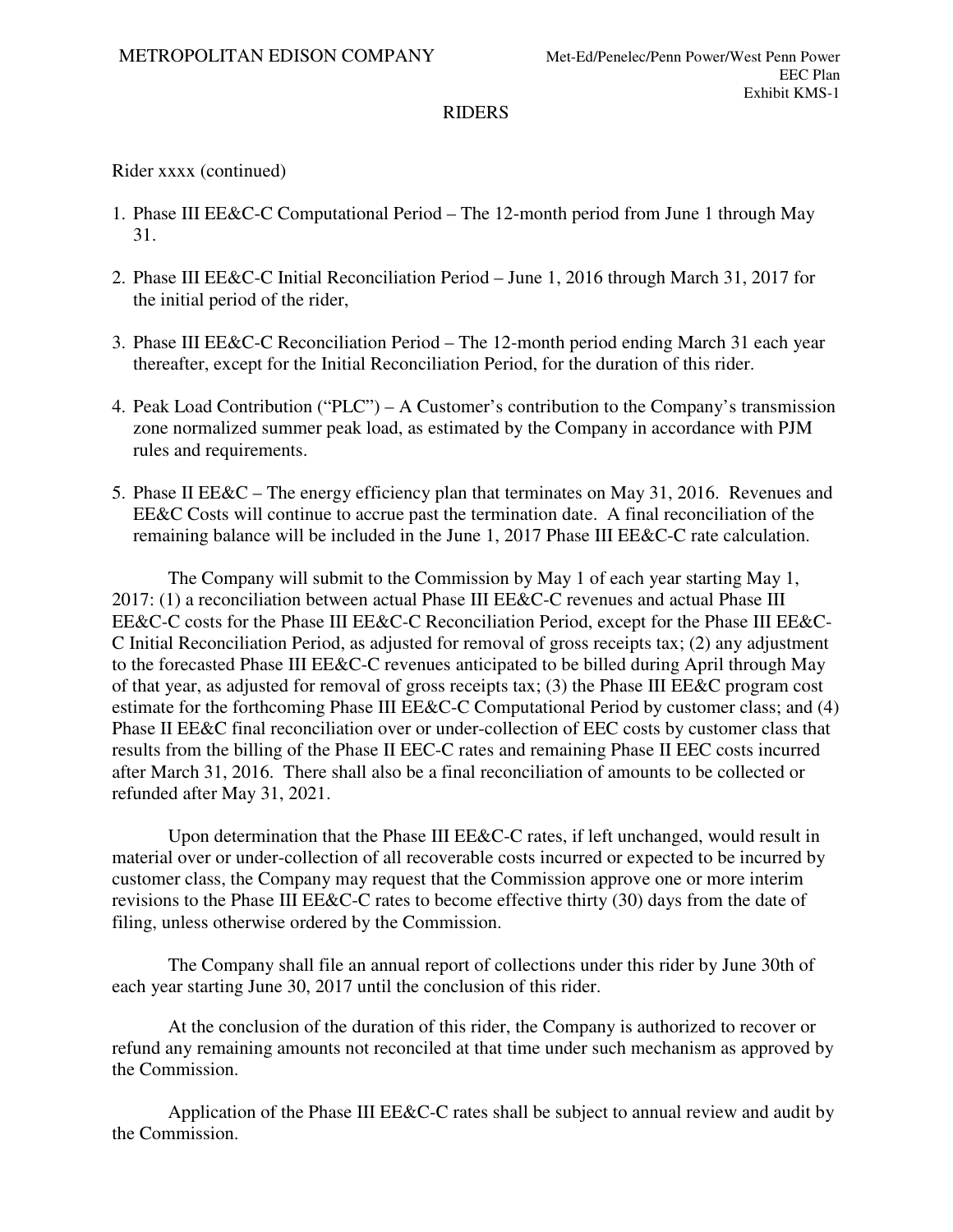#### RIDER xxxx

### PHASE III ENERGY EFFICIENCY AND CONSERVATION CHARGE RIDER

An Energy Efficiency and Conservation ("EEC") Charge ("Phase III EE&C-C") shall be applied to each Billing Unit during a billing month to Customers served under this Tariff, with the exception of those served under Borderline Service rates. Billing Units are defined as follows:

| Residential, Non-profit, Commercial, and |            |  |  |  |
|------------------------------------------|------------|--|--|--|
| <b>Street Lighting Customer Classes:</b> | Per kWh    |  |  |  |
| <b>Industrial Customer Class:</b>        | Per kW PLC |  |  |  |

Residential, Non-profit, Commercial, and Street Lighting Customer Class rates will be calculated to the nearest one-thousandth of a cent per kWh. Industrial Customer Class rates will be calculated to the nearest one-hundredth of a dollar per kW PLC. The Phase III EEC-C rates shall be calculated separately for each Customer Class according to the provisions of this rider.

For service rendered June 1, 2016 through May 31, 2017 the Phase III EE&C-C rates billed by customer class are as follows:

Residential Customer Class (Rate RS):

0.322 cents per kWh.

Non-profit Customer Class (Rate GS – Volunteer Fire Company, and Non-Profit Ambulance Service, Rescue Squad and Senior Center Service Rate and Rate H):

1.526 cents per kWh.

Commercial Customer Class (Rate GS-Small, Rate GS-Medium and Outdoor Lighting Service):

0.055 cents per kWh.

Street Lighting Customer Class (High Pressure Sodium Vapor Street Lighting Service, Municipal Street Lighting Service, and LED Lighting Service):

(0.168) cents per kWh.

Industrial Customer Class (Rate GS-Large, Rate GP, and Rate LP):

\$ 0.31 per kW PLC.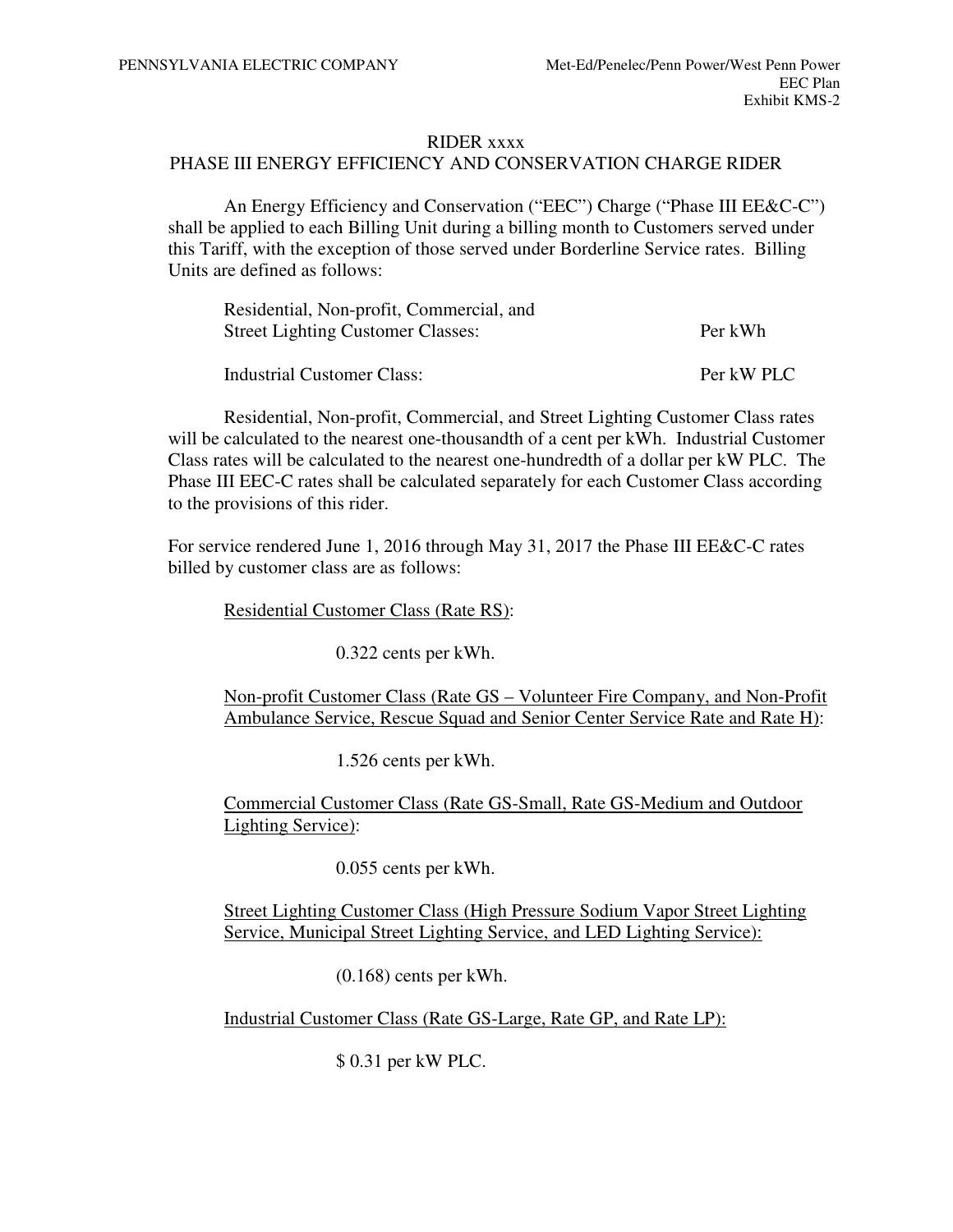### Rider xxxx(continued)

The Phase III EE&C-C rates by Customer Class shall be calculated in accordance with the formula set forth below:

 $\text{EEC-C} = \left[ (\text{EEC}_{\text{C}} - \text{E} - \text{E}^2) / S \right] X \left[ 1 / (1 - T) \right]$ 

 $\text{EEC}_C = \text{EEC}_{\text{Exp1}} + \text{EEC}_{\text{Exp2}} + \text{EEC}_{\text{Exp3}}$ 

Where:

- EEC-C = The charge in cents or dollar per Billing Unit by customer class as defined by this rider applied to each Billing Unit for the Rate Schedules identified in this rider.
- $\text{EEC}_C =$  The Energy Efficiency and Conservation Costs by customer class incurred and projected to be incurred by the Company for the Phase III EEC-C Computational Period calculated in accordance with the formula shown above.
- $\text{EEC}_{\text{Exp1}} =$  Costs incurred and projected to be incurred associated with the customer class specific EEC Programs as approved by the Commission for the Phase III EEC-C Computational Period by customer class. These costs also include an allocated portion of any indirect costs incurred associated with all the Company's Phase III EEC Programs for the Phase III EEC-C Computational Period.
- $\text{EEC}_{\text{Exp2}} =$  An allocated portion of incremental administrative start-up costs incurred by the Company through May 31, 2016 in connection with the development of the Company's Phase III EEC Programs in response to the Commission's orders and guidance at Docket Nos. M-2012-2289411 and M-2008-2069887. These costs to design, create, and obtain Commission approval for the Company's Phase III EEC Programs include, but are not limited to, consultant costs, legal fees, and other direct and indirect costs associated with the development and implementation of the Company's Phase III EEC Programs in compliance with Commission directives.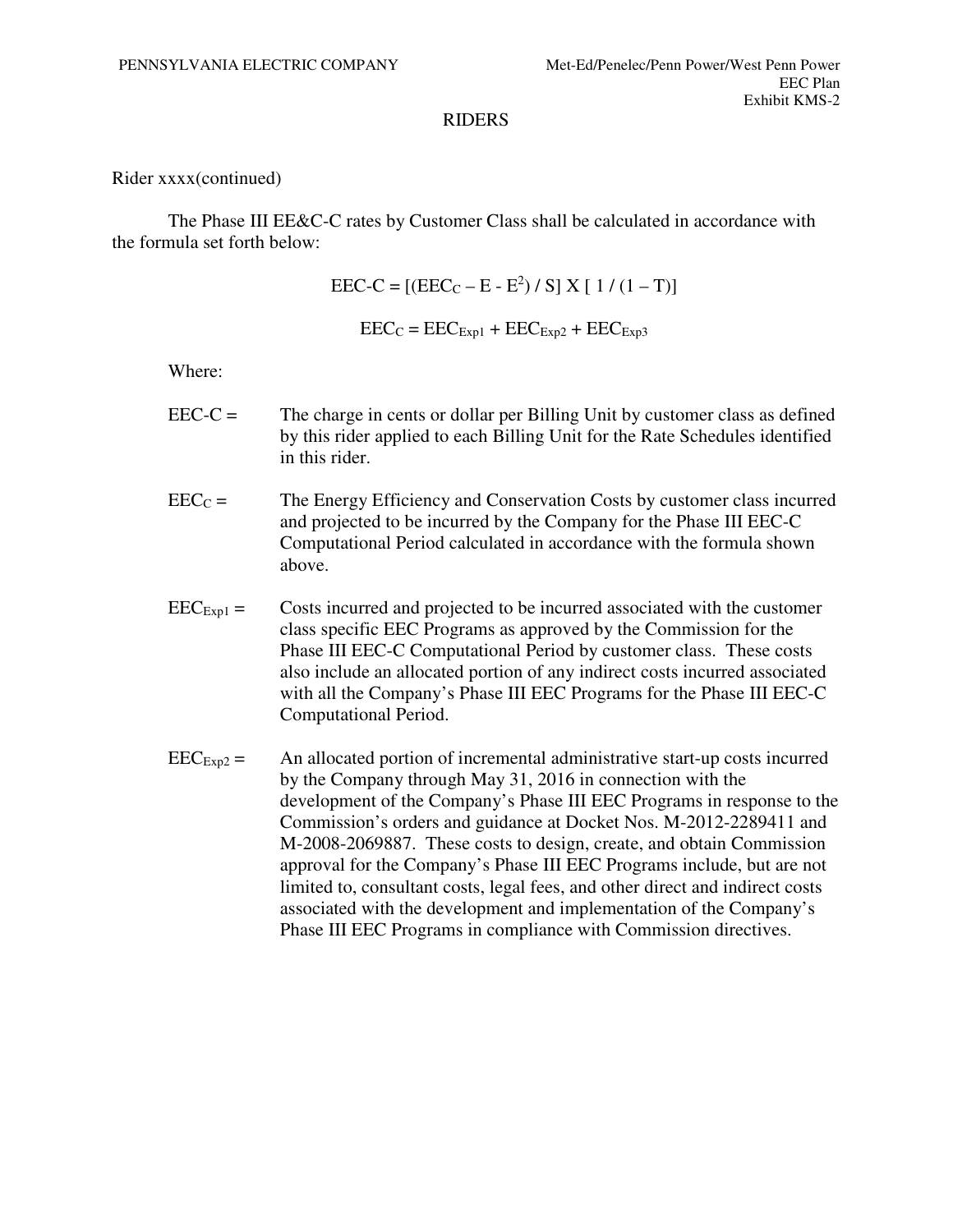### Rider xxxx (continued)

- $\text{EEC}_{\text{Exp3}}$  = An allocated portion of the costs the Company incurs and projects to incur to fund the Commission's statewide evaluator contract which shall be excluded in the final determination of the Act 129 limitation on the Company's Phase III EEC Programs costs.
- $E =$  The cumulative over or under-collection of EEC costs by Customer Class that results from the billing of the Phase III EEC-C rates (an overcollection is denoted by a positive E and an under-collection by a negative E).
- $E^2 =$ Phase II EE&C final reconciliation over or under-collection of EEC costs by customer class that results from the billing of the Phase II EEC-C rates and remaining Phase II EEC costs incurred after March 31, 2016 (an overcollection is denoted by a positive E and an under-collection by a negative E).
- S = The Company's projected Billing Units (kWh sales delivered to all Customers in the specific Customer Class or kW PLC demand for the Industrial Customer Class).
- $T =$  The Pennsylvania gross receipts tax rate in effect during the billing month expressed in decimal form as reflected in the Company's base rates.

All capitalized terms not otherwise defined in this rider shall have the definitions specified in the Definitions of Terms section of this tariff. For the purpose of this rider, the following additional definitions shall apply: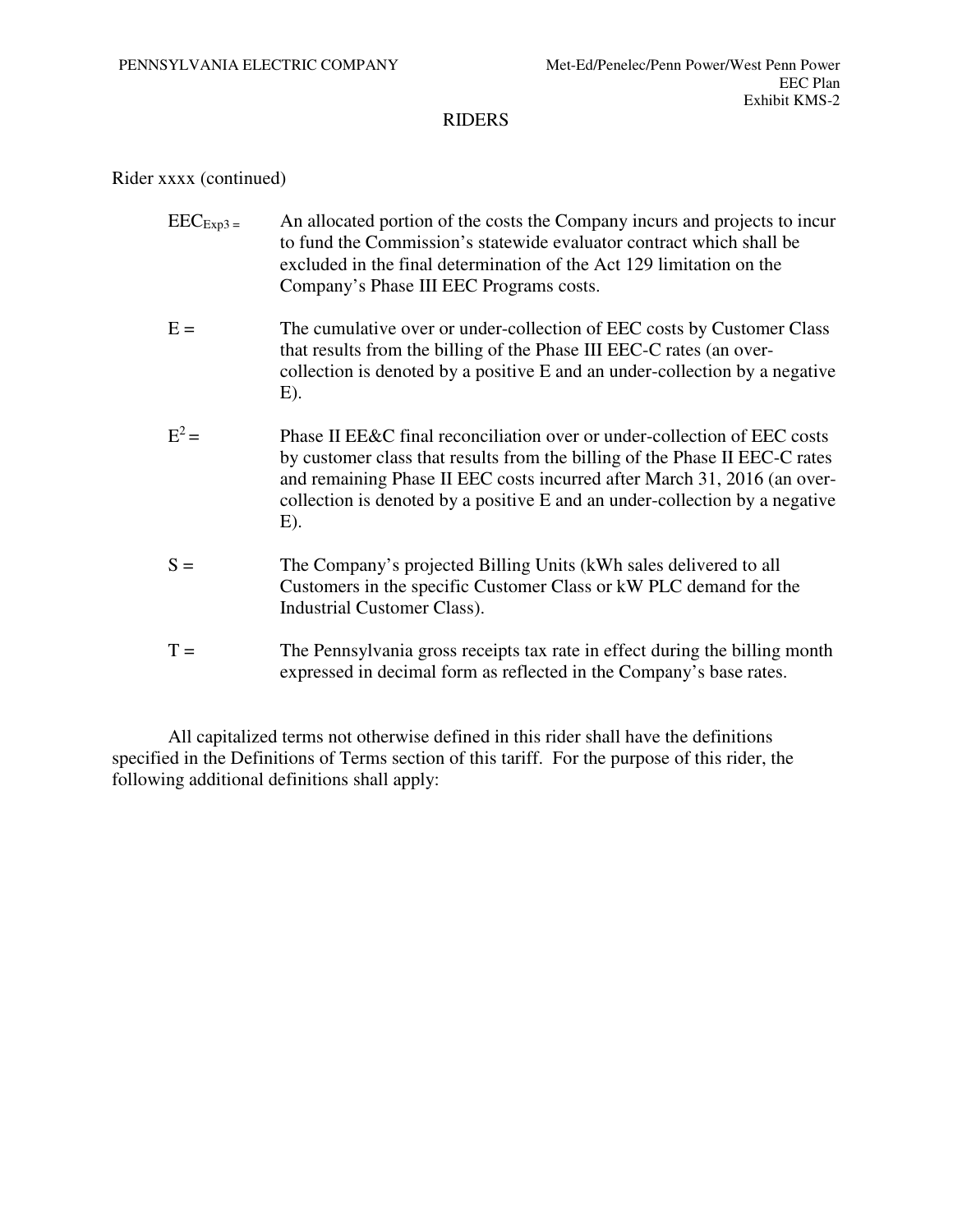## Rider xxxx (continued)

- 1. EE&C-C Phase III Computational Period The 12-month period from June 1 through May 31.
- 2. Phase III EE&C-C Initial Reconciliation Period June 1, 2016 through March 31, 2017 for the initial period of the rider,
- 3. Phase III EE&C-C Reconciliation Period The 12-month period ending March 31 each year thereafter, except for the Initial Reconciliation Period, for the duration of this rider.
- 4. Peak Load Contribution ("PLC") A Customer's contribution to the Company's transmission zone normalized summer peak load, as estimated by the Company in accordance with PJM rules and requirements.
- 5. Phase II EE&C The energy efficiency plan that terminates on May 31, 2016. Revenues and EE&C Costs will continue to accrue past the termination date. A final reconciliation of the remaining balance will be included in the June 1, 2017 Phase III EE&C-C rate calculation.

The Company will submit to the Commission by May 1 of each year starting May 1, 2017: (1) a reconciliation between actual Phase III EE&C-C revenues and actual Phase III EE&C-C costs for the Phase III EE&C-C Reconciliation Period, except for the Phase III EE&C-C Initial Reconciliation Period, as adjusted for removal of gross receipts tax; (2) any adjustment to the forecasted Phase III EE&C-C revenues anticipated to be billed during April through May of that year, as adjusted for removal of gross receipts tax; (3) the Phase III EE&C program cost estimate for the forthcoming Phase III EE&C-C Computational Period by customer class; and (4) Phase II EE&C final reconciliation over or under-collection of EEC costs by customer class that results from the billing of the Phase II EEC-C rates and remaining Phase II EEC costs incurred after March 31, 2016. There shall also be a final reconciliation of amounts to be collected or refunded after May 31, 2021.

Upon determination that the Phase III EE&C-C rates, if left unchanged, would result in material over or under-collection of all recoverable costs incurred or expected to be incurred by customer class, the Company may request that the Commission approve one or more interim revisions to the Phase III EE&C-C rates to become effective thirty (30) days from the date of filing, unless otherwise ordered by the Commission.

The Company shall file an annual report of collections under this rider by June 30th of each year starting June 30, 2017 until the conclusion of this rider.

At the conclusion of the duration of this rider, the Company is authorized to recover or refund any remaining amounts not reconciled at that time under such mechanism as approved by the Commission.

Application of the Phase III EE&C-C rates shall be subject to annual review and audit by the Commission.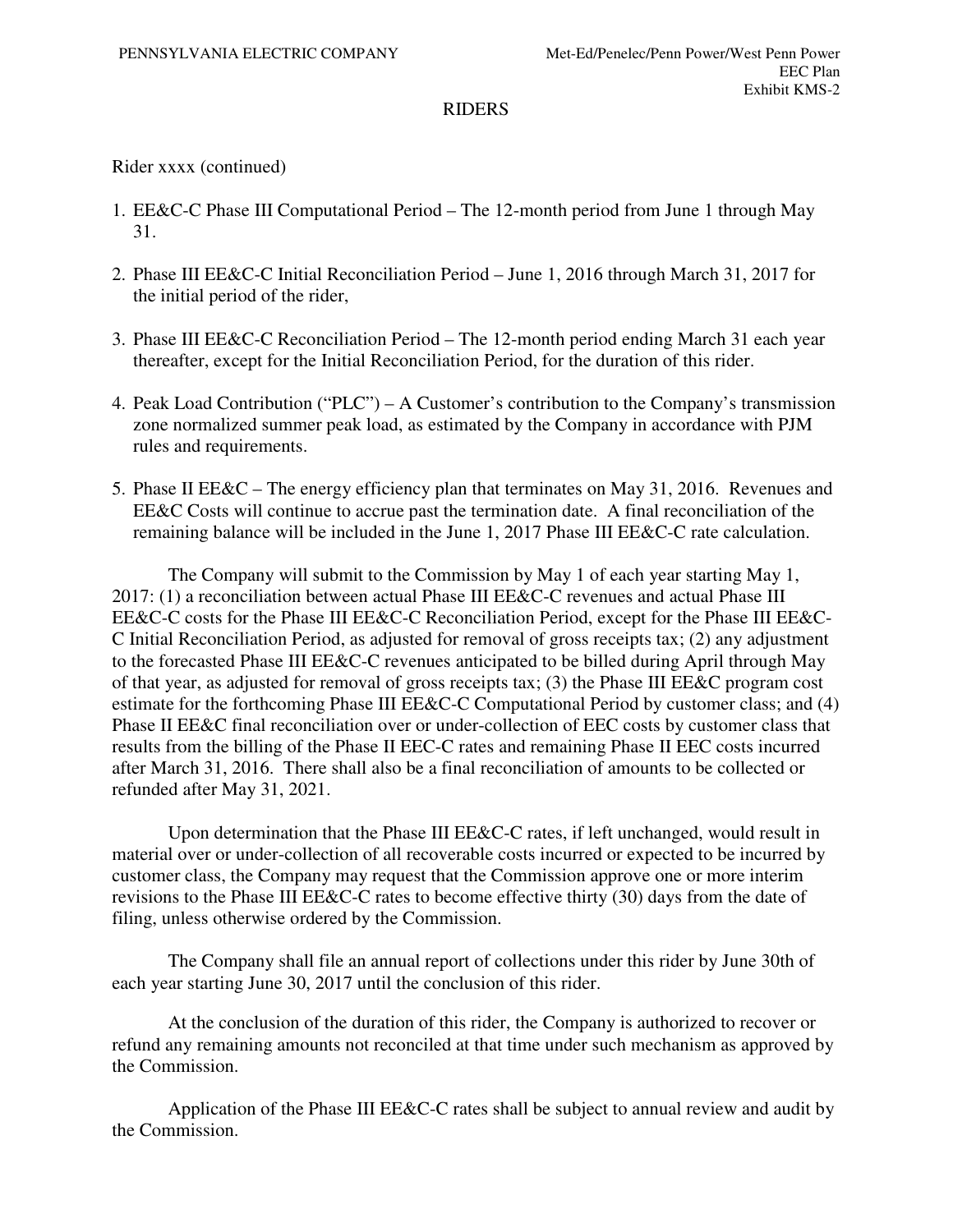### PHASE III ENERGY EFFICIENCY AND CONSERVATION CHARGE RIDER

An Energy Efficiency and Conservation ("EEC") Charge ("Phase III EE&C-C") shall be applied to each Billing Unit during a billing month to Customers served under this Tariff. Billing Units are defined as follows:

| Residential, Non-profit, Commercial, and |            |
|------------------------------------------|------------|
| <b>Street Lighting Customer Classes:</b> | Per kWh    |
| Industrial Customer Class:               | Per kW PLC |

Residential, Non-profit, Commercial, and Street Lighting Customer Class rates will be calculated to the nearest one-thousandth of a cent per kWh. Industrial Customer Class rates will be calculated to the nearest one-hundredth of a dollar per kW PLC. The Phase III EE&C-C rates shall be calculated separately for each Customer Class according to the provisions of this rider.

For service rendered June 1, 2016 through May 31, 2017 the Phase III EE&C-C rates billed by customer class are as follows:

Residential Customer Class (Rate Schedules RS):

0.211 cents per kWh.

Non-profit Customer Class (Rate GS Special Provision for Volunteer Fire Companies, Non-Profit Senior Citizen Centers, Non-Profit Rescue Squad, and Non-Profit Ambulance Service; and Rate PNP):

3.044 cents per kWh.

Commercial Customer Class (Rate Schedules GS; GS Special Rule GSDS, GM; PLS;):

0.098 cents per kWh.

Street Lighting Customer Class (Rate Schedules SV; SVD; SM, and LED):

1.851 cents per kWh.

Industrial Customer Class (Rate GS Large, GP, and Rate GT):

\$ 0.32 per kW PLC.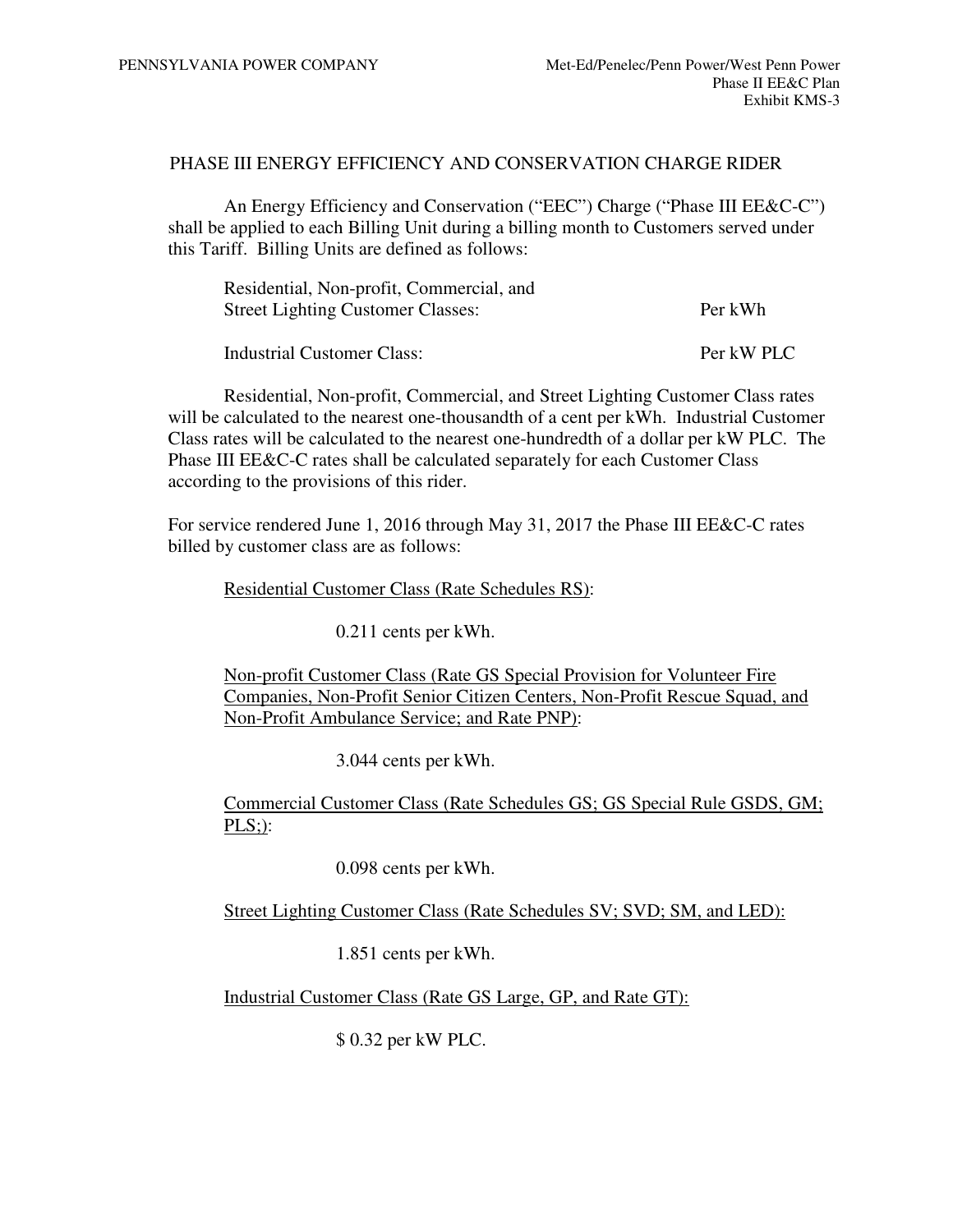Rider xxxxx (continued)

The Phase III EE&C-C rates by Customer Class shall be calculated in accordance with the formula set forth below:

 $\text{EEC-C} = \left[ (\text{EEC}_{\text{C}} - \text{E} - \text{E}^2) / S \right] X \left[ 1 / (1 - T) \right]$ 

 $\text{EEC}_C = \text{EEC}_{\text{Exp1}} + \text{EEC}_{\text{Exp2}} + \text{EEC}_{\text{Exp3}}$ 

Where:

- $\text{EEC-C} =$  The charge in cents or dollar per Billing Unit by customer class as defined by this rider applied to each Billing Unit for the Rate Schedules identified in this rider.
- $\text{EEC}_C =$  The Energy Efficiency and Conservation Costs by customer class incurred and projected to be incurred by the Company for the Phase III EE&C-C Computational Period calculated in accordance with the formula shown above.
- $\text{EEC}_{\text{Exp1}} =$  Costs incurred and projected to be incurred associated with the customer class specific Phase II EE&C Programs as approved by the Commission for the Phase III EE&C-C Computational Period by customer class. These costs also include an allocated portion of any indirect costs incurred associated with all the Company's Phase III EE&C Programs for the Phase III EE&C-C Computational Period.
- $\text{EEC}_{\text{Exp2}} =$  An allocated portion of incremental administrative start-up costs incurred by the Company through May 31, 2016 in connection with the development of the Company's Phase III EE&C Programs in response to the Commission's orders and guidance at Docket Nos. M-2012-2289411 and M-2008-2069887. These costs to design, create, and obtain Commission approval for the Company's Phase III EE&C Programs include, but are not limited to, consultant costs, legal fees, and other direct and indirect costs associated with the development and implementation of the Company's Phase III EE&C Programs in compliance with Commission directives.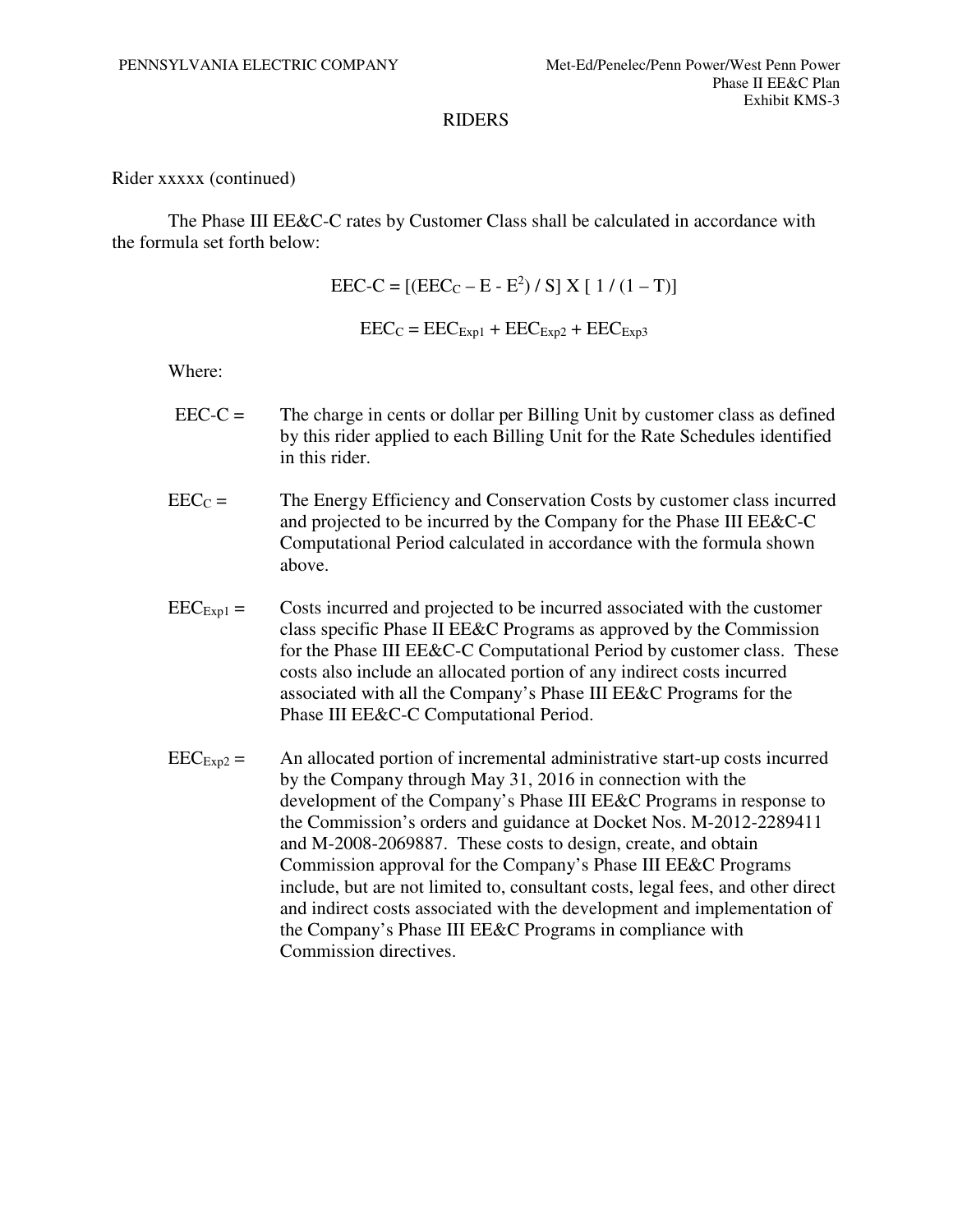### Rider xxxxx (continued)

- $\text{EEC}_{\text{Exp3}}$  = An allocated portion of the costs the Company incurs and projects to incur to fund the Commission's statewide evaluator contract which shall be excluded in the final determination of the Act 129 limitation on the Company's Phase III EE&C Programs costs.
- $E =$  The cumulative over or under-collection of Phase II EE&C costs by Customer Class that results from the billing of the Phase II EE&C-C rates (an over-collection is denoted by a positive E and an under-collection by a negative E).
- $E^2 =$ Phase II EE&C final reconciliation over or under-collection of EEC costs by customer class that results from the billing of the Phase II EEC-C rates and remaining Phase II EEC costs incurred after March 31, 2016 (an overcollection is denoted by a positive E and an under-collection by a negative E).
- S = The Company's projected Billing Units (kWh sales delivered to all Customers in the specific Customer Class or kW PLC demand for the Industrial Customer Class).
- $T =$  The Pennsylvania gross receipts tax rate in effect during the billing month expressed in decimal form as reflected in the Company's base rates.

All capitalized terms not otherwise defined in this rider shall have the definitions specified in the Definitions of Terms section of this Tariff. For the purpose of this Rider, the following additional definitions shall apply: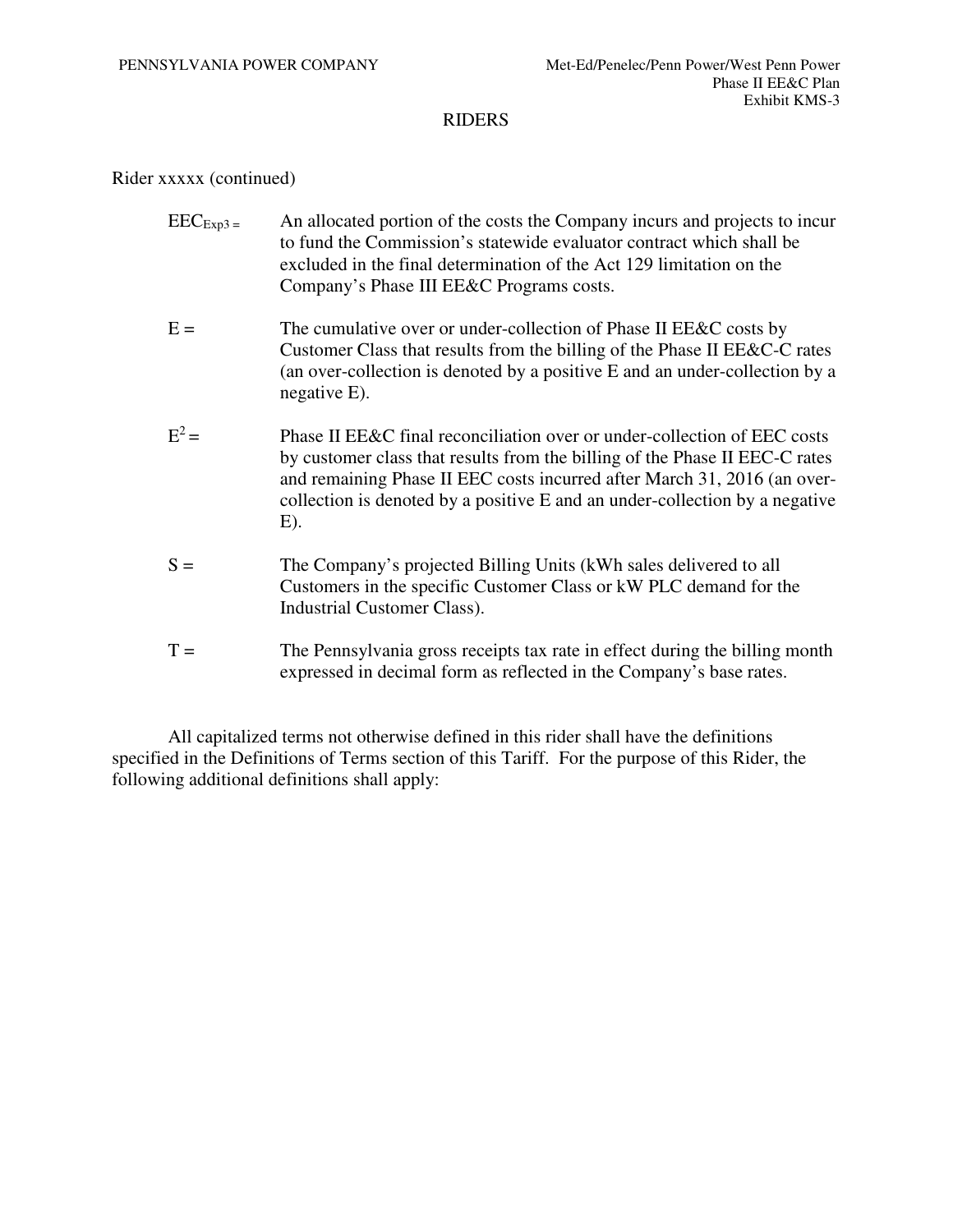Rider xxxx (continued)

- 1. Phase III EE&C-C Computational Period The 12-month period from June 1 through May 31.
- 2. Phase III EE&C-C Initial Reconciliation Period June 1, 2016 through March 31, 2017 for the initial period of the rider,
- 3. Phase III EE&C-C Reconciliation Period The 12-month period ending March 31 each year thereafter, except for the Initial Reconciliation Period, for the duration of this rider.
- 4. Peak Load Contribution ("PLC") A Customer's contribution to the Company's transmission zone normalized summer peak load, as estimated by the Company in accordance with PJM rules and requirements.
- 5. Phase II EE&C The energy efficiency plan that terminates on May 31, 2016. Revenues and EE&C Costs will continue to accrue past the termination date. A final reconciliation of the remaining balance will be included in the June 1, 2017 Phase III EE&C-C rate calculation.

The Company will submit to the Commission by May 1 of each year starting May 1, 2017: (1) a reconciliation between actual Phase III EE&C-C revenues and actual Phase III EE&C-C costs for the Phase III EE&C-C Reconciliation Period, except for the Phase III EE&C-C Initial Reconciliation Period, as adjusted for removal of gross receipts tax; (2) any adjustment to the forecasted Phase III EE&C-C revenues anticipated to be billed during April through May of that year, as adjusted for removal of gross receipts tax; (3) the Phase III EE&C program cost estimate for the forthcoming Phase III EE&C-C Computational Period by customer class; and (4) Phase II EE&C final reconciliation over or under-collection of EEC costs by customer class that results from the billing of the Phase II EEC-C rates and remaining Phase II EEC costs incurred after March 31, 2016. There shall also be a final reconciliation of amounts to be collected or refunded after May 31, 2021.

Upon determination that the Phase III EE&C-C rates, if left unchanged, would result in material over or under-collection of all recoverable costs incurred or expected to be incurred by customer class, the Company may request that the Commission approve one or more interim revisions to the Phase III EE&C-C rates to become effective thirty (30) days from the date of filing, unless otherwise ordered by the Commission.

The Company shall file an annual report of collections under this rider by June 30th of each year starting June 30, 2017 until the conclusion of this rider.

At the conclusion of the duration of this rider, the Company is authorized to recover or refund any remaining amounts not reconciled at that time under such mechanism as approved by the Commission.

Application of the Phase III EE&C-C rates shall be subject to annual review and audit by the Commission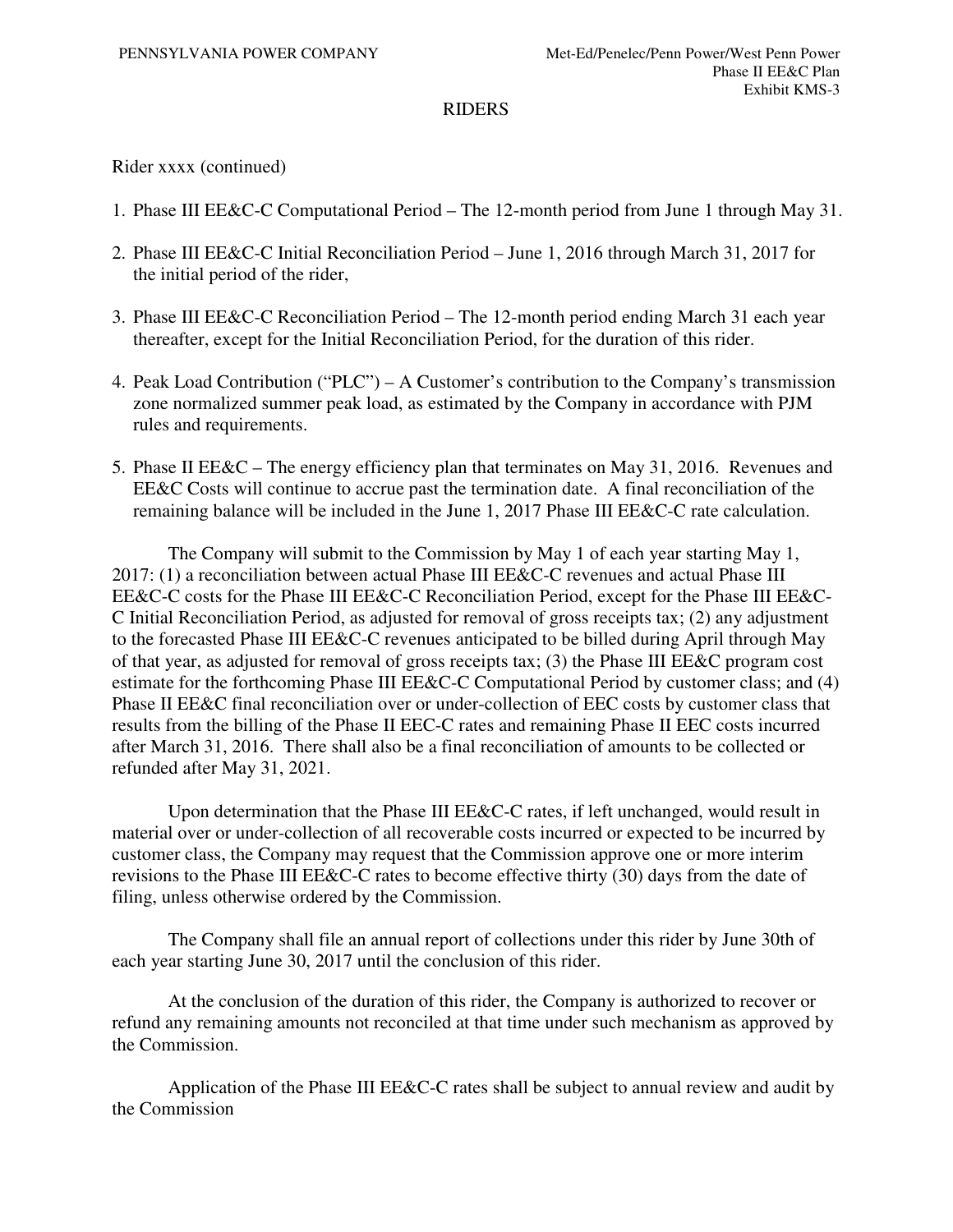#### RIDER xxxxx

### PHASE III ENERGY EFFICIENCY AND CONSERVATION CHARGE RIDER

An Energy Efficiency and Conservation ("EEC") Charge ("Phase III EE&C-C") shall be applied to each Billing Unit during a billing month to Customers served under this Tariff. Billing Units are defined as follows:

| Residential, Non-profit, Commercial, and |            |
|------------------------------------------|------------|
| <b>Street Lighting Customer Classes:</b> | Per kWh    |
| Industrial Customer Class:               | Per kW PLC |

Residential, Non-profit, Commercial, and Street Lighting Customer Class rates will be calculated to the nearest one-thousandth of a cent per kWh. Industrial Customer Class rates will be calculated to the nearest one-hundredth of a dollar per kW PLC. The Phase III EE&C-C rates shall be calculated separately for each Customer Class according to the provisions of this rider.

For service rendered June 1, 2016 through May 31, 2017 the Phase III EE&C-C rates billed by customer class are as follows:

Residential Customer Class (Rate Schedule 10):

0.183 cents per kWh.

Non-profit Customer Class (Rate Schedule 20 - Special Provision for voluntary fire companies, non-profit senior citizen centers, non-profit rescue squads):

2.200 cents per kWh.

Commercial Customer Class (Rate Schedules 20 and 30):

0.042 cents per kWh.

Street Lighting Customer Class (Rate Schedules 51 through 58, 71, 72):

0.378 cents per kWh.

Industrial Customer Class (Rate Schedule 35, 40, 44, 46 and Tariff No. 37):

\$ 0.15 per kW PLC.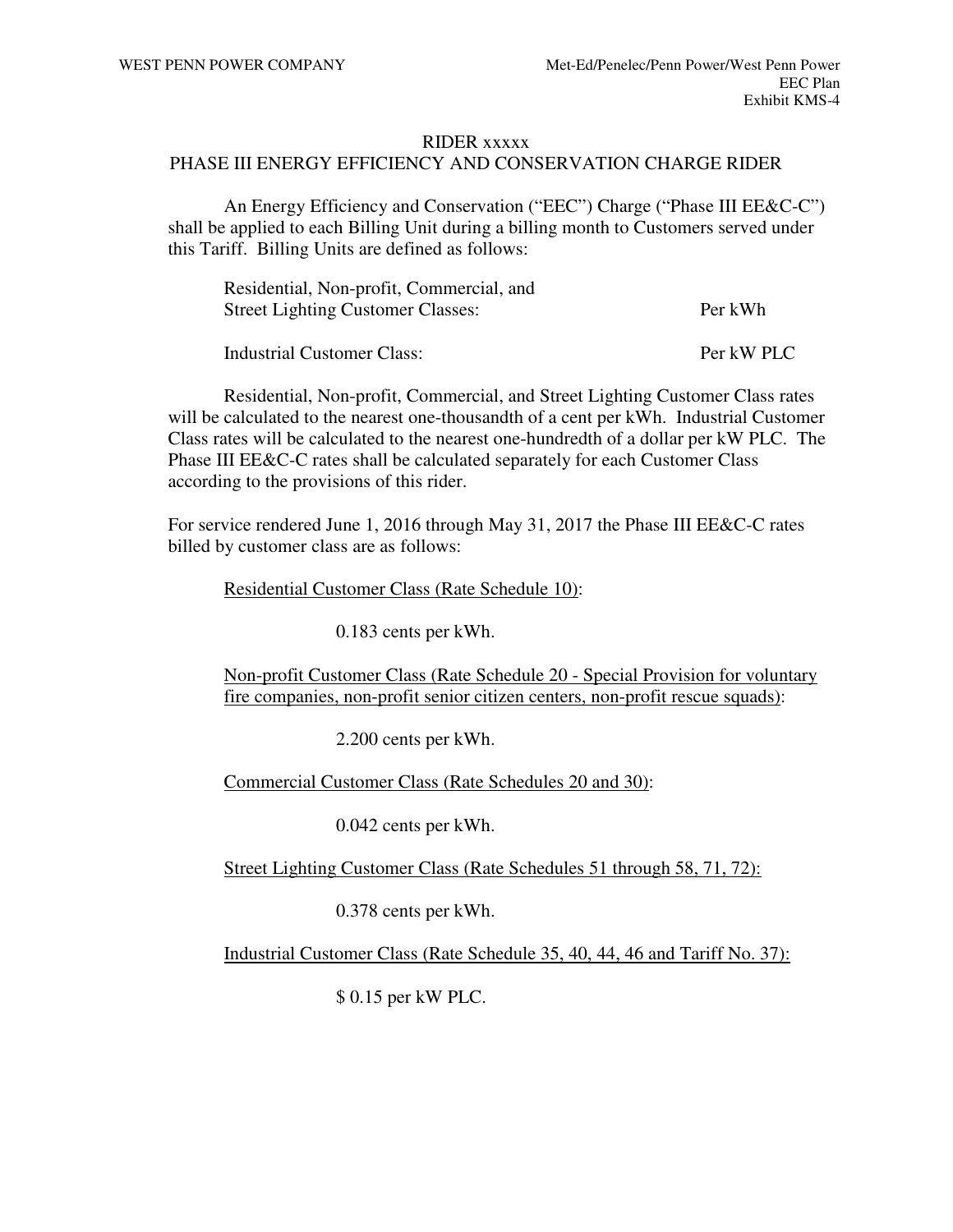Rider xxxxx (continued)

The Phase II EE&C-C rates by Customer Class shall be calculated in accordance with the formula set forth below:

 $\text{EEC-C} = \left[ (\text{EEC}_{\text{C}} - \text{E} - \text{E}^2) / S \right] X \left[ 1 / (1 - T) \right]$ 

 $\text{EEC}_C = \text{EEC}_{\text{Exp1}} + \text{EEC}_{\text{Exp2}} + \text{EEC}_{\text{Exp3}}$ 

Where:

- EEC-C = The charge in cents or dollar per Billing Unit by customer class as defined by this rider applied to each Billing Unit for the Rate Schedules and Tariffs identified in this rider.
- $\text{EEC}_C =$  The Energy Efficiency and Conservation Costs by customer class incurred and projected to be incurred by the Company for the Phase III EE&C-C Computational Period calculated in accordance with the formula shown above.
- $\text{EEC}_{\text{Exp1}} =$  Costs incurred and projected to be incurred associated with the Customer Class specific EE&C Programs as approved by the Commission for the Phase III EE&C-C Computational Period by Customer Class. These costs also include an allocated portion of any indirect costs incurred associated with all the Company's Phase III EE&C Programs for the Phase III EE&C-C Computational Period.
- $\text{EEC}_{\text{Exp2}} =$  An allocated portion of incremental administrative start-up costs incurred by the Company through May 31, 2016 in connection with the development of the Company's Phase III EE&C Programs in response to the Commission's orders and guidance at Docket Nos. M-2012-2289411 and M-2008-2069887. These costs to design, create, and obtain Commission approval for the Company's Phase III EE&C Programs include, but are not limited to, consultant costs, legal fees, and other direct and indirect costs associated with the development and implementation of the Company's Phase III EE&C Programs in compliance with Commission directives.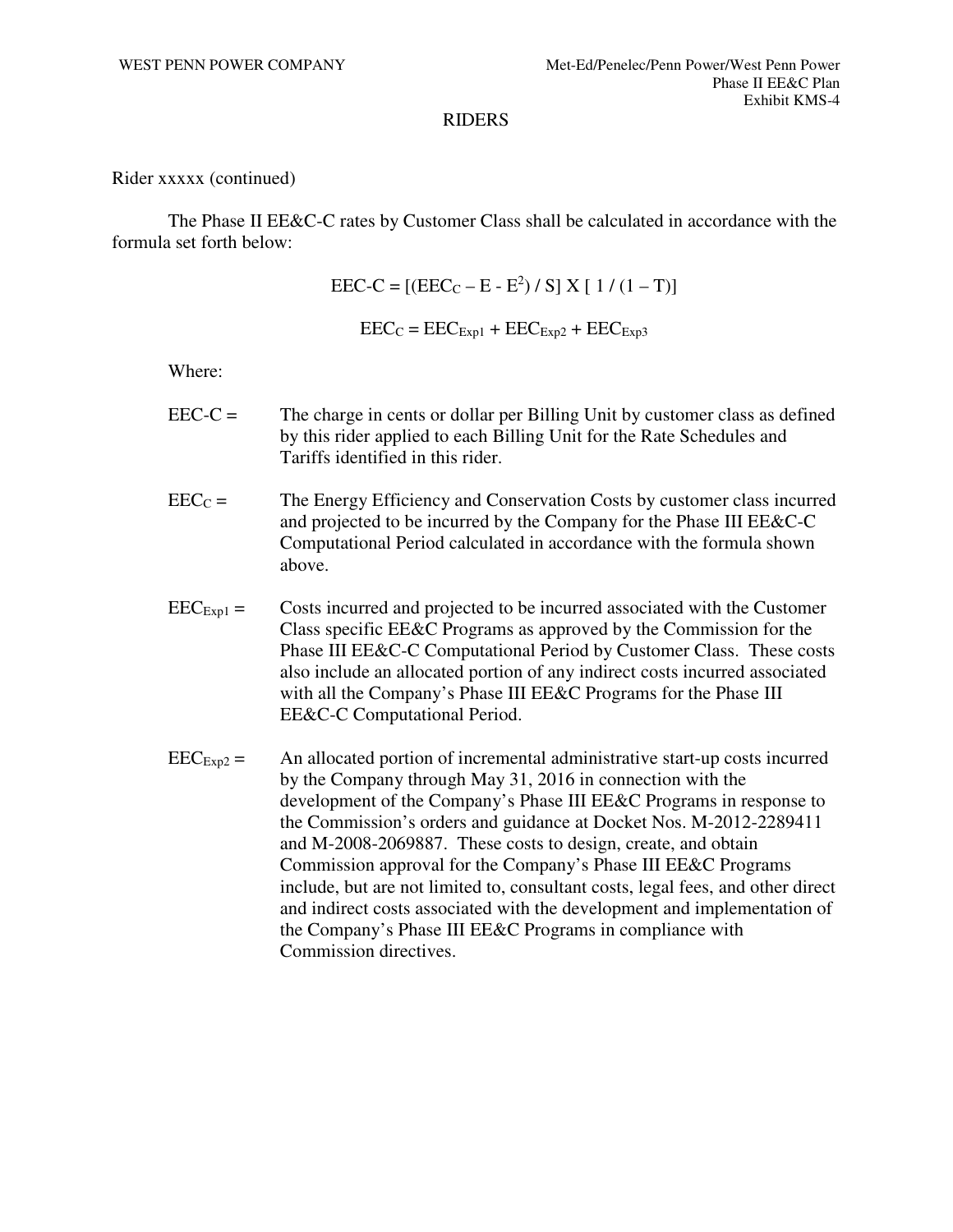### Rider xxxxx(continued)

- $\text{EEC}_{\text{Exp3}}$  = An allocated portion of the costs the Company incurs and projects to incur to fund the Commission's statewide evaluator contract which shall be excluded in the final determination of the Act 129 limitation on the Company's Phase III EE&C Programs costs.
- $E =$  The cumulative over or under-collection of Phase III EE&C costs by customer class that results from the billing of the Phase III EE&C-C rates (an over-collection is denoted by a positive E and an under-collection by a negative E).
- $E^2 =$ Phase II EE&C final reconciliation over or under-collection of EEC costs by customer class that results from the billing of the Phase II EEC-C rates and remaining Phase II EEC costs incurred after March 31, 2016 (an overcollection is denoted by a positive E and an under-collection by a negative E).
- S = The Company's projected Billing Units (kWh sales delivered to all Customers in the specific Customer Class or kW PLC demand for the Industrial Customer Class).
- $T =$  The Pennsylvania gross receipts tax rate in effect during the billing month expressed in decimal form as reflected in the Company's base rates.

All capitalized terms not otherwise defined in this rider shall have the definitions specified in the Definitions of Terms section of this Tariff. For the purpose of this Rider, the following additional definitions shall apply: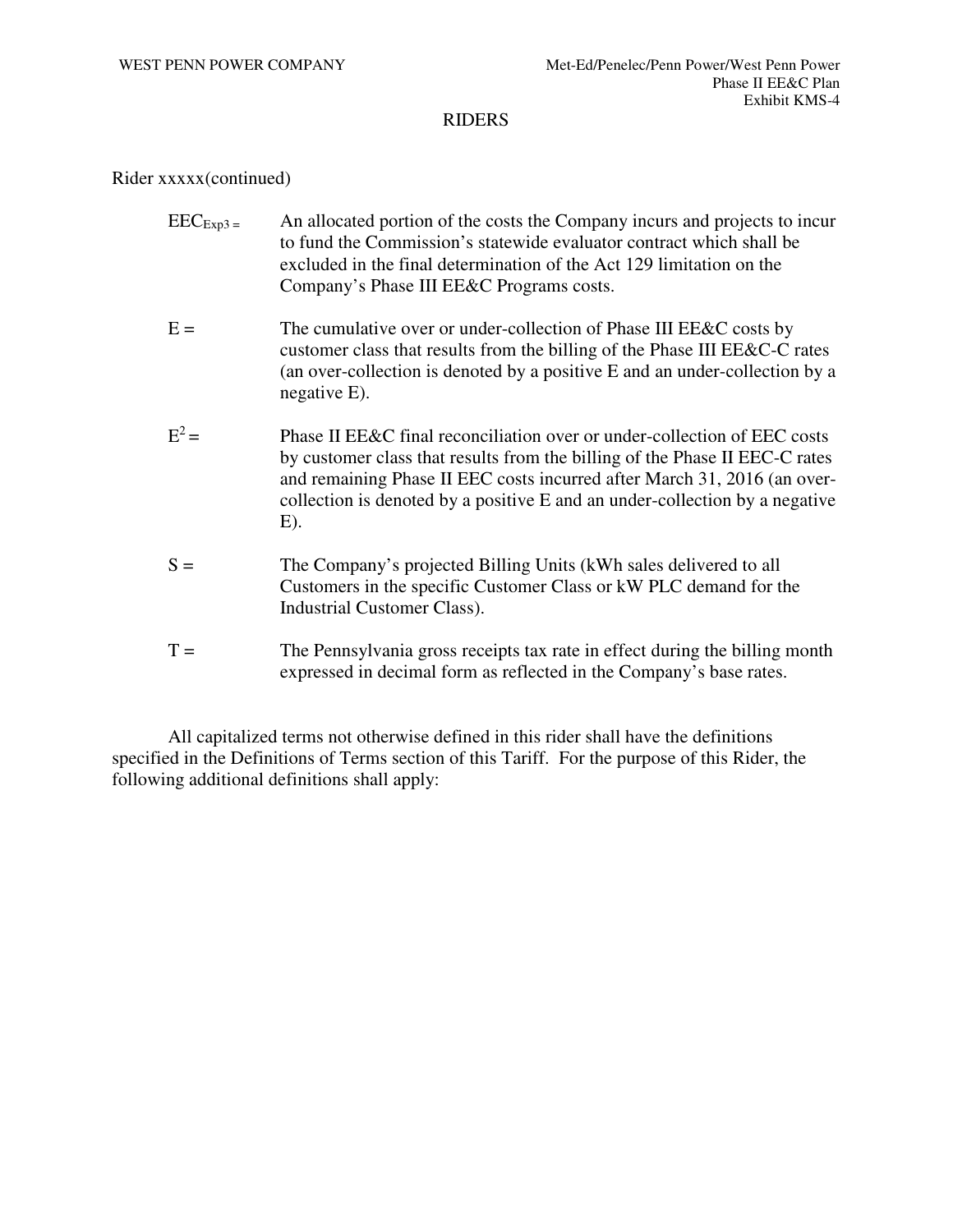## Rider xxxx (continued)

- 1. Phase III EE&C-C Computational Period The 12-month period from June 1 through May 31.
- 2. Phase III EE&C-C Initial Reconciliation Period June 1, 2016 through March 31, 2017 for the initial period of the rider,
- 3. Phase III EE&C-C Reconciliation Period The 12-month period ending March 31 each year thereafter, except for the Initial Reconciliation Period, for the duration of this rider.
- 4. Peak Load Contribution ("PLC") A Customer's contribution to the Company's transmission zone normalized summer peak load, as estimated by the Company in accordance with PJM rules and requirements.
- 5. Phase II EE&C The energy efficiency plan that terminates on May 31, 2016. Revenues and EE&C Costs will continue to accrue past the termination date. A final reconciliation of the remaining balance will be included in the June 1, 2017 Phase III EE&C-C rate calculation.

The Company will submit to the Commission by May 1 of each year starting May 1, 2017: (1) a reconciliation between actual Phase III EE&C-C revenues and actual Phase III EE&C-C costs for the Phase III EE&C-C Reconciliation Period, except for the Phase III EE&C-C Initial Reconciliation Period, as adjusted for removal of gross receipts tax; (2) any adjustment to the forecasted Phase III EE&C-C revenues anticipated to be billed during April through May of that year, as adjusted for removal of gross receipts tax; (3) the Phase III EE&C program cost estimate for the forthcoming Phase III EE&C-C Computational Period by customer class; and (4) Phase II EE&C final reconciliation over or under-collection of EEC costs by customer class that results from the billing of the Phase II EEC-C rates and remaining Phase II EEC costs incurred after March 31, 2016. There shall also be a final reconciliation of amounts to be collected or refunded after May 31, 2021.

Upon determination that the Phase III EE&C-C rates, if left unchanged, would result in material over or under-collection of all recoverable costs incurred or expected to be incurred by customer class, the Company may request that the Commission approve one or more interim revisions to the Phase III EE&C-C rates to become effective thirty (30) days from the date of filing, unless otherwise ordered by the Commission.

The Company shall file an annual report of collections under this rider by June 30th of each year starting June 30, 2017 until the conclusion of this rider.

At the conclusion of the duration of this rider, the Company is authorized to recover or refund any remaining amounts not reconciled at that time under such mechanism as approved by the Commission.

Application of the Phase III EE&C-C rates shall be subject to annual review and audit by the Commission.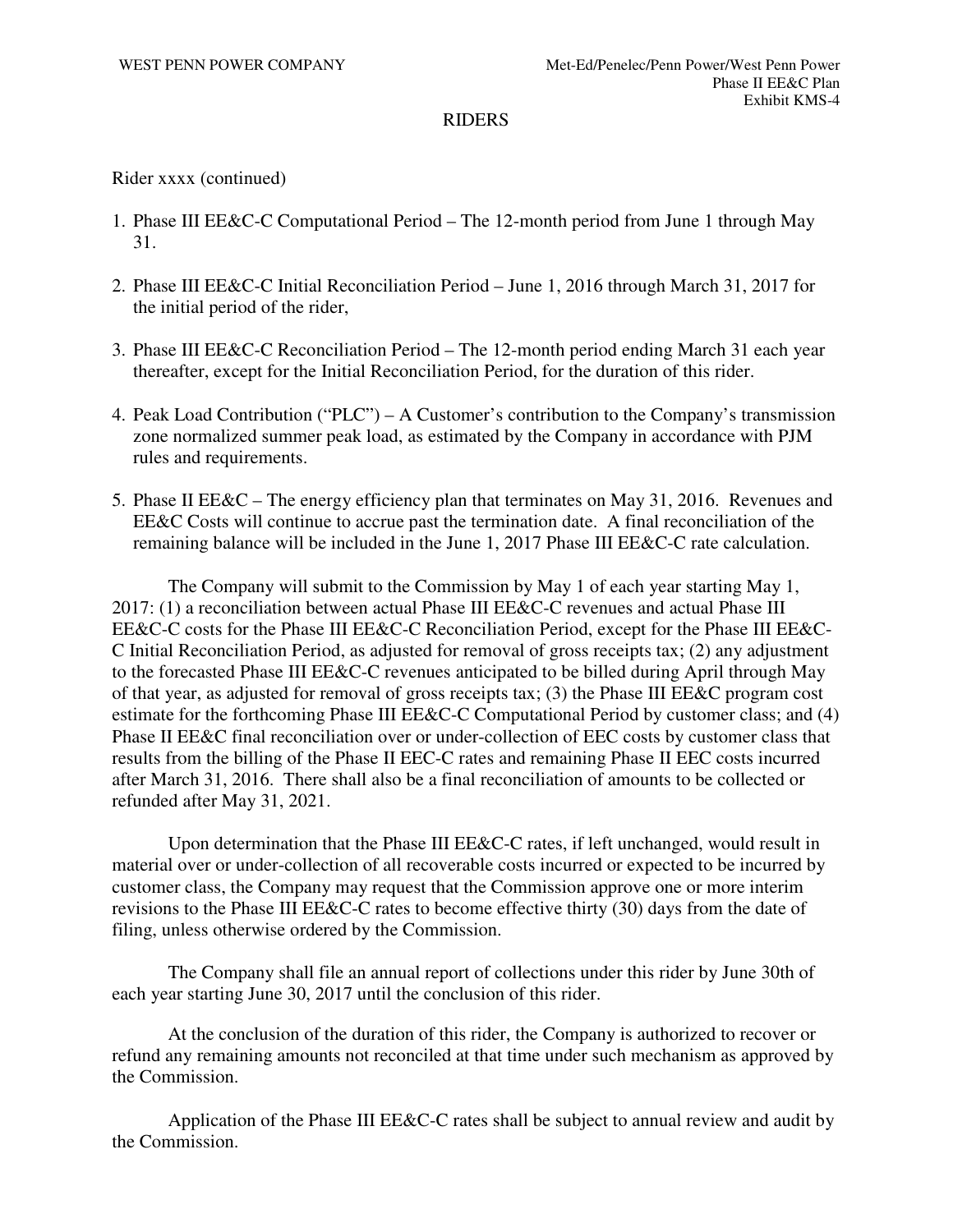## TARIFF No. 37 – PENNSYLVANIA STATE UNIVERSITY PHASE III ENERGY EFFICIENCY AND CONSERVATION CHARGE RIDER

An Energy Efficiency and Conservation ("EEC") Charge ("Phase III EE&C-C") shall be applied to each Billing Unit during a billing month to Customers served under this Tariff, with the exception of those served under Borderline Service rates. Billing Units are defined as follows:

Industrial Customer Class: Per kW PLC

Residential, Non-profit, Commercial, and Street Lighting Customer Class rates will be calculated to the nearest one-thousandth of a cent per kWh. Industrial Customer Class rates will be calculated to the nearest one-hundredth of a dollar per kW PLC. The Phase III EE&C-C rates shall be calculated separately for each Customer Class according to the provisions of this rider.

For service rendered June 1, 2016 through May 31, 2017 the Phase III EE&C-C rates billed by customer class are as follows:

Industrial Customer Class :

\$ 0.15 per kW PLC.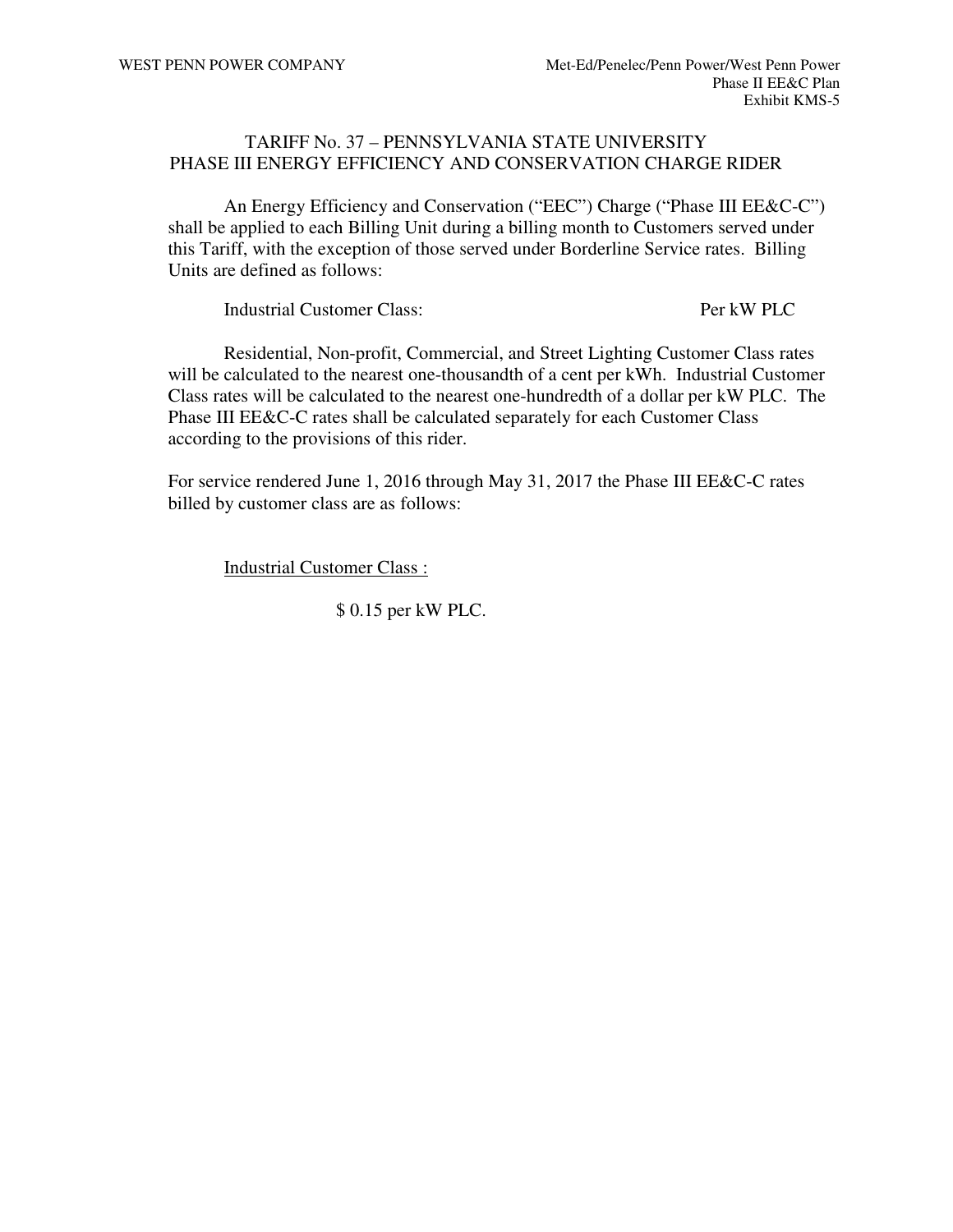The Phase III EE&C-C rates by Customer Class shall be calculated in accordance with the formula set forth below:

> $\text{EEC-C} = \left[ (\text{EEC}_{\text{C}} - \text{E} - \text{E}^2) / S \right] X \left[ 1 / (1 - T) \right]$  $\text{EEC}_C = \text{EEC}_{\text{Exp1}} + \text{EEC}_{\text{Exp2}} + \text{EEC}_{\text{Exp3}}$

Where:

- $\text{EEC-C} =$  The charge in cents or dollar per Billing Unit by customer class as defined by this rider applied to each Billing Unit for the Rate Schedules identified in this rider.
- $\text{EEC}_\text{C} =$  The Energy Efficiency and Conservation Costs by customer class incurred and projected to be incurred by the Company for the Phase III EE&C-C Computational Period calculated in accordance with the formula shown above.
- $\text{EEC}_{\text{Exp1}} =$  Costs incurred and projected to be incurred associated with the customer class specific EE&C Programs as approved by the Commission for the Phase III EE&C-C Computational Period by Customer Class. These costs also include an allocated portion of any indirect costs incurred associated with all the Company's Phase III EE&C Programs for the Phase III EE&C-C Computational Period.
- $\text{EEC}_{\text{Exp2}} =$  An allocated portion of incremental administrative start-up costs incurred by the Company through May 31, 2016 in connection with the development of the Company's Phase III EE&C Programs in response to the Commission's orders and guidance at Docket Nos. M-2012-2289411 and M-2008-2069887. These costs to design, create, and obtain Commission approval for the Company's Phase III EE&C Programs include, but are not limited to, consultant costs, legal fees, and other direct and indirect costs associated with the development and implementation of the Company's Phase III EE&C Programs in compliance with Commission directives.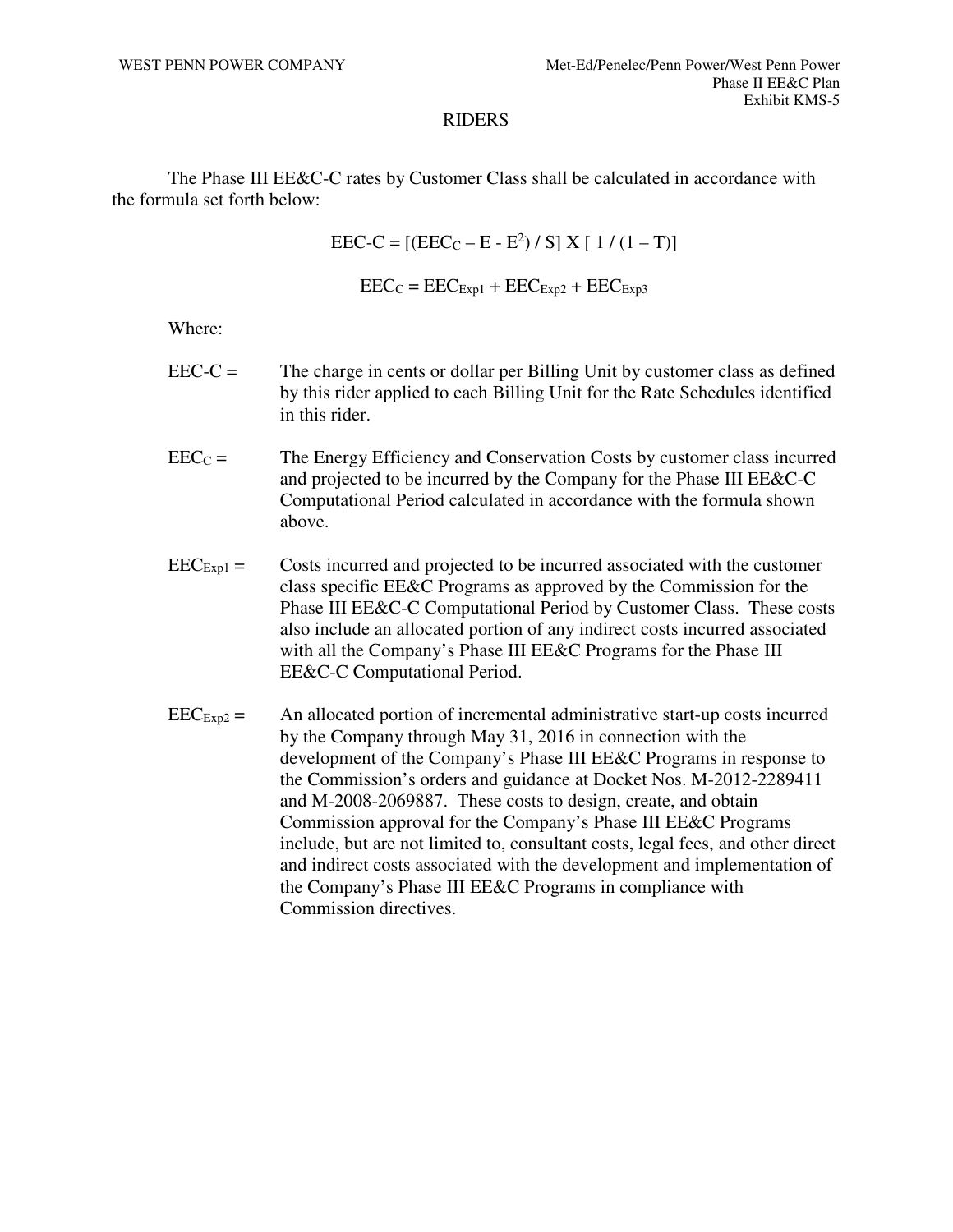- $\text{EEC}_{\text{Exp3}}$  = An allocated portion of the costs the Company incurs and projects to incur to fund the Commission's statewide evaluator contract which shall be excluded in the final determination of the Act 129 limitation on the Company's Phase III EE&C Programs costs.
- $E =$  The cumulative over or under-collection of EE&C costs by customer class that results from the billing of the Phase III EE&C-C rates (an overcollection is denoted by a positive E and an under-collection by a negative  $E$ ).
- $E^2 =$ Phase II EE&C final reconciliation over or under-collection of EEC costs by customer class that results from the billing of the Phase II EEC-C rates and remaining Phase II EEC costs incurred after March 31, 2016 (an overcollection is denoted by a positive E and an under-collection by a negative E).
- S = The Company's projected Billing Units (kW PLC demand for the Industrial Customer Class).
- $T =$  The Pennsylvania gross receipts tax rate in effect during the billing month expressed in decimal form as reflected in the Company's base rates.

All capitalized terms not otherwise defined in this rider shall have the definitions specified in the Definitions of Terms section of this tariff. For the purpose of this rider, the following additional definitions shall apply: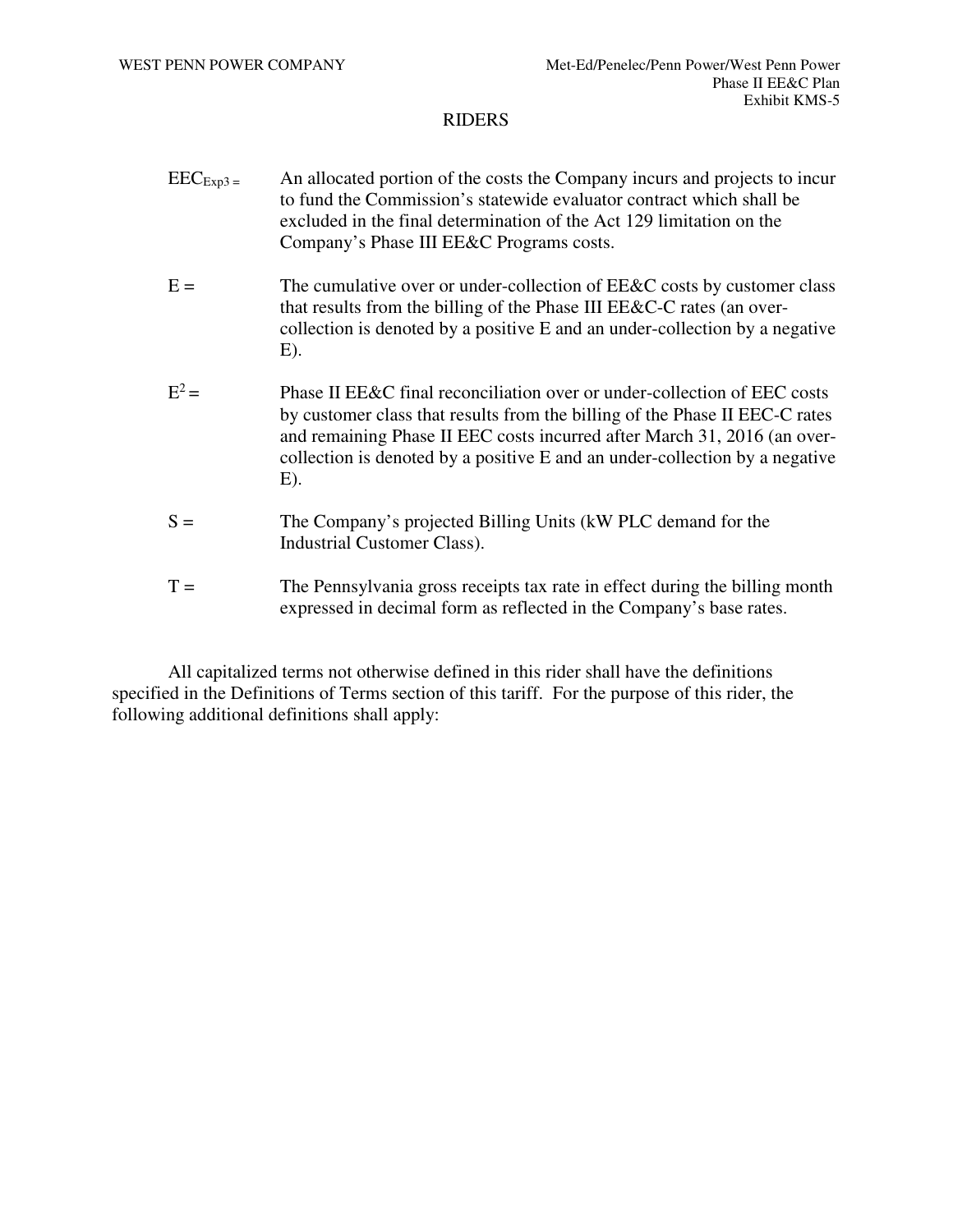- 1. Phase III EE&C-C Computational Period The 12-month period from June 1 through May 31.
- 2. Phase III EE&C-C Initial Reconciliation Period June 1, 2016 through March 31, 2017 for the initial period of the rider,
- 3. Phase III EE&C-C Reconciliation Period The 12-month period ending March 31 each year thereafter, except for the Initial Reconciliation Period, for the duration of this rider.
- 4. Peak Load Contribution ("PLC") A Customer's contribution to the Company's transmission zone normalized summer peak load, as estimated by the Company in accordance with PJM rules and requirements.
- 5. Phase II EE&C The energy efficiency plan that terminates on May 31, 2016. Revenues and EE&C Costs will continue to accrue past the termination date. A final reconciliation of the remaining balance will be included in the June 1, 2017 Phase III EE&C-C rate calculation.

The Company will submit to the Commission by May 1 of each year starting May 1, 2017: (1) a reconciliation between actual Phase III EE&C-C revenues and actual Phase III EE&C-C costs for the Phase III EE&C-C Reconciliation Period, except for the Phase III EE&C-C Initial Reconciliation Period, as adjusted for removal of gross receipts tax; (2) any adjustment to the forecasted Phase III EE&C-C revenues anticipated to be billed during April through May of that year, as adjusted for removal of gross receipts tax; (3) the Phase III EE&C program cost estimate for the forthcoming Phase III EE&C-C Computational Period by customer class; and (4) Phase II EE&C final reconciliation over or under-collection of EEC costs by customer class that results from the billing of the Phase II EEC-C rates and remaining Phase II EEC costs incurred after March 31, 2016. There shall also be a final reconciliation of amounts to be collected or refunded after May 31, 2021.

Upon determination that the Phase III EE&C-C rates, if left unchanged, would result in material over or under-collection of all recoverable costs incurred or expected to be incurred by customer class, the Company may request that the Commission approve one or more interim revisions to the Phase III EE&C-C rates to become effective thirty (30) days from the date of filing, unless otherwise ordered by the Commission.

The Company shall file an annual report of collections under this rider by June 30th of each year starting June 30, 2017 until the conclusion of this rider.

At the conclusion of the duration of this rider, the Company is authorized to recover or refund any remaining amounts not reconciled at that time under such mechanism as approved by the Commission.

Application of the Phase III EE&C-C rates shall be subject to annual review and audit by the Commission.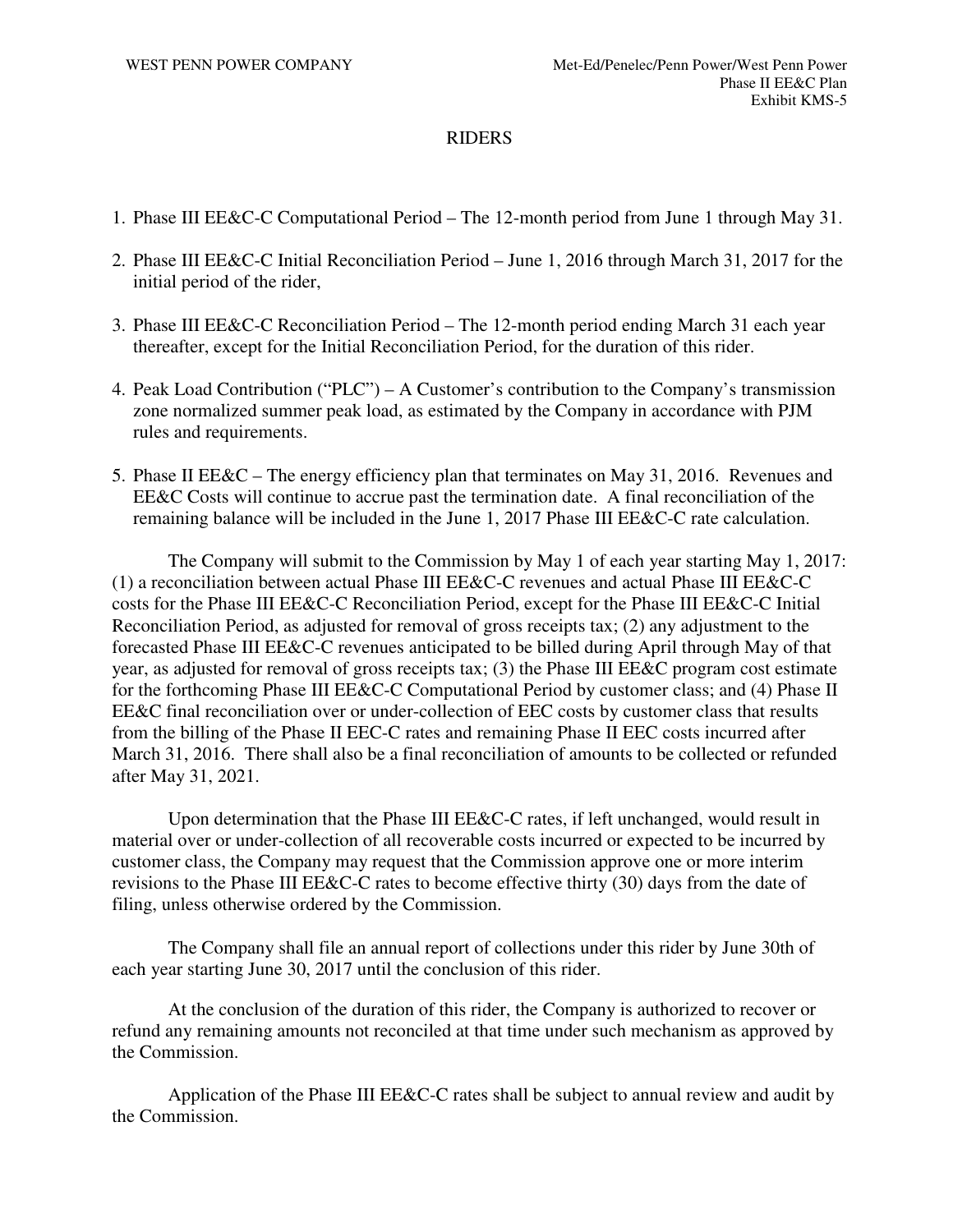#### **Calculation of Metropolitan Edison Company's Phase III Energy Efficiency and Conservation ("EE&C-C") Charge ("EE&C-C") RatesFor the Rate Period June 1, 2016 through May 31, 2017**

| Line<br>No.    | <b>Description</b>                                                                                                                        | Met-Ed<br>Residential<br><b>Customer Class</b><br>(1) |                              |         |                | Met-Ed<br>Non-profit<br><b>Customer Class</b><br>(2) |         |      | Met-Ed<br>Commercial<br><b>Customer Class</b><br>(3) |            |      | Met-Ed<br><b>Street Lighting</b><br><b>Customer</b><br>Class<br>(4) |            |    | Met-Ed<br>Industrial<br><b>Customer Class</b><br>(5) |        | Met-Ed<br><b>Total</b><br>(6) |
|----------------|-------------------------------------------------------------------------------------------------------------------------------------------|-------------------------------------------------------|------------------------------|---------|----------------|------------------------------------------------------|---------|------|------------------------------------------------------|------------|------|---------------------------------------------------------------------|------------|----|------------------------------------------------------|--------|-------------------------------|
|                | Total Met-Ed Projected Program Costs for the period June<br>1, 2016 through May 31, 2017 subject to 2% cap                                |                                                       | 15.568.152                   |         |                | 220.765                                              |         |      | 4,008,866                                            |            |      | 42.419                                                              |            |    | 3.340.117                                            |        | 23,180,319                    |
| $\overline{2}$ | Met-Ed's Share of Statewide Evaluator Costs (June 1,<br>2016 through May 31, 2017)                                                        |                                                       | 326,403                      |         |                | 4,629                                                |         |      | 84,050                                               |            |      | 889                                                                 |            |    | 70,029                                               |        | 486,000                       |
| 3              | Total Met-Ed Projected Program Costs including<br>Statewide Evaluator Cost (Line 1 + Line 2)                                              | \$                                                    | 15.894.555                   |         | ድ              | 225.394                                              |         | \$   | 4.092.916                                            |            | \$   | 43.308                                                              |            | \$ | 3.410.146                                            |        | 23,666,319                    |
| 4              | Phase II (over)/under collection through October 31, 2015<br>(to be updated at compliance filing)                                         |                                                       | $(5,927,091)$ <sup>(D)</sup> |         |                | (17, 928)                                            |         |      | (1,483,909)                                          |            |      | (69, 164)                                                           |            |    | (1,948,253)                                          |        | (9, 446, 345)                 |
| 5              | Total to be collected June 1, 2016 to May 31, 2017                                                                                        | \$                                                    | 9.967.463.98                 |         |                | 207,465.73                                           |         | \$   | 2.609.007.38                                         |            |      | (25, 856.08)                                                        |            | \$ | .461.892.98                                          |        | 14,219,974                    |
| 6              | Customer Class Projected Kilowatt-Hours ("kWh")<br>Delivered or Peak Load Contribution Kilowatt ("kW") for<br>June 1, 2016 - May 31, 2017 |                                                       | 5.101.715.244                | kWhs    |                | 15,693,228                                           | kWhs    |      | 2,916,566,830                                        | kWhs       |      | 29.062.158                                                          | kWhs       |    | 10,029,432                                           | kWs    |                               |
| $\overline{7}$ | Phase II - EE&C-C Rates Before Pa Gross Receipts Tax<br>Gross-Up Factor (Line 5 / Line 6)                                                 | \$                                                    | 0.00195                      | per kWh | $\mathfrak{L}$ | 0.01322                                              | ner kWh | \$   | 0.00089                                              | per kWh \$ |      | (0.00089)                                                           | per kWh \$ |    | 0.14576                                              | per kW |                               |
| 8              | Pa Gross Receipts Tax Gross-Up Factor [1 / (1-T) with $T =$<br>5.90% Pa Gross Receipts Tax in Base Rates]                                 |                                                       | 1.062699                     |         |                | 1.062699                                             |         |      | 1.062699                                             |            |      | 1.062699                                                            |            |    | 1.062699                                             |        |                               |
| 9              | Proposed Phase II EE&C-C Rates Effective June 1,<br>2016 (Line 7 X Line 8)                                                                |                                                       | 0.00208                      | per kWh |                | 0.01405                                              | per kWh | - \$ | 0.00095                                              | per kWh    | - \$ | (0.00095)                                                           | perkWh \$  |    | 0.15                                                 | per kW |                               |

**(B)** For purposes of the Industrial class rate calculation, the billing unit is equal to the Peak Load Share in kWs. (A) Pennsylvania's Act 129 of 2008 states that the maximum annual cost recovery for Energy Efficiency and Conservation Programs cannot exceed 2% of the electric distribution company's total annual revenue as of December 31

**(C)** All costs and revenue estimates are current budgets, and subject to modification at a future date. The Statewide Evaluator Cost utilized is the estimate based on the expense incurred for Phase II.

**(D)** Incudes refund of IDER Decommissioning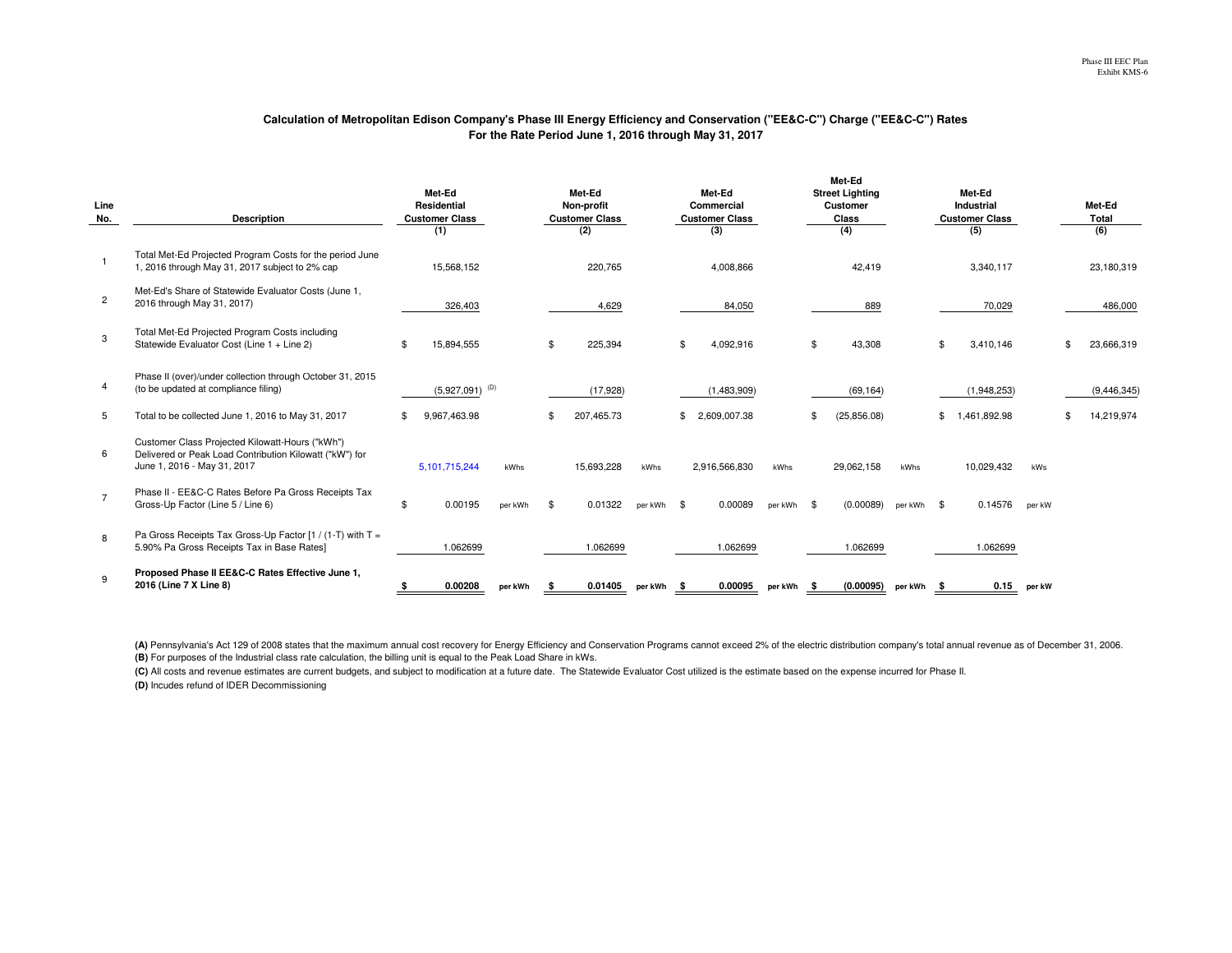#### **Calculation of Pennsylvania Electric Company's Phase II Energy Efficiency and Conservation ("EE&C-C") Charge ("EE&C-C") RatesFor the Rate Period June 1, 2016 through May 31, 2017**

**Penelec** 

| Line<br>No.    | <b>Description</b>                                                                                                                        | <b>Penelec Residential</b><br><b>Customer Class</b><br>(1) |               |         | Penelec<br>Non-profit<br><b>Customer Class</b><br>(2) |            |         |      | Penelec<br>Commercial<br><b>Customer Class</b><br>(3) |            |      | <b>Street Lighting</b><br><b>Customer</b><br>Class<br>(4) |           |      | Penelec<br><b>Industrial Customer</b><br>Class<br>(5) |        | Penelec<br>Total<br>(6) |
|----------------|-------------------------------------------------------------------------------------------------------------------------------------------|------------------------------------------------------------|---------------|---------|-------------------------------------------------------|------------|---------|------|-------------------------------------------------------|------------|------|-----------------------------------------------------------|-----------|------|-------------------------------------------------------|--------|-------------------------|
|                | Total Penelec Projected Program Costs for the period<br>June 1, 2016 through May 31, 2017 subject to 2% cap                               |                                                            | 15,408,124    |         |                                                       | 427,590    |         |      | 4,119,558                                             |            |      | 36,786                                                    |           |      | 2,571,535                                             |        | 22,563,594              |
| $\overline{c}$ | Penelec's Share of Statewide Evaluator Costs (June 1,<br>2016 through May 31, 2017)                                                       |                                                            | 356,461       |         |                                                       | 9,892      |         |      | 95,304                                                |            |      | 851                                                       |           |      | 59,491                                                |        | 522,000                 |
| 3              | Total Penelec Projected Program Costs including<br>Statewide Evaluator Cost (Line 1 + Line 2)                                             |                                                            | 15,764,585    |         |                                                       | 437,482    |         | \$   | 4,214,863                                             |            | \$   | 37,637                                                    |           | \$   | 2,631,027                                             |        | 23,085,594              |
|                | Phase II (over)/under collection through October 31, 2015<br>(to be updated at compliance filing)                                         |                                                            | (2,467,724)   |         |                                                       | 150,551    |         |      | (3,091,394)                                           |            |      | (126, 725)                                                |           |      | (636, 725)                                            |        | (6, 172, 017)           |
| 5              | Total to be collected June 1, 2016 to May 31, 2017                                                                                        |                                                            | 13,296,861    |         |                                                       | 588,033    |         |      | 1,123,469                                             |            | -\$  | (89,088)                                                  |           |      | 1,994,302                                             |        | 16,913,577              |
| 6              | Customer Class Projected Kilowatt-Hours ("kWh")<br>Delivered or Peak Load Contribution Kilowatt ("kW") for<br>June 1, 2016 - May 31, 2017 |                                                            | 4,035,385,308 | kWhs    |                                                       | 43,171,253 | kWhs    |      | 3,496,289,791                                         | kWhs       |      | 38,406,213                                                | kWhs      |      | 10,032,498                                            | kWs    |                         |
|                | Phase II - EE&C-C Rates Before Pa Gross Receipts Tax<br>Gross-Up Factor (Line 5 / Line 6)                                                 |                                                            | 0.00330       | per kWh |                                                       | 0.01362    | ner kWh | - \$ | 0.00032                                               | per kWh \$ |      | (0.00232)                                                 | ner kWh   | - \$ | 0.19878                                               | per kW |                         |
| 8              | Pa Gross Receipts Tax Gross-Up Factor [1 / (1-T) with T =<br>5.90% Pa Gross Receipts Tax in Base Rates]                                   |                                                            | 1.062699      |         |                                                       | 1.062699   |         |      | 1.062699                                              |            |      | 1.062699                                                  |           |      | 1.062699                                              |        |                         |
|                | Proposed Phase II EE&C-C Rates Effective June 1,<br>2016 (Line 7 X Line 8)                                                                |                                                            | 0.00350       | per kWh |                                                       | 0.01447    | per kWh |      | 0.00034                                               | per kWh    | - \$ | (0.00247)                                                 | perkWh \$ |      | 0.21                                                  | per kW |                         |

**(B)** For purposes of the Industrial class rate calculation, the billing unit is equal to the Peak Load Share in kWs. (A) Pennsylvania's Act 129 of 2008 states that the maximum annual cost recovery for Energy Efficiency and Conservation Programs cannot exceed 2% of the electric distribution company's total annual revenue as of December 31

**(C)** All costs and revenue estimates are current budgets, and subject to modification at a future date. The Statewide Evaluator Cost utilized is the estimate that was used in calculation of rates for Phase II.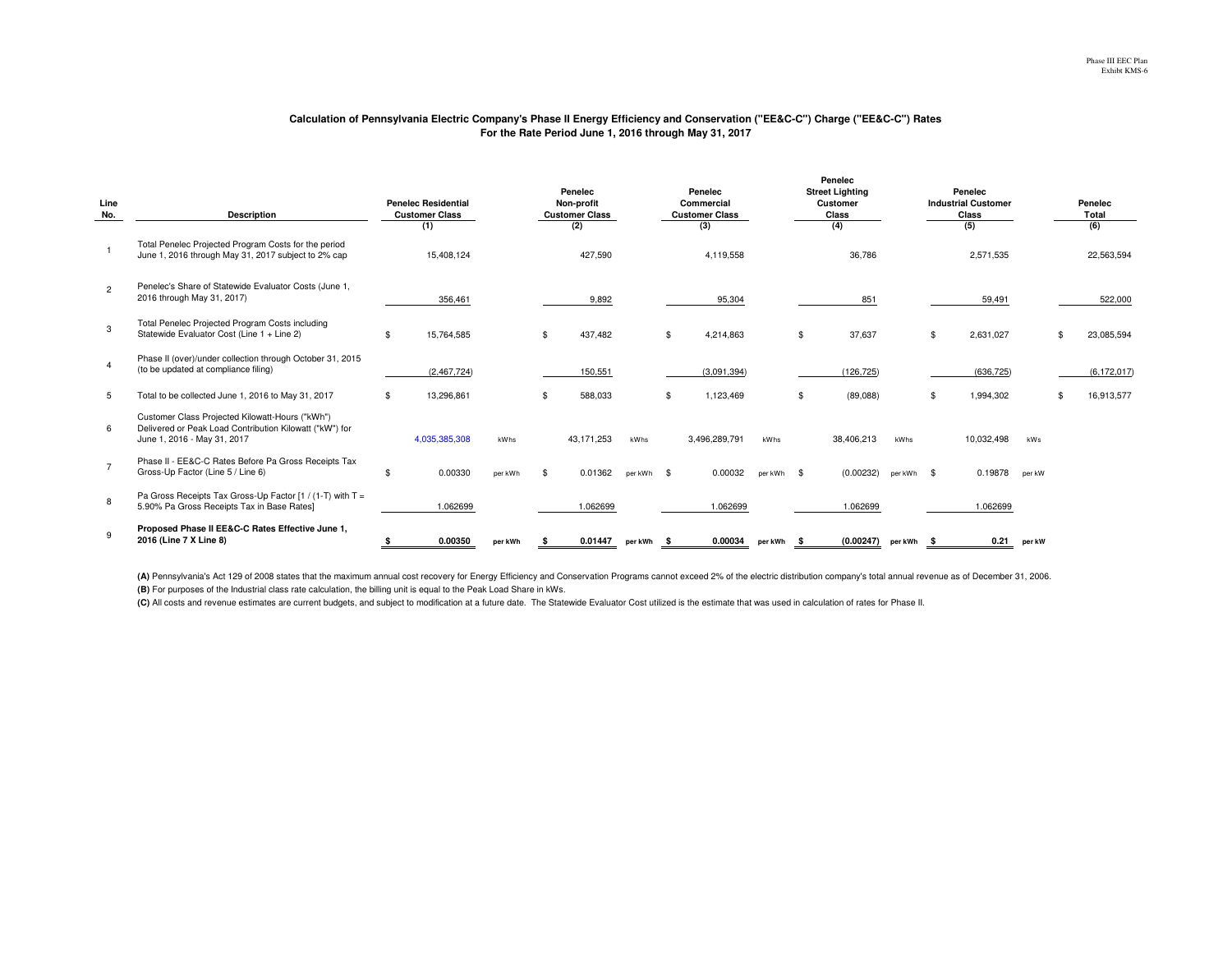#### **Calculation of Pennsylvania Power Company's Phase II Energy Efficiency and Conservation ("EE&C-C") Charge ("EE&C-C") RatesFor the Rate Period June 1, 2016 through May 31, 2017**

| Line<br>No.    | <b>Description</b>                                                                                                                        | <b>Penn Power</b><br>Residential<br><b>Customer Class</b><br>(1) | <b>Penn Power</b><br>Non-profit<br><b>Customer Class</b><br>(2) |          |           |            | <b>Penn Power</b><br>Commercial<br><b>Customer Class</b><br>(3) |         |    | <b>Penn Power</b><br><b>Street Lighting</b><br>Customer<br>Class<br>(4) |            | <b>Penn Power</b><br>Industrial<br><b>Customer Class</b><br>(5) |        | <b>Penn Power</b><br>Total<br>(6) |
|----------------|-------------------------------------------------------------------------------------------------------------------------------------------|------------------------------------------------------------------|-----------------------------------------------------------------|----------|-----------|------------|-----------------------------------------------------------------|---------|----|-------------------------------------------------------------------------|------------|-----------------------------------------------------------------|--------|-----------------------------------|
|                | Total Penn Power Projected Program Costs for the period<br>June 1, 2016 through May 31, 2017 subject to 2% cap                            | 4,368,115                                                        |                                                                 |          | 68,890    |            | 1,150,442                                                       |         |    | 40,024                                                                  |            | \$<br>746,771                                                   |        | 6,374,242                         |
| $\overline{2}$ | Penn Power's Share of Statewide Evaluator Costs (June<br>1, 2016 through May 31, 2017)                                                    | 98,680                                                           |                                                                 |          | 1,556     |            | 25,990                                                          |         |    | 904                                                                     |            | 16,870                                                          |        | 144,000                           |
| 3              | Total Penn Power Projected Program Costs including<br>Statewide Evaluator Cost (Line 1 + Line 2)                                          | \$<br>4,466,795                                                  |                                                                 | <b>β</b> | 70,447    |            | \$<br>1,176,432                                                 |         | \$ | 40,928                                                                  |            | \$<br>763,641                                                   |        | 6,518,242                         |
|                | Phase II (over)/under collection through October 31, 2015<br>(to be updated at compliance filing)                                         | (1, 121, 628)                                                    |                                                                 |          | 23,884    |            | (628, 304)                                                      |         |    | 88,894                                                                  |            | (58, 521)                                                       |        | (1,695,675)                       |
| 5              | Total to be collected June 1, 2016 to May 31, 2017                                                                                        | \$<br>3,345,167                                                  |                                                                 | -\$      | 94,331    |            | \$<br>548.128                                                   |         | \$ | 129.822                                                                 |            | 705,120                                                         |        | 4,822,567                         |
| 6              | Customer Class Projected Kilowatt-Hours ("kWh")<br>Delivered or Peak Load Contribution Kilowatt ("kW") for<br>June 1, 2016 - May 31, 2017 | 1,582,205,261                                                    | kWhs                                                            |          | 3.686.226 | kWhs       | 946.924.742                                                     | kWhs    |    | 6.247.302                                                               | kWhs       | 3,386,247                                                       | kWs    |                                   |
|                | Phase II EE&C-C Rates Before Pa Gross Receipts Tax<br>Gross-Up Factor (Line 5 / Line 6)                                                   | \$<br>0.00211                                                    | per kWh                                                         | - \$     | 0.02559   | per kWh \$ | 0.00058                                                         | per kWh | \$ | 0.02078                                                                 | per kWh \$ | 0.20823                                                         | per kW |                                   |
| 8              | Pa Gross Receipts Tax Gross-Up Factor [1 / (1-T) with T =<br>5.90% Pa Gross Receipts Tax in Base Rates]                                   | 1.062699                                                         |                                                                 |          | 1.062699  |            | 1.062699                                                        |         |    | 1.062699                                                                |            | 1.062699                                                        |        |                                   |
|                | Proposed Phase II EE&C-C Rates Effective June 1,<br>2016 (Line 7 X Line 8)                                                                | 0.00225                                                          | per kWh                                                         | - 36     | 0.02719   | perkWh \$  | 0.00062                                                         | per kWh | -S | 0.02208                                                                 | perkWh \$  | 0.22                                                            | per kW |                                   |

**(B)** For purposes of the Industrial class rate calculation, the billing unit is equal to the Peak Load Share in kWs. **(A)** Pennsylvania's Act 129 of 2008 states that the maximum annual cost recovery for Energy Efficiency and Conservation Programs cannot exceed 2% of the electric distribution company's total annual revenue as of December

**(C)** All costs and revenue estimates are current budgets, and subject to modification at a future date. The Statewide Evaluator Cost utilized is the estimate that was used in calculation of rates for Phase II.